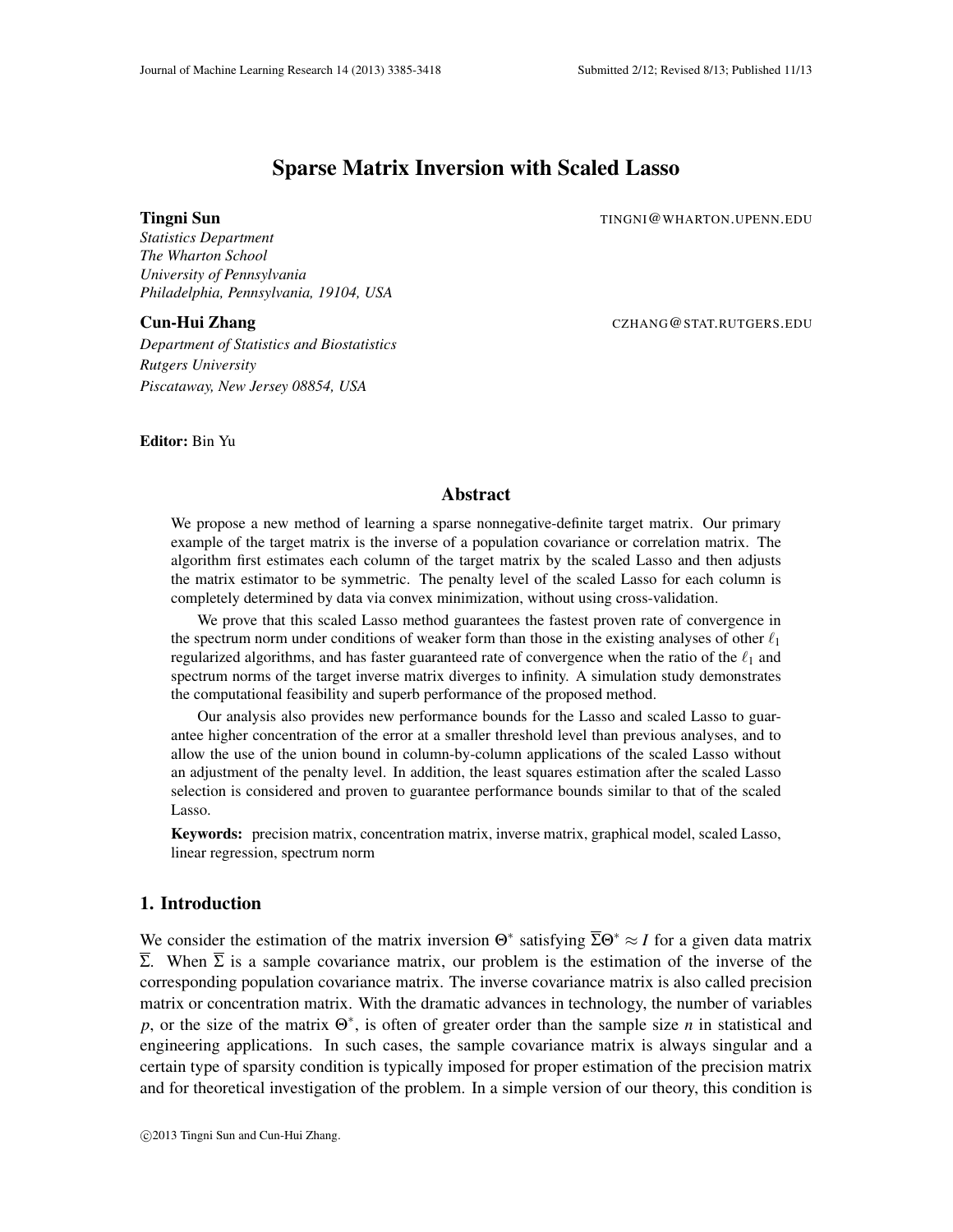expressed as the  $\ell_0$  sparsity, or equivalently the maximum degree, of the target inverse matrix  $\Theta^*$ . A weaker condition of capped  $\ell_1$  sparsity is also studied to allow many small signals.

Several approaches have been proposed to the estimation of sparse inverse matrices in highdimensional setting. The  $\ell_1$  penalization is one of the most popular methods. Lasso-type methods, or convex minimization algorithms with the  $\ell_1$  penalty on all entries of  $\Theta^*$ , have been developed in Banerjee et al. (2008) and Friedman et al. (2008), and in Yuan and Lin (2007) with  $\ell_1$  penalization on the off-diagonal matrix only. This is refereed to as the graphical Lasso (GLasso) due to the connection of the precision matrix to Gaussian Markov graphical models. In this GLasso framework, Ravikumar et al. (2008) provides sufficient conditions for model selection consistency, while Rothman et al. (2008) provides the convergence rate  $\{((p+s)/n)\log p\}^{1/2}$  in the Frobenius norm and  $\{(s/n)\log p\}^{1/2}$  in the spectrum norm, where *s* is the number of nonzero off-diagonal entries in the precision matrix. Concave penalty has been studied to reduce the bias of the GLasso (Lam and Fan, 2009). Similar convergence rates have been studied under the Frobenius norm in a unified framework for penalized estimation in Negahban et al. (2012). Since the spectrum norm can be controlled via the Frobenius norm, this provides a sufficient condition  $(s/n)$ log  $p \to 0$  for the convergence to the unknown precision matrix under the spectrum norm. However, in the case of  $p \ge n$ , this condition does not hold for banded precision matrices, where *s* is of the order of the product of *p* and the width of the band.

A potentially faster rate  $d\sqrt{(\log p)/n}$  can be achieved by  $\ell_1$  regularized estimation of individual columns of the precision matrix, where *d*, the matrix degree, is the largest number of nonzero entries in a column. This was done in Yuan (2010) by applying the Dantzig selector to the regression of each variable against others, followed by a symmetrization step via linear programming. When the  $\ell_1$  operator norm of the precision matrix is bounded, this method achieves the convergence rate  $d\sqrt{(\log p)/n}$  in  $\ell_q$  matrix operator norms. The CLIME estimator (Cai et al., 2011), which uses the Dantzig selector directly to estimate each column of the precision matrix, also achieves the  $d\sqrt{(\log p)/n}$  rate under the boundedness assumption of the  $\ell_1$  operator norm. In Yang and Kolaczyk (2010), the Lasso is applied to estimate the columns of the target matrix under the assumption of equal diagonal, and the estimation error is studied in the Frobenius norm for  $p = n^{\nu}$ . This column-by-column idea reduces a graphical model to *p* regression models. It was first introduced by Meinshausen and Bühlmann (2006) for identifying nonzero variables in a graphical model, called neighborhood selection. In addition, Rocha et al. (2008) proposed a pseudo-likelihood method by merging all *p* linear regressions into a single least squares problem.

In this paper, we propose to apply the scaled Lasso (Sun and Zhang, 2012) column-by-column to estimate a precision matrix in the high dimensional setting. Based on the connection of precision matrix estimation to linear regression, we construct a column estimator with the scaled Lasso, a joint estimator for the regression coefficients and noise level. Since we only need a sample covariance matrix as input, this estimator could be extended to generate an approximate inverse of a nonnegative-definite data matrix in a more general setting. This scaled Lasso algorithm provides a fully specified map from the space of nonnegative-definite matrices to the space of symmetric matrices. For each column, the penalty level of the scaled Lasso is determined by data via convex minimization, without using cross-validation.

We study theoretical properties of the proposed estimator for a precision matrix under a normality assumption. More precisely, we assume that the data matrix is the sample covariance matrix  $\overline{\Sigma} = X^T X/n$ , where the rows of *X* are iid  $N(0, \Sigma^*)$  vectors. Let  $R^* = (\text{diag}\Sigma^*)^{-1/2} \Sigma^* (\text{diag}\Sigma^*)^{-1/2}$ be the population correlation matrix. Our target is to estimate the inverse matrices  $\Theta^* = (\Sigma^*)^{-1}$  and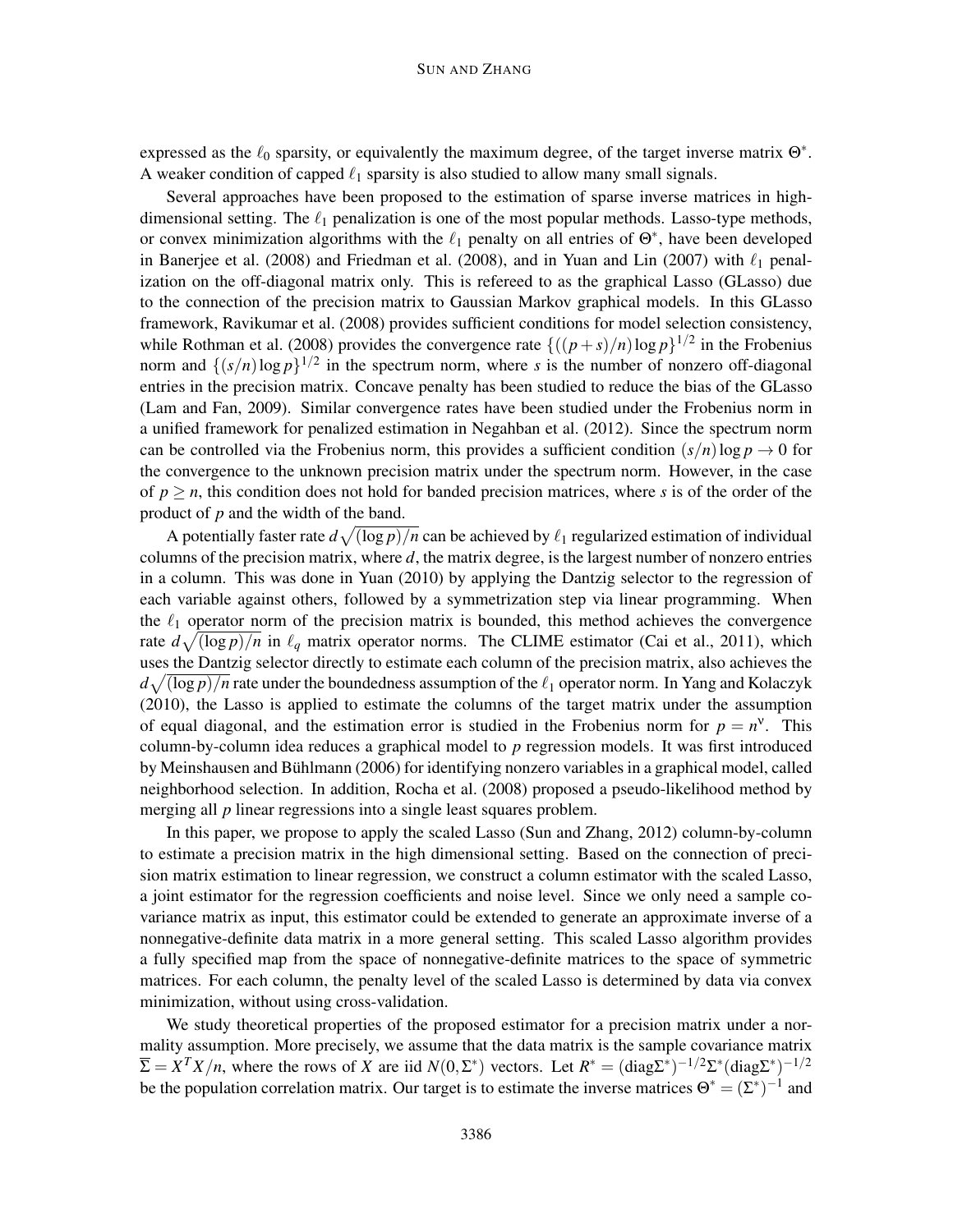$\Omega^* = (R^*)^{-1}$ . Define

$$
d = \max_{1 \le j \le p} \# \{ k : \Theta_{jk}^* \neq 0 \}. \tag{1}
$$

A simple version of our main theoretical result can be stated as follows.

**Theorem 1** Let  $\widehat{\Theta}$  and  $\widehat{\Omega}$  be the scaled Lasso estimators defined in (4), (7) and (9) below with *penalty level*  $\lambda_0 = A \sqrt{4(\log p)/n}$ ,  $A > 1$ , based on n iid observations from  $N(0, \Sigma^*)$ . Suppose the  $spectrum\ norm\ of\ \Omega^*=(\text{diag}\Sigma^*)^{1/2}\Theta^*(\text{diag}\Sigma^*)^{1/2}\ is\ bounded\ and\ that\ d^2(\log p)/n\to 0$ . Then,

$$
\|\widehat{\Omega} - \Omega^*\|_2 = O_P(1)d\sqrt{(\log p)/n} = o(1),
$$

*where*  $\|\cdot\|_2$  *is the spectrum norm (the*  $\ell_2$  *matrix operator norm). If in addition the diagonal elements of* Θ ∗ *is uniformly bounded, then*

$$
\|\widehat{\Theta} - \Theta^*\|_2 = O_P(1)d\sqrt{(\log p)/n} = o(1).
$$

Theorem 1 provides a simple boundedness condition on the spectrum norm of  $\Omega^*$  for the convergence of  $\hat{\Omega}$  in spectrum norm with sample size  $n \gg d^2 \log p$ . The additional condition on the diagonal of Θ ∗ is natural due to scale change. The boundedness condition on the spectrum norm of  $(\text{diag}\Sigma^*)^{1/2}\Theta^*(\text{diag}\Sigma^*)^{1/2}$  and the diagonal of  $\Theta^*$  is weaker than the boundedness of the  $\ell_1$  operator norm assumed in Yuan (2010) and Cai et al. (2011) since the boundedness of diag $\Sigma^*$  is also needed there. When the ratio of the  $\ell_1$  operator norm and spectrum norm of the precision matrix diverges to infinity, the proposed estimator has a faster proven convergence rate. This sharper result is a direct consequence of the faster convergence rate of the scaled Lasso estimator of the noise level in linear regression. To the best of our knowledge, it is unclear if the  $\ell_1$  regularization method of Yuan (2010) and Cai et al. (2011) also achieve the convergence rate under the weaker spectrum norm condition.

An important advantage of the scaled Lasso is that the penalty level is automatically set to achieve the optimal convergence rate in the regression model for the estimation of each column of the inverse matrix. This raises the possibility for the scaled Lasso to outperform methods using a single unscaled penalty level for the estimation of all columns such as the GLasso and CLIME. We provide an example in Section 7 to demonstrate the feasibility of such a scenario.

Another contribution of this paper is to study the scaled Lasso at a smaller penalty level than those based on  $\ell_{\infty}$  bounds of the noise. The  $\ell_{\infty}$ -based analysis requires a penalty level  $\lambda_0$  satisfying  $P\{N(0,1/n) > \lambda_0/A\} = \varepsilon/p$  for a small  $\varepsilon$  and  $A > 1$ . For  $A \approx 1$  and  $\varepsilon = p^{o(1)}$ , this penalty level is comparable to the universal penalty level  $\sqrt{(2/n) \log p}$ . However,  $\varepsilon = o(1/p)$ , or equivalently  $\lambda_0 \approx \sqrt{(4/n) \log p}$ , is required if the union bound is used to simultaneously control the error of *p* applications of the scaled Lasso in the estimation of individual columns of a precision matrix. This may create a significant gap between theory and implementation. We close this gap by providing a theory based on a sparse  $\ell_2$  measure of the noise, corresponding to a penalty level satisfying  $P\{N(0,1/n) > \lambda_0/A\} = k/p$  with  $A > 1$  and a potentially large k. This penalty level provides a faster convergence rate than the universal penalty level in linear regression when  $\log(p/k) \approx$  $\log(p/\|\beta\|_0) \ll \log p$ . Moreover, the new analysis provides a higher concentration of the error so that the same penalty level  $\lambda_0 \approx \sqrt{(2/n) \log(p/k)}$  can be used to simultaneously control the estimation error in *p* applications of the scaled Lasso for the estimation of a precision matrix.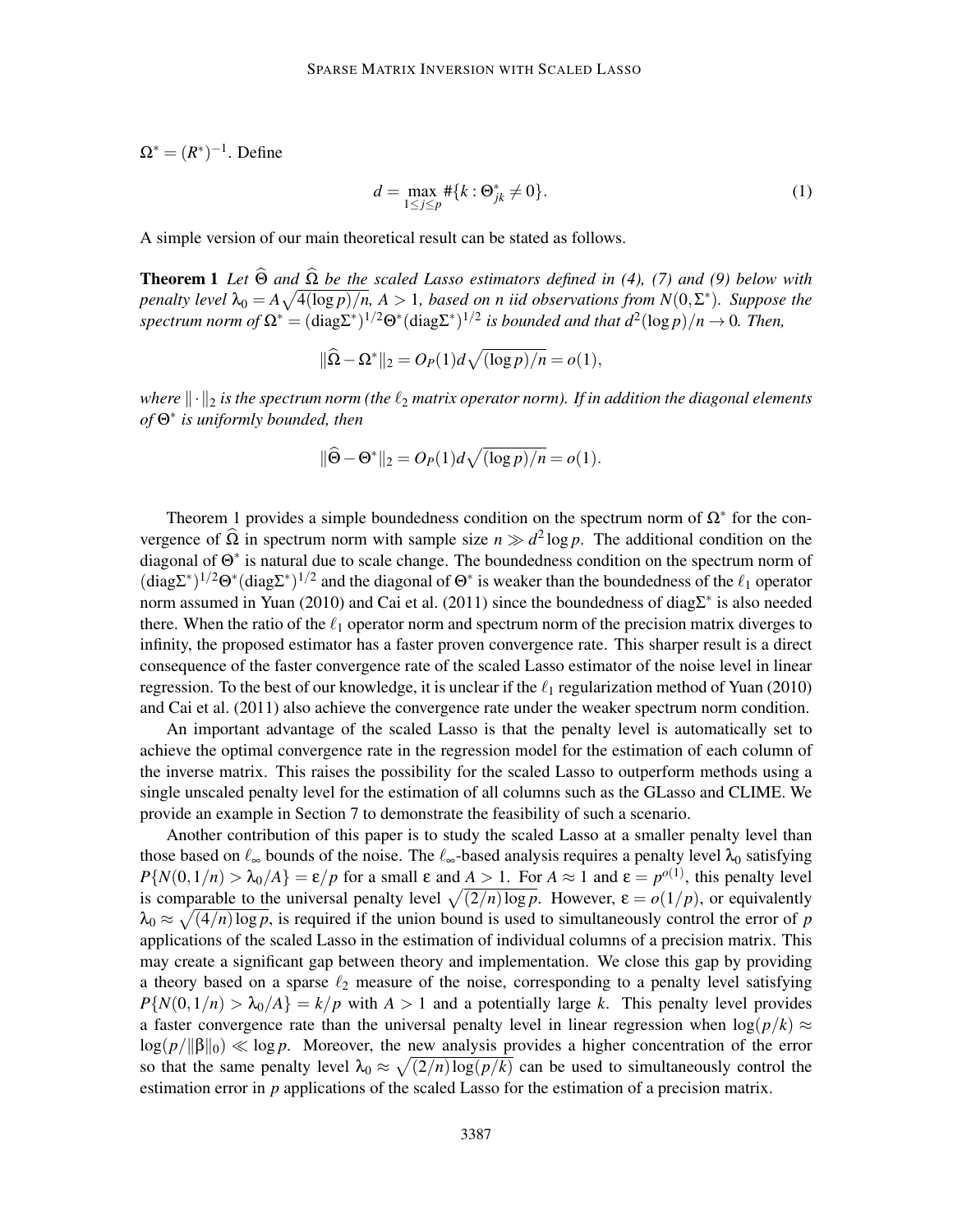The rest of the paper is organized as follows. In Section 2, we present the scaled Lasso method for the estimation of the inversion of a nonnegative definite matrix. In Section 3, we study the estimation error of the proposed method. In Section 4, we provide a theory for the Lasso and its scaled version with higher proven concentration at a smaller, practical penalty level. In Section 5, we study the least square estimation after the scaled Lasso selection. Simulation studies are presented in Section 6. In Section 7, we discuss the benefits of using the scaled penalty levels for the estimation of different columns of the precision matrix, compared with an optimal fixed penalty level for all columns. An appendix provides all the proofs.

We use the following notation throughout the paper. For real *x*,  $x_+ = \max(x,0)$ . For a vector  $v = (v_1, \ldots, v_p)$ ,  $||v||_q = (\sum_j |v_j|^q)^{1/q}$  is the  $\ell_q$  norm with the special  $||v|| = ||v||_2$  and the usual extensions  $||v||_{\infty} = \max_j |v_j|$  and  $||v||_0 = \#\{j : v_j \neq 0\}$ . For matrices *M*,  $M_{i,*}$  is the *i*-th row and  $M_{*,j}$  the *j*-th column,  $M_{A,B}$  represents the submatrix of *M* with rows in *A* and columns in *B*,  $\|M\|_q = \sup_{\|v\|_q=1} \|Mv\|_q$  is the  $\ell_q$  matrix operator norm. In particular,  $\|\cdot\|_2$  is the spectrum norm for symmetric matrices. Moreover, we may denote the set  $\{j\}$  by *j* and denote the set  $\{1,\ldots,p\} \setminus \{j\}$ by  $-j$  in the subscript.

#### 2. Matrix Inversion via Scaled Lasso

Let  $\Sigma$  be a nonnegative-definite data matrix and  $\Theta^*$  be a positive-definite target matrix with  $\Sigma\Theta^* \approx I$ . In this section, we describe the relationship between positive-definite matrix inversion and linear regression and propose an estimator for  $\Theta^*$  via scaled Lasso, a joint convex minimization for the estimation of regression coefficients and noise level.

We use the scaled Lasso to estimate  $\Theta^*$  column by column. Define  $\sigma_j > 0$  and  $\beta \in \mathbb{R}^{p \times p}$  by

$$
\sigma_j^2 = (\Theta_{jj}^*)^{-1}, \quad \beta_{*,j} = -\Theta_{*,j}^* \sigma_j^2 = -\Theta_{*,j}^* (\Theta_{jj}^*)^{-1}.
$$

In the matrix form, we have the following relationship

$$
diag\Theta^* = diag(\sigma_j^{-2}, j=1,\dots,p), \quad \Theta^* = -\beta(diag\Theta^*).
$$
 (2)

Let  $\Sigma^* = (\Theta^*)^{-1}$ . Since  $(\partial/\partial b_{-j})b^T\Sigma^* b = 2\Sigma^*_{-j,*}b = 0$  at  $b = \beta_{*,j}$ , one may estimate the *j*-th column of  $\beta$  by minimizing the  $\ell_1$  penalized quadratic loss. In order to penalize the unknown coefficients in the same scale, we adjust the  $\ell_1$  penalty with diagonal standardization, leading to the following penalized quadratic loss:

$$
b^T \overline{\Sigma} b / 2 + \lambda \sum_{k=1}^p \overline{\Sigma}_{kk}^{1/2} |b_k|.
$$
 (3)

For  $\overline{\Sigma} = X^T X/n$  and  $b_j = -1$ ,  $b^T \overline{\Sigma} b = ||x_j - \sum_{k \neq j} b_k x_k||_2^2/n$ , so that (3) is the penalized loss for the Lasso in linear regression of  $x_j$  against  $\{x_k, k \neq j\}$ . This is similar to the procedures in Yuan (2010) and Cai et al. (2011) that use the Dantzig selector to estimate  $\Theta^*_{*,j}$  column-by-column. However, one still needs to choose a penalty level  $\lambda$  and to estimate  $\sigma_j$  in order to recover  $\Theta^*$  via (2). A solution to resolve these two issues is the scaled Lasso (Sun and Zhang, 2012):

$$
\{\widehat{\beta}_{*,j}, \widehat{\sigma}_j\} = \underset{b, \sigma}{\arg\min} \left\{ \frac{b^T \overline{\Sigma} b}{2\sigma} + \frac{\sigma}{2} + \lambda_0 \sum_{k=1}^p \overline{\Sigma}_{kk}^{1/2} |b_k| : b_j = -1 \right\}
$$
(4)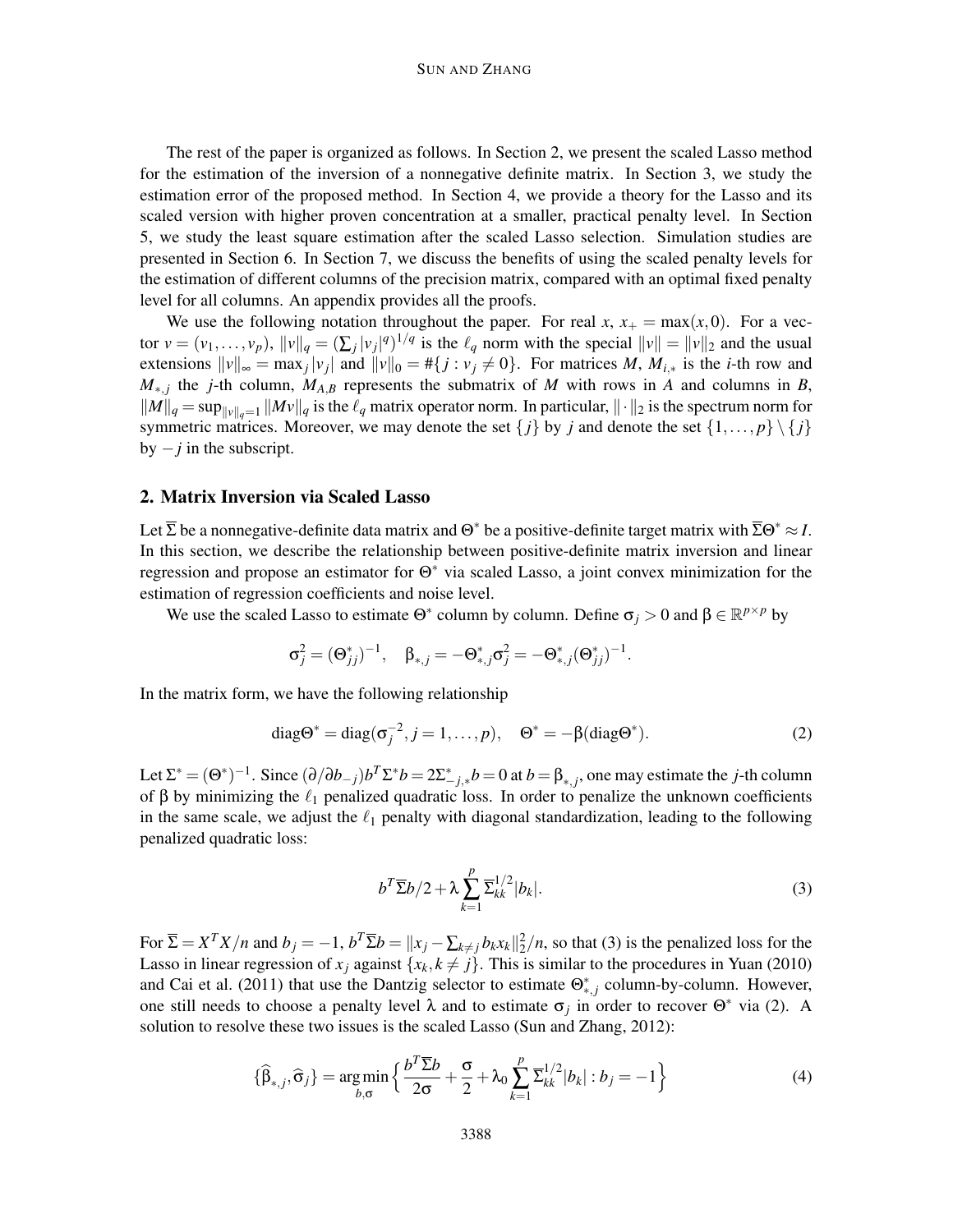with  $\lambda_0 \approx \sqrt{(2/n) \log p}$ . The scaled Lasso (4) is a solution of joint convex minimization in  $\{b, \sigma\}$ (Huber and Ronchetti, 2009; Antoniadis, 2010). Since  $\beta^T \Sigma^* \beta = (\text{diag}\Theta^*)^{-1} \Theta^* (\text{diag}\Theta^*)^{-1}$ ,

diag(
$$
\beta^T \Sigma^* \beta
$$
) = (diag $\Theta^*$ )<sup>-1</sup> = diag( $\sigma_j^2$ ,  $j = 1, ..., p$ ).

Thus, (4) is expected to yield consistent estimates of  $\sigma_j = (\Theta_{jj}^*)^{-1/2}$ .

An iterative algorithm has been provided in Sun and Zhang (2012) to compute the scaled Lasso estimator (4). We rewrite the algorithm in the form of matrices. For each  $j \in \{1, \ldots, p\}$ , the Lasso path is given by the estimates  $\beta_{-j,j}(\lambda)$  satisfying the following Karush-Kuhn-Tucker conditions: for all  $k \neq j$ ,

$$
\begin{cases} \overline{\Sigma}_{kk}^{-1/2} \overline{\Sigma}_{k,*} \widehat{\beta}_{*,j}(\lambda) = -\lambda \text{sgn}(\widehat{\beta}_{k,j}(\lambda)), & \widehat{\beta}_{k,j} \neq 0, \\ \overline{\Sigma}_{kk}^{-1/2} \overline{\Sigma}_{k,*} \widehat{\beta}_{*,j}(\lambda) \in \lambda[-1,1], & \widehat{\beta}_{k,j} = 0, \end{cases}
$$
\n(5)

where  $\beta_{jj}(\lambda) = -1$ . Based on the Lasso path  $\beta_{*,j}(\lambda)$ , the scaled Lasso estimator  $\{\beta_{*,j}, \hat{\sigma}_j\}$  is computed iteratively by

$$
\widehat{\sigma}_{j}^{2} \leftarrow \widehat{\beta}_{*,j}^{T} \overline{\Sigma} \widehat{\beta}_{*,j}, \quad \lambda \leftarrow \widehat{\sigma}_{j} \lambda_{0}, \quad \widehat{\beta}_{*,j} \leftarrow \widehat{\beta}_{*,j}(\lambda). \tag{6}
$$

Here the penalty level of the Lasso is determined by the data without using cross-validation. We then simply take advantage of the relationship (2) and compute the coefficients and noise levels by the scaled Lasso for each column

diag
$$
\widetilde{\Theta}
$$
 = diag( $\widehat{\sigma}_j^{-2}$ ,  $j = 1,...,p$ ),  $\widetilde{\Theta}$  =  $-\widehat{\beta}$ (diag $\widetilde{\Theta}$ ). (7)

Now we have constructed an estimator for  $\Theta^*$ . In our primary example of taking  $\Sigma$  as a sample covariance matrix, the target  $\Theta^*$  is the inverse covariance matrix. One may also be interested in estimating the inverse correlation matrix

$$
\Omega^* = (R^*)^{-1} = \left\{ D^{-1/2} \Sigma^* D^{-1/2} \right\}^{-1} = D^{1/2} (\Sigma^*)^{-1} D^{1/2},\tag{8}
$$

where  $D = \text{diag}(\Sigma^*)$  and  $R^* = D^{-1/2}\Sigma^* D^{-1/2}$  is the population correlation matrix. The diagonal matrix *D* can be approximated by the diagonal of  $\overline{\Sigma}$ . Thus, the inverse correlation matrix is estimated by

$$
\widetilde{\Omega} = \widehat{D}^{1/2} \widetilde{\Theta} \widehat{D}^{1/2} \text{ with } \widehat{D} = \text{diag}(\overline{\Sigma}_{jj}, j = 1, \dots, p).
$$

The estimator  $\Omega$  here is a result of normalizing the precision matrix estimator by the population variances. Alternatively, we may estimate the inverse correlation matrix by using the population correlation matrix

$$
\overline{R} = (\text{diag}\overline{\Sigma})^{-1/2} \overline{\Sigma} (\text{diag}\overline{\Sigma})^{-1/2} = \widehat{D}^{-1/2} \overline{\Sigma} \widehat{D}^{-1/2}
$$

as data matrix. Let  $\{\hat{\alpha}_{*,j}, \hat{\tau}_j\}$  be the solution of (4) with  $\overline{R}$  in place of  $\Sigma$ . We combine these column estimators as in (7) to have an alternative estimator for  $\Omega^*$  as follows:

diag(
$$
\widetilde{\Omega}^{\text{Alt}}
$$
) = diag( $\widehat{\tau}_j^{-2}$ ,  $j = 1, ..., p$ ),  $\widetilde{\Omega}^{\text{Alt}} = -\widehat{\alpha} \text{diag}(\widetilde{\Omega}^{\text{Alt}})$ .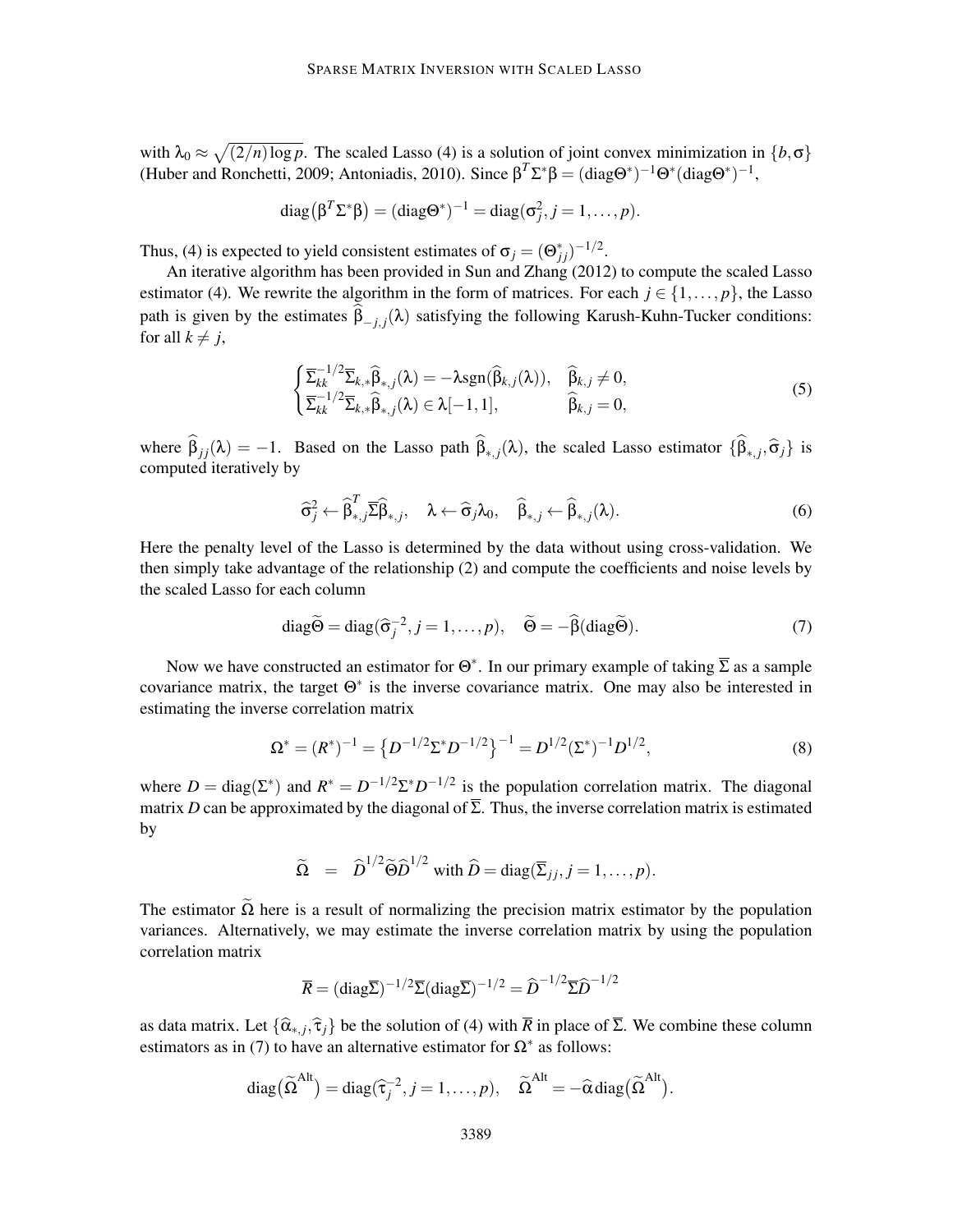Since  $\overline{R}_{ij} = 1$  for all *j*, it follows from (4) that

$$
\widehat{\alpha}_{*,j} = \widehat{D}^{1/2} \widehat{\beta}_{*,j} \widehat{D}_{jj}^{-1/2}, \quad \widehat{\tau}_j = \widehat{\sigma}_j \widehat{D}_{jj}^{-1/2}.
$$

This implies

$$
\widetilde{\Omega}^{\text{Alt}} = -\widehat{D}^{1/2} \widehat{\beta} \text{diag}(\widehat{D}_{jj}^{-1/2} \widehat{\sigma}_j^{-2} \widehat{D}_{jj}, j = 1, \dots, p) = \widehat{D}^{1/2} \widetilde{\Theta} \widehat{D}^{1/2} = \widetilde{\Omega}.
$$

Thus, in this scaled Lasso approach, the estimator based on the normalized data matrix is exactly the same as the one based on the original data matrix followed by a normalization step. The scaled Lasso methodology is scale-free in the noise level, and as a result, the estimator for inverse correlation matrix is also scale free in diagonal normalization.

It is noticed that a good estimator for  $\Theta^*$  or  $\Omega^*$  should be a symmetric matrix. However, the estimators  $\Theta$  and  $\Omega$  do not have to be symmetric. We improve them by using a symmetrization step as in Yuan (2010),

$$
\widehat{\Theta} = \underset{M:M^T = M}{\arg \min} ||M - \widetilde{\Theta}||_1, \quad \widehat{\Omega} = \underset{M:M^T = M}{\arg \min} ||M - \widetilde{\Omega}||_1, \tag{9}
$$

which can be solved by linear programming. It is obvious that  $\widehat{\Theta}$  and  $\widehat{\Omega}$  are both symmetric, but not guaranteed to be positive-definite. It follows from Theorem 1 that  $\hat{\Theta}$  and  $\hat{\Omega}$  are positive-definite with large probability. Alternatively, semidefinite programming, which is somewhat more expensive computationally, can be used to produce a nonnegative-definite  $\Theta$  and  $\Omega$  in (9).

According to the definition, the estimators  $\Theta$  and  $\Omega$  have the same  $\ell_1$  error rate as  $\Theta$  and  $\Omega$ respectively. A nice property of symmetric matrices is that the spectrum norm is bounded by the  $\ell_1$  matrix norm. The  $\ell_1$  matrix norm can be expressed more explicitly as the maximum  $\ell_1$  norm of the columns, while the  $\ell_{\infty}$  matrix norm is the maximum  $\ell_1$  norm of the rows. Hence, for any symmetric matrix, the  $\ell_1$  matrix norm is equivalent to the  $\ell_{\infty}$  matrix norm, and the spectrum norm can be bounded by either of them. Since our estimators and target matrices are all symmetric, the error bound based on the spectrum norm could be studied by bounding the  $\ell_1$  error as typically done in the existing literature. We will study the estimation error of (9) in Section 3.

To sum up, we propose to estimate the matrix inversion by (4), (7) and (9). The iterative algorithm (6) computes (4) based on a Lasso path determined by (5). Then (7) translates the resulting estimators of (6) to column estimators and thus a preliminary matrix estimator is constructed. Finally, the symmetrization step (9) produces a symmetric estimate for our target matrix.

# 3. Theoretical Properties

From now on, we suppose that the data matrix is the sample covariance matrix  $\overline{\Sigma} = X^T X/n$ , where the rows of *X* are iid  $N(0, \Sigma^*)$ . Let  $\Theta^* = (\Sigma^*)^{-1}$  be the precision matrix as the inverse of the population covariance matrix. Let *D* be the diagonal of  $\Sigma^*$ ,  $R^* = D^{-1/2} \Sigma^* D^{-1/2}$  the population correlation matrix,  $\Omega^* = (R^*)^{-1}$  its inverse as in (8). In this section, we study  $\Omega$  and  $\Theta$  in (9), respectively for the estimation of  $\Omega^*$  and  $\Theta^*$ .

We consider a certain capped  $\ell_1$  sparsity for individual columns of the inverse matrix as follows. For a certain  $\varepsilon_0 > 0$ , a threshold level  $\lambda_{*,0} > 0$  not depending on *j* and an index set  $S_i \subset \{1,\ldots,p\}$  ${j}$ , the capped  $\ell_1$  sparsity condition measures the complexity of the *j*-th column of  $\Omega^*$  by

$$
|S_j| + (1 - \varepsilon_0)^{-1} \sum_{k \neq j, k \notin S_j} \frac{|\Omega_{kj}^*|}{(\Omega_{jj}^*)^{1/2} \lambda_{*,0}} \le s_{*,j}.
$$
 (10)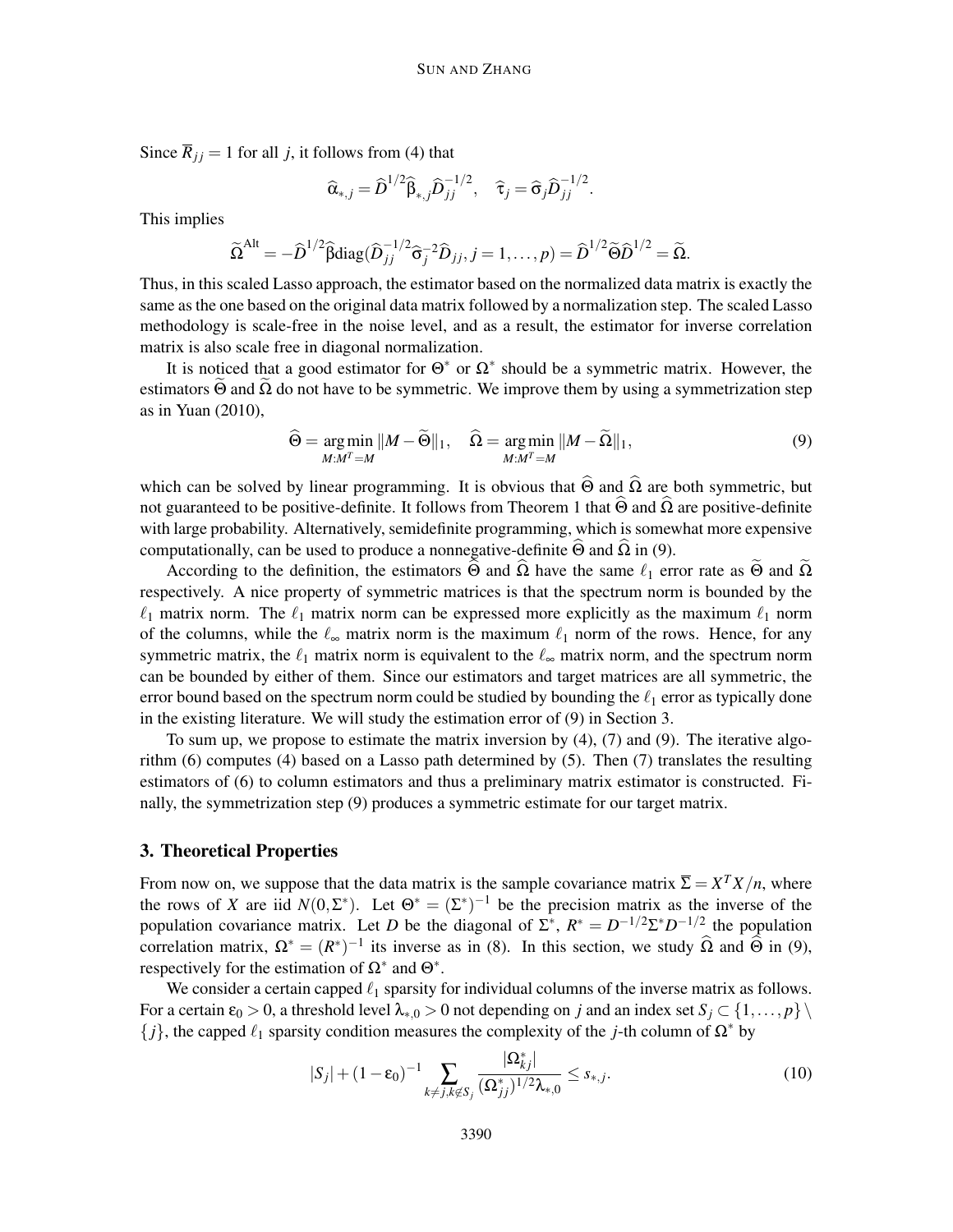The condition can be written as

$$
\sum_{j\neq k} \min\left\{\frac{|\Omega^*_{kj}|}{(1-\epsilon_0)(\Omega^*_{jj})^{1/2}\lambda_{*,0}},1\right\} \leq s_{*,j}
$$

if we do not care about the choice of *S<sub>j</sub>*. In the  $\ell_0$  sparsity case of  $S_j = \{k : k \neq j, \Omega_{kj}^* \neq 0\}$ , we may set  $s_{*,j} = |S_j| + 1$  as the degree for the *j*-th node in the graph induced by matrix  $\Omega^*$  (or  $\Theta^*$ ). In this case,  $d = \max_j(1 + |S_j|)$  is the maximum degree as in (1).

In addition to the sparsity condition on the inverse matrix, we also require a certain invertibility condition on  $R^*$ . Let  $S_j \subseteq B_j \subseteq \{1, ..., p\} \setminus \{j\}$ . A simple version of the required invertibility condition can be written as

$$
\inf \left\{ \frac{u^T (R_{-j,-j}^*) u}{\|u_{B_j}\|_2^2} : u_{B_j} \neq 0 \right\} \ge c_* \tag{11}
$$

with a fixed constant *c*<sup>∗</sup> > 0. This condition requires a certain partial invertibility of the population correlation matrix. It certainly holds if the smallest eigenvalue of  $R^*_{-j,-j}$  is no smaller than  $c^*$  for all  $j \leq p$ , or the spectrum norm of  $\Omega^*$  is no greater than  $1/c_*$  as assumed in Theorem 1. In the proof of Theorems 2 and 3, we only use a weaker version of condition (11) in the form of (35) with  $\{\Sigma^*, \overline{\Sigma}\}$ replaced by  $\{R_{-j,-j}^*, \overline{R}_{-j,-j}\}$  there.

**Theorem 2** Suppose  $\overline{\Sigma}$  is the sample covariance matrix of n iid  $N(0,\Sigma^*)$  vectors. Let  $\Theta^* = (\Sigma^*)^{-1}$ *and*  $Ω*$  *as in (8) be the inverses of the population covariance and correlation matrices. Let Θ and* Ω *be their scaled Lasso estimators defined in (4), (7) and (9) with a penalty level*  $\lambda_0 = A\sqrt{4(\log p)/n}$ ,  $A > 1$ *. Suppose* (10) and (11) hold with  $\varepsilon_0 = 0$  and  $\max_{j \leq p} (1 + s_{\ast,j}) \lambda_0 \leq c_0$  for a certain constant *c*<sup>0</sup> > 0 *depending on c*<sup>∗</sup> *only. Then, the spectrum norm of the errors are bounded by*

$$
\|\widehat{\Theta} - \Theta^*\|_2 \le \|\widehat{\Theta} - \Theta^*\|_1 \le C \Big( \max_{j \le p} (\big\| D_{-j}^{-1} \|_{\infty} \Theta^*_{jj})^{1/2} s_{*,j} \lambda_0 + \big\| \Theta^*\big\|_1 \lambda_0 \Big), \tag{12}
$$

$$
\|\widehat{\Omega}-\Omega^*\|_2\leq \|\widehat{\Omega}-\Omega^*\|_1\leq C\Big(\max_{j\leq p}(\Omega^*_{jj})^{1/2}s_{*,j}\lambda_0+\|\Omega^*\|_1\lambda_0\Big),\tag{13}
$$

*with large probability, where C is a constant depending on*  $\{c_0, c_*, A\}$  *only. Moreover, the term*  $\|\Theta^*\|_1\lambda_0$  *in (12) can be replaced by* 

$$
\max_{j \le p} \|\Theta^*_{*,j}\|_{1} s_{*,j} \lambda_0^2 + \tau_n(\Theta^*),
$$
\n(14)

 $where \tau_n(M) = \inf \{ \tau : \sum_j \exp(-n\tau^2 / ||M_{*,j}||_1^2) \leq 1/e \}$  *for a matrix M.* 

Theorem 2 implies Theorem 1 due to  $s_{*,j} \leq d-1$ ,  $1/D_{jj} \leq \Theta_{jj}^* \leq ||\Theta^*||_2$ ,  $||\Theta^*||_1 \leq d \max_j \Theta_{jj}^*$ and similar inequalities for  $\Omega^*$ . We note that  $B_j = S_j$  in (11) gives the largest  $c_*$  and thus the sharpest error bounds in Theorem 2. In Section 7, we give an example to demonstrate the advantage of this theorem.

In a 2011 arXiv version of this paper (http://arxiv.org/pdf/1202.2723v1.pdf), we are able to demonstrate good numerical performance of the scaled Lasso estimator with the universal penalty level  $\lambda_0 = \sqrt{2(\log p)/n}$ , compared with some existing methods, but not the larger penalty level  $\lambda_0 > \sqrt{4(\log p)/n}$  in Theorems 1 and 2. Since a main advantage of our proposal is automatic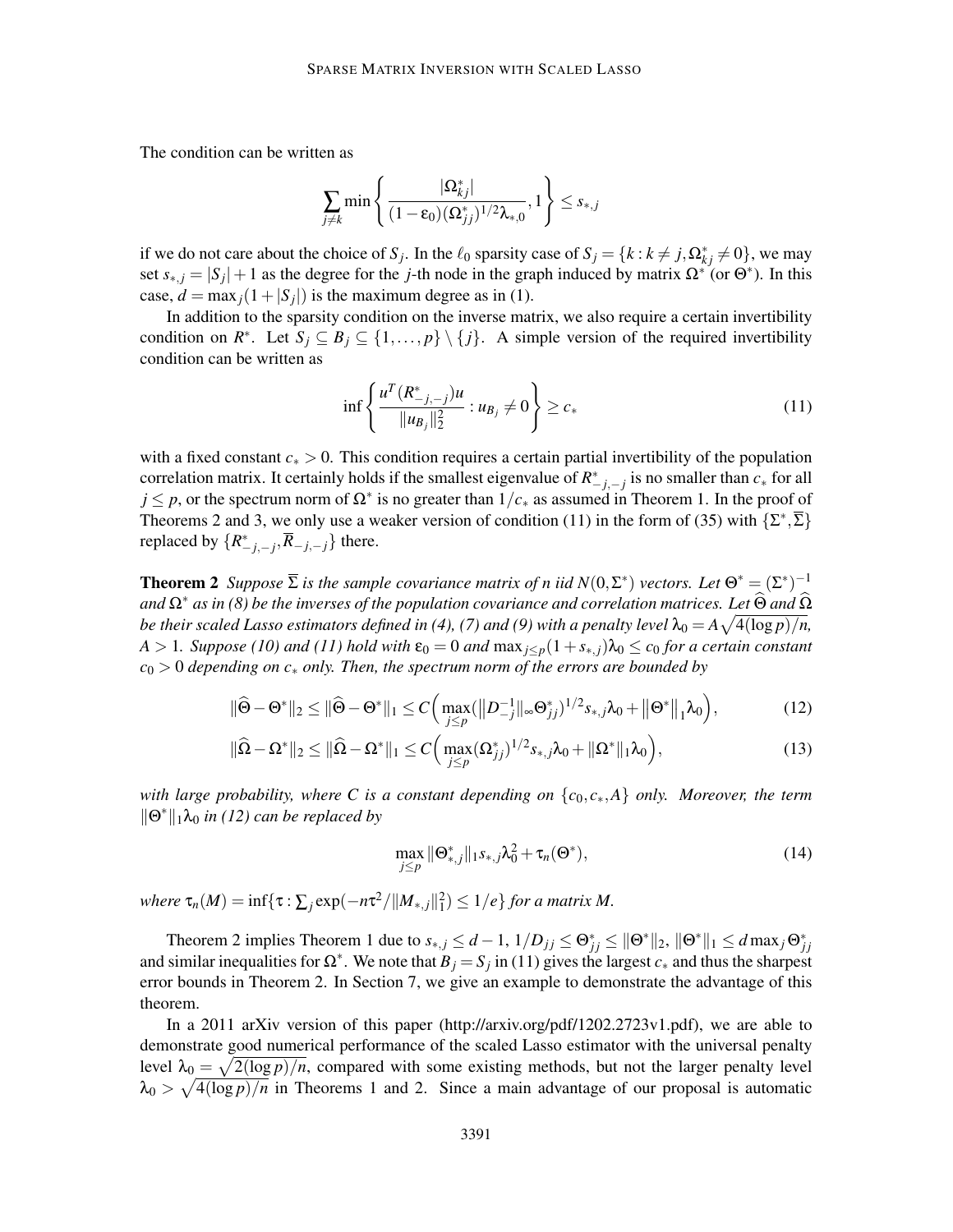selection of the penalty level without resorting to cross validation, a question arises as to whether a theory can be developed for a smaller penalty level to match the choice in a demonstration of good performance of the scaled Lasso in our simulation experiments.

We are able to provide an affirmative answer in this version of the paper by proving a higher concentration of the error of the scaled Lasso at a smaller penalty level as follows. Let  $L_n(t)$  be the  $N(0,1/n)$  quantile function satisfying

$$
P\{N(0,1) > n^{1/2}L_n(t)\} = t.
$$

Our earlier analysis is based on existing oracle inequalities of the Lasso which holds with probability 1 − 2ε when the inner product of design vectors and noise are bounded by their ε/*p* and 1 − ε/*p* quantiles. Application of the union bound in *p* applications of the Lasso requires a threshold level  $\lambda_{*,0} = L_n(\varepsilon/p^2)$  with a small  $\varepsilon > 0$ , which matches  $\sqrt{4(\log p)/n}$  with  $\varepsilon > 1/\sqrt{\log p}$  in Theorems 1 and 2. Our new analysis of the scaled Lasso allows a threshold level

$$
\lambda_{*,0}=L_{n-3/2}(k/p)
$$

with  $k \approx s \log(p/s)$ , where  $s = 1 + \max_j s_{*,j}$ . More precisely, we require a penalty level  $\lambda_0 \geq A\lambda_{*,0}$ with a constant *A* satisfying

$$
A - 1 > A_1 \ge \max_j \left\{ \left[ \frac{e^{1/(4n-6)^2} 4k}{m_j (L^4 + 2L^2)} \right]^{1/2} + \frac{e^{1/(4n-6)^2}}{L \sqrt{2\pi}} \sqrt{\Psi_j} + \frac{L_1(\varepsilon/p)}{L} \sqrt{\Psi_j} \right\},\tag{15}
$$

where  $L = L_1(k/p)$ ,  $s_{*,j} \le m_j \le \min(|B_j|, C_0 s_{*,j})$  with the  $s_{*,j}$  and  $B_j$  in (10) and (11), and  $\Psi_j =$  $\kappa_{+}(m_j; R^*_{-j,-j})/m_j + L_n(5\varepsilon/p^2)$  with

$$
\kappa_{+}(m;\Sigma) = \max_{\|u\|_{0} = m, \|u\|_{2} = 1} u^{T} \Sigma u.
$$
 (16)

**Theorem 3** Let  $\{\Sigma, \Sigma^*, \Theta^*, \Omega^*\}$  *be matrices as in Theorem 2, and*  $\Theta$  *and*  $\Omega$  *be the scaled Lasso estimators with a penalty level*  $\lambda_0 \geq A\lambda_{*,0}$  *where*  $\lambda_{*,0} = L_{n-3/2}(k/p)$ *. Suppose* (10) and (11) hold *with certain*  $\{S_j, s_{*,j}, \varepsilon_0, B_j, c_*\}$ , (15) holds with constants  $\{A, A_1, C_0\}$  and certain integers  $m_j$ , and  $P\{(1-\varepsilon_0)^2 \leq \chi_n^2/n \leq (1+\varepsilon_0)^2\} \leq \varepsilon/p$ . Then, there exist constants  $c_0$  depending on  $c_*$  only and C *depending on*  $\{A, A_1, C_0, c_*, c_0\}$  *only such that when*  $\max_j s_{*,j} \lambda_0 \leq c_0$ *, the conclusions of Theorem 2 hold with at least probability*  $1 - 6\varepsilon - 2k\sum_j (p - 1 - |B_j|)/p$ .

The condition max<sub>*j*</sub> $s_{*,j}$ λ<sub>0</sub>  $\leq$  *c*<sub>0</sub> on (10), which controls the capped  $\ell_1$  sparsity of the inverse correlation matrix, weakens the  $\ell_0$  sparsity condition  $d\sqrt{(\log p)/n} \to 0$ .

The extra condition on the upper sparse eigenvalue  $\kappa_+(m;R^*_{-j,-j})$  in (15) is mild, since it only requires a small  $\kappa_+(m;R^*)/m$  that is actually decreasing in *m*.

The invertibility condition (11) is used to regularize the design matrix in linear regression procedures. As we mentioned earlier, condition (11) holds if the spectrum norm of  $\Omega^*$  is bounded by  $1/c_*$ . Since  $(R^*)^{-1} = \Omega^* = (\text{diag}\Sigma^*)^{1/2}\Theta^* (\text{diag}\Sigma^*)^{1/2}$ , it suffices to have

$$
||(R^*)^{-1}||_2 \leq \max \sum_{j}^* ||\Theta^*||_2 \leq 1/c_*.
$$

To achieve the convergence rate  $d\sqrt{(\log p)/n}$ , both Yuan (2010) and Cai et al. (2011) require conditions  $\|\Theta^*\|_1 = O(1)$  and max  $\Sigma^*_{jj} = O(1)$ . In comparison, the spectrum norm condition is not only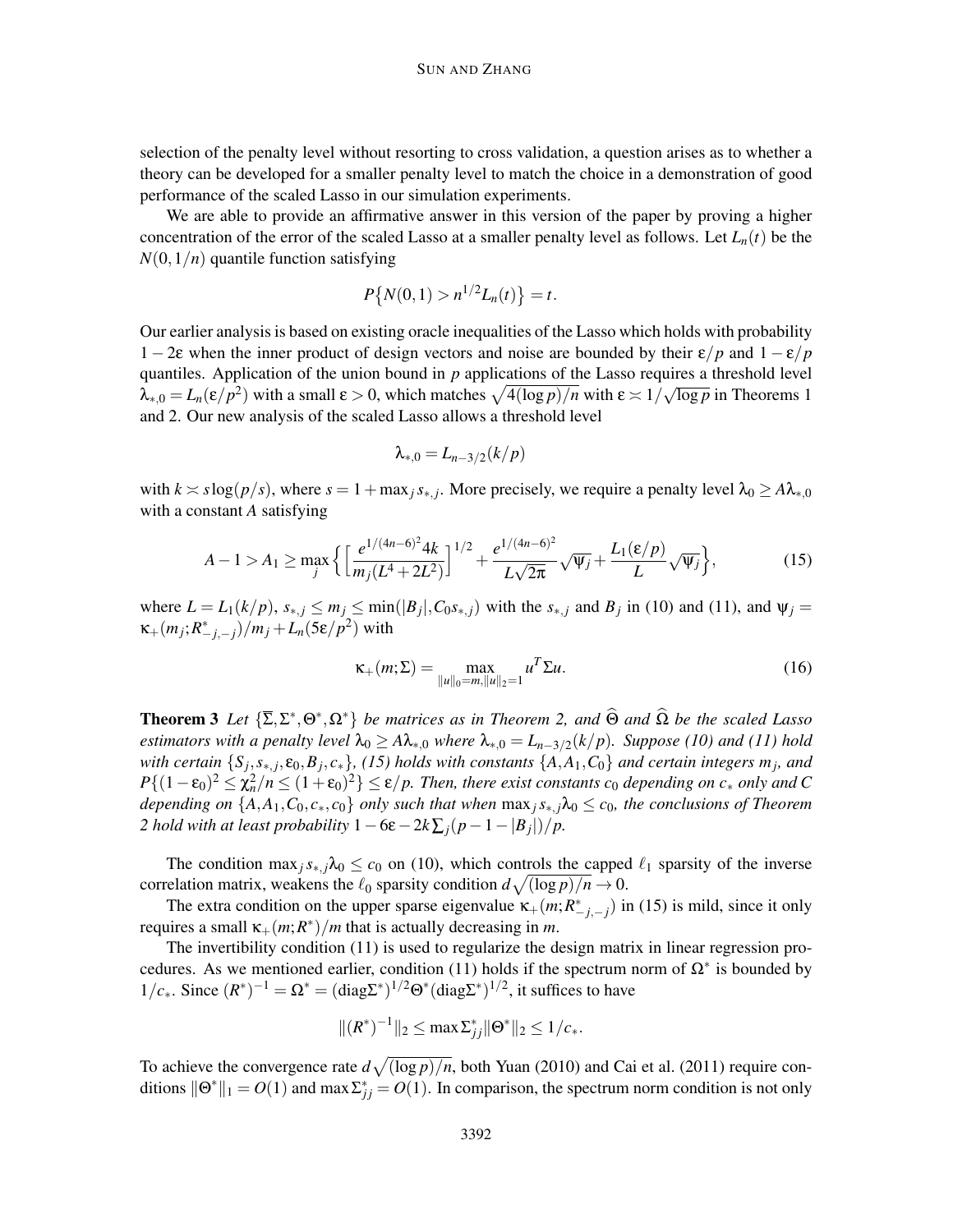weaker than the  $\ell_1$  operator norm condition, but also more natural for the convergence in spectrum norm.

Our sharper theoretical results are consequences of using the scaled Lasso estimator (4) and its fast convergence rate in linear regression. In Sun and Zhang (2012), a convergence rate of order *s*∗(log *p*)/*n* was established for the scaled Lasso estimation of the noise level, compared with an oracle noise level as the moment estimator based on the noise vector. In the context of the columnby-column application of the scaled Lasso for precision matrix estimation, the results in Sun and Zhang (2012) can be written as

$$
\left|\frac{\sigma_j^*}{\hat{\sigma}_j} - 1\right| \leq C_1 s_{*,j} \lambda_0^2, \quad \sum_{k \neq j} \overline{\Sigma}_{kk}^{1/2} |\widehat{\beta}_{k,j} - \beta_{k,j}| \sqrt{\Theta_{jj}^*} \leq C_2 s_{*,j} \lambda_0,
$$
\n(17)

where  $\sigma_j^* = ||X\beta_{*,j}||_2 / \sqrt{n}$ . We note that  $n(\sigma_j^*)^2 \Theta_{jj}^*$  is a chi-square variable with *n* degrees of freedom when *X* has iid  $N(0, \Sigma^*)$  rows. The oracle inequalities in (17) play a crucial role in our analysis of the proposed estimators for inverse matrices, as the following proposition attests.

**Proposition 4** Let  $\Theta^*$  be a nonnegative definite target matrix,  $\Sigma^* = (\Theta^*)^{-1}$ , and  $\beta = -\Theta^*({\rm diag}\Theta^*)^{-1}$ . *Let*  $\widehat{\Theta}$  *and*  $\widehat{\Omega}$  *be defined as (7) and (9) based on certain*  $\widehat{\beta}$  *and*  $\widehat{\sigma}_j$  *satisfying (17). Suppose further that*

$$
|\Theta_{jj}^*(\sigma_j^*)^2 - 1| \le C_0 \lambda_0, \max_j |(\overline{\Sigma}_{jj}/\Sigma_{jj}^*)^{-1/2} - 1| \le C_0 \lambda_0,
$$
\n(18)

*and that*  $\max\{4C_0\lambda_0, 4\lambda_0, C_1s_{*,j}\lambda_0\} \leq 1$ . Then, (12) and (13) hold with a constant C depending on  ${C_0, C_2}$  *only. Moreover, if*  $n\Theta_{jj}^*(\sigma_j^*)^2 \sim \chi_n^2$ , then the term  $\lambda_0 \|\Theta^*\|_1$  in (12) can be replaced by (14) *with large probability.*

While the results in Sun and Zhang (2012) requires a penalty level  $A\sqrt{(2/n)\log(p^2)}$  to allow simultaneous application of (17) for all  $j \leq p$  via the union bound in proving Theorem 2, Theorem 3 allows a smaller penalty level  $\lambda_{*,0} = AL_{n-3/2}(k/p)$  with  $A > 1$  and a potentially large  $k \approx s \log(p/s)$ . This is based on new theoretical results for the Lasso and scaled Lasso developed in Section 4.

#### 4. Linear Regression Revisited

This section provides certain new error bounds for the Lasso and scaled Lasso in the linear regression model. Compared with existing error bounds, the new results characterize the concentration of the estimation and prediction errors at fixed, smaller threshold levels. The new results also allow high correlation among certain nuisance design vectors.

Consider the linear regression model with standardized design and normal error:

$$
y = X\beta + \varepsilon, \; ||x_j||_2^2 = n, \; \varepsilon \sim N(0, \sigma^2 I_n).
$$

Let  $\lambda_{univ} = \sqrt{(2/n) \log p}$  be the universal penalty level (Donoho and Johnstone, 1994). For the estimation of β and variable selection, existing theoretical results with *p* ≫ *n* typically require a penalty level  $\lambda = A\sigma\lambda_{univ}$ , with  $A > 1$ , to guarantee rate optimality of regularized estimators. This includes the scaled Lasso with a jointly estimated  $\sigma$ . For the Dantzig selector (Candes and Tao, 2007), performance bounds have been established for  $A = 1$ .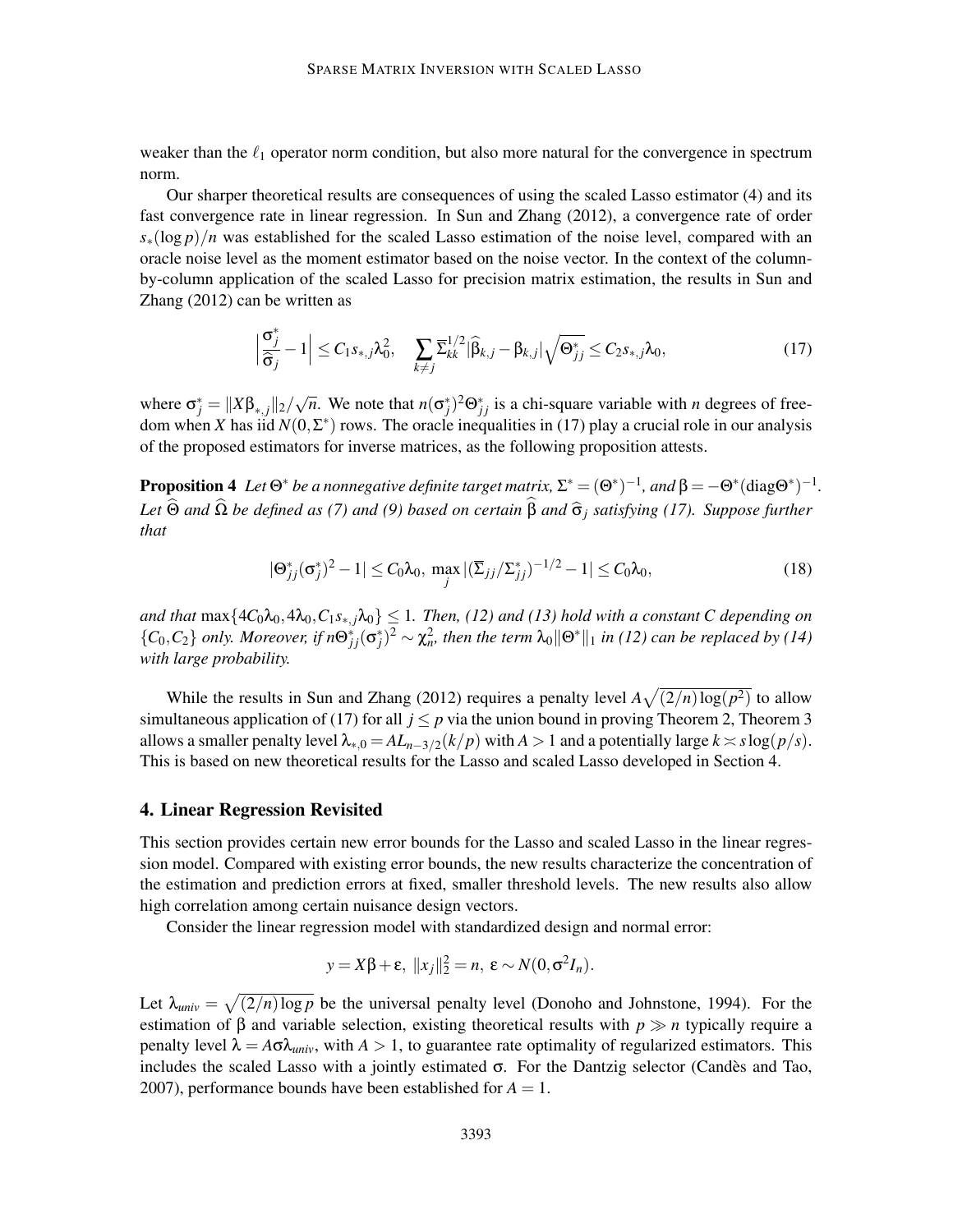#### SUN AND ZHANG

It is well understood that  $\sigma \lambda_{univ}$  in such theorems is a convenient probabilistic upper bound of  $||X^T \varepsilon/n||_{\infty}$  for controlling the maximum gradient of the squared loss  $||y - Xb||_2^2/(2n)$  at  $b = \beta$ . For  $\lambda < ||X^T \varepsilon/n||_{\infty}$ , variable selection is known to be inconsistent for the Lasso and most other regularized estimates of β, and the analysis of such procedures become more complicated due to false selection. However, this does not preclude the possibility that such a smaller  $\lambda$  outperforms the theoretical  $\lambda \geq \sigma \lambda_{univ}$  for the estimation of β or prediction.

In addition to theoretical studies, a large volume of numerical comparisons among regularized estimators exists in the literature. In such numerical studies, the choice of penalty level is typically delegated to computationally more expensive cross-validation methods. Since cross-validation aims to optimize prediction performance, it may lead to a smaller penalty level than  $\lambda = \sigma \lambda_{univ}$ . However, this gap between  $\lambda \geq \sigma \lambda_{\text{univ}}$  in theoretical studies and the possible choice of  $\lambda < \sigma \lambda_{\text{univ}}$  in numerical studies is largely ignored in the existing literature.

The purpose of this section is to provide rate optimal oracle inequalities for the Lasso and its scaled version, which hold with at least probability  $1 - \varepsilon/p$  for a reasonably small  $\varepsilon$ , at a fixed penalty level  $\lambda$  satisfying  $P\{N(0, \sigma^2/n) > \lambda/A\} = k/p$ , with a given  $A > 1$  and potentially large *k*, up to  $k/(2\log(p/k))^2 \approx s_*$ , where  $s_*$  is a complexity measure of  $\beta$ , for example,  $s_* = ||\beta||_0$ .

When the (scaled) Lasso is simultaneously applied to p subproblems as in the case of matrix estimation, the new oracle inequalities allow the use of the union bound to uniformly control the estimation error in subproblems at the same penalty level.

Rate optimal oracle inequalities have been established for  $\ell_1$  and concave regularized estimators in Zhang (2010) and Ye and Zhang (2010) for penalty level  $\lambda = A\sigma\sqrt{c^*(2/n)\log(p/(es_*))}$ , where  $c^*$ is an upper sparse eigenvalue,  $A > 1$  and  $1 - \varepsilon$  is the guaranteed probability for the oracle inequality to hold. The new oracle inequalities remove the factors  $c^*$  and  $\varepsilon$  from the penalty level, as long as 1/ε is polynomial in *p*. The penalty level  $A\sigma\sqrt{(2/n)\log(p/(\epsilon s))}$  has been considered for models of size *s* under  $\ell_0$  regularization (Birge and Massart, 2001, 2007; Bunea et al., 2007; Abramovich and Grinshtein, 2010).

To bound the effect of the noise when  $\lambda < ||X^T \varepsilon/n||_{\infty}$ , we use a certain sparse  $\ell_2$  norm to control the excess of  $X^T \varepsilon/n$  over a threshold level  $\lambda_*$ . The sparse  $\ell_q$  norm was used in the analysis of regularized estimators before (Candes and Tao, 2007; Zhang and Huang, 2008; Zhang, 2009; Cai ` et al., 2010; Ye and Zhang, 2010; Zhang, 2010), but it was done without a formal definition of the quantity to the best of our knowledge. To avoid repeating existing calculation, we define the norm and its dual here and summarize their properties in a proposition.

For  $1 \le q \le \infty$  and  $t > 0$ , the sparse  $\ell_q$  norm and its dual are defined as

$$
||v||_{(q,t)} = \max_{|B| < t+1} ||v_B||_q, ||v||_{(q,t)}^* = \max_{||u||_{(q,t)} \le 1} u^T v.
$$

The following proposition describes some of their basic properties.

**Proposition 5** *Let*  $m \ge 1$  *be an integer,*  $q' = q/(q-1)$  *and*  $a_q = (1-1/q)/q^{1/(q-1)}$ *.*  $(i)$  Properties of  $\|\cdot\|_{(q,m)}$ :  $\|v\|_{(q,m)} \downarrow q$ ,  $\|v\|_{(q,m)}/m^{1/q} \downarrow m$ ,  $\|v\|_{(q,m)}/m^{1/q} \uparrow q$ ,

$$
||v||_{\infty} = ||v||_{(q,1)} \leq ||v||_{(q,m)} \leq (||v||_q) \wedge (m^{1/q}||v||_{\infty}),
$$

 $\|u\|_q^q \le \|v\|_{(q,m)}^q + (a_q/m)^{q-1}\|v\|_1^q$ 1 *.*  $(iii)$  Properties of  $\|\cdot\|_{(q,m)}^*$ :  $m^{1/q}\|v\|_{(q,m)}^*\downarrow q$ , and

$$
\max\left( \|\nu\|_{q'}, m^{-1/q} \|\nu\|_1 \right) \le \|\nu\|_{(q,m)}^* \le \min\left( \|\nu\|_{(q',m/a_q)} + m^{-1/q} \|\nu\|_1, \|\nu\|_1 \right).
$$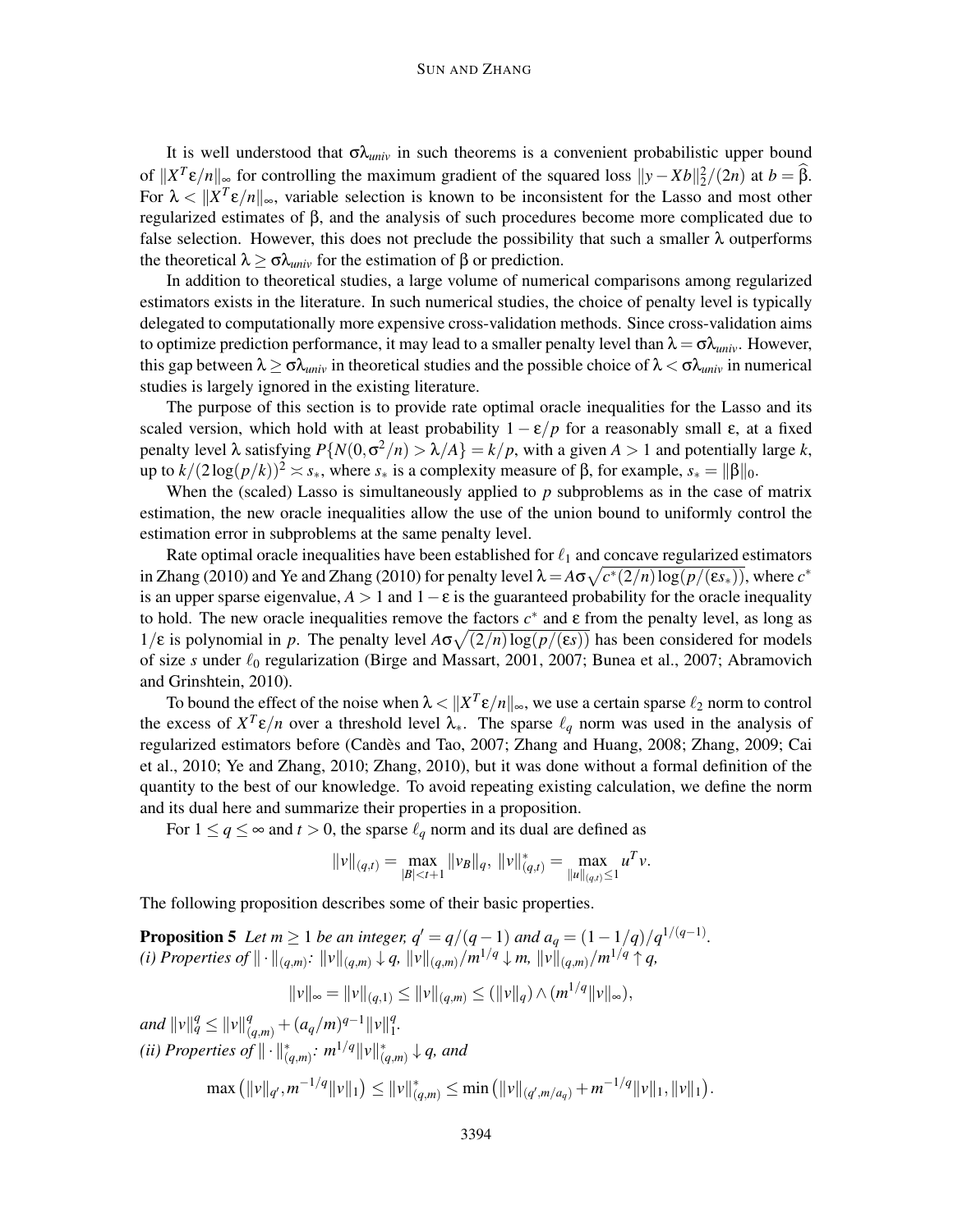*(iii)* Let  $\overline{\Sigma} = X^T X/n$  and  $\kappa_+(m;M)$  be the sparse eigenvalue in (16). Then,  $\|\overline{\Sigma}v\|_{(2,m)} \le \min\left\{\kappa_+^{1/2}(m;\overline{\Sigma})\|\overline{\Sigma}^{1/2}v\|_2, \kappa_+(m;\overline{\Sigma})\|v\|_2\right\}.$ 

# 4.1 Lasso with Smaller Penalty: Analytical Bounds

The Lasso path is defined as an  $\mathbb{R}^p$ -valued function of  $\lambda > 0$  as

$$
\widehat{\beta}(\lambda) = \underset{b}{\arg\min} \left\{ ||y - Xb||_2^2 / (2n) + \lambda ||b||_1 \right\}.
$$

For threshold levels  $\lambda_* > 0$ , we consider  $\beta$  satisfying the following complexity bound,

$$
|S| + \sum_{j \notin S} |\beta_j| / \lambda_* \le s_* \tag{19}
$$

with a certain  $S \subset \{1,\ldots,p\}$ . This includes the  $\ell_0$  sparsity condition  $\|\beta\|_0 = s_*$  with  $S = \text{supp}(\beta)$ and allows  $\|\beta\|_0$  to far exceed  $s_*$  with many small  $|\beta_j|$ .

The sparse  $\ell_2$  norm of a soft-thresholded vector *v*, at threshold level  $\lambda_*$  in (19), is

$$
\zeta_{(2,m)}(\nu,\lambda_*) = ||(|\nu| - \lambda_*)_+||_{(2,m)} = \max_{|J| \le m} \left\{ \sum_{j \in J} (|\nu_j| - \lambda_*)^2_+ \right\}^{1/2}.
$$
 (20)

Let  $B \subseteq \{1, \ldots, p\}$  and

$$
z=(z_1,\ldots,z_p)^T=X^T\mathcal{E}/n.
$$

We bound the effect of the excess of the noise over  $\lambda_*$  under the condition

$$
||z_{B^c}||_{\infty} \leq \lambda_*, \ \zeta_{(2,m)}(z_B, \lambda_*) \leq A_1 m^{1/2} \lambda_*, \tag{21}
$$

for some  $A_1 \geq 0$ . We prove that when  $\lambda \geq A\lambda_*$  with  $A > 1 + A_1$  and (21) holds, a scaled version of  $\beta(\lambda) - \beta$  belongs to a set  $\mathcal{U}(\overline{\Sigma}, S, B; A, A_1, m, s_* - |S|)$ , where

$$
\mathcal{U}(\Sigma, S, B; A, A_1, m, m_1) \n= \left\{ u : u^T \Sigma u + (A - 1) \| u_{S^c} \|_1 \le (A + 1) \| u_{S} \|_1 + A_1 m^{1/2} \| u_{B} \|_{(2,m)}^* + 2Am_1 \right\}.
$$
\n(22)

This leads to the definition of

$$
M_{pred}^{*} = \sup \left\{ \frac{u^{T} \overline{\Sigma} u/A^{2}}{m_{1} + |S|} : u \in \mathcal{U}(\overline{\Sigma}, S, B; A, A_{1}, m, m_{1}) \right\}
$$
(23)

as a constant factor for the prediction error of the Lasso and

$$
M_q^* = \sup \left\{ \frac{\|u\|_q/A}{(m_1 + |S|)^{1/q}} : u \in \mathcal{U}(\overline{\Sigma}, S, B; A, A_1, m, m_1) \right\}
$$
(24)

for the  $\ell_q$  estimation error of the Lasso.

The following theorem provides analytic error bounds for the Lasso prediction and estimation under the sparse  $\ell_2$  norm condition (21) on the noise. This is different from existing analyses of the Lasso based on the  $\ell_{\infty}$  noise bound  $||X^T \varepsilon/n||_{\infty} \leq \lambda_{*}$ . In the case of Gaussian error, (21) allows a fixed threshold level  $\lambda_* = \sigma \sqrt{(2/n) \log(p/m)}$  to uniformly control the error of *p* applications of the Lasso for the estimation of a precision matrix. When  $m \asymp s_*$  and  $\sigma \sqrt{(2/n) \log(p/m)} \ll \sigma \sqrt{(2/n) \log p}$ , using such smaller  $\lambda_*$  is necessary for achieving error bounds with the sharper rate corresponding to  $\sigma \sqrt{(2/n) \log(p/m)}$ .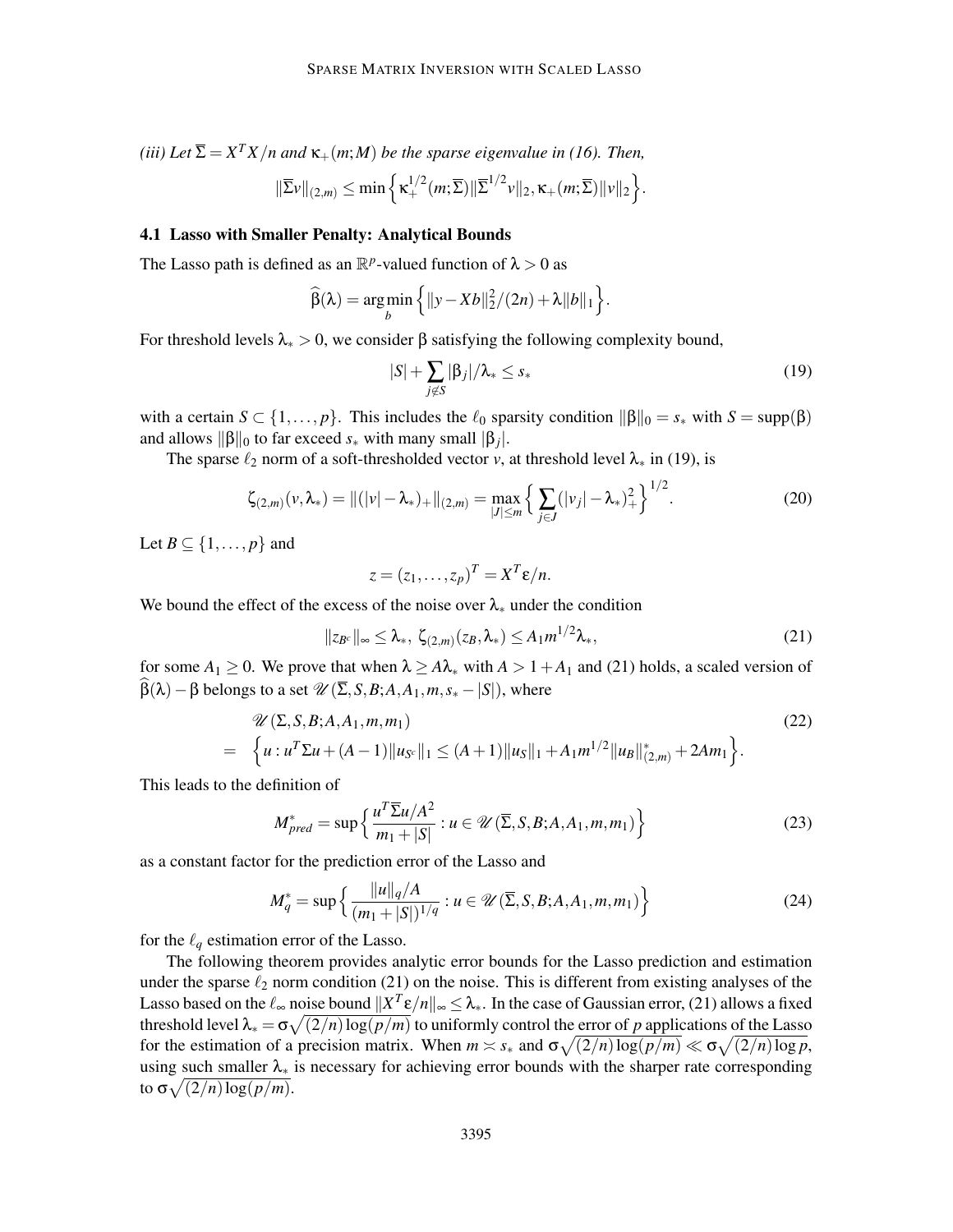**Theorem 6** *Suppose (19) holds with certain*  $\{S, s_*, \lambda_*\}$ *. Let*  $A > 1$ ,  $\beta = \beta(\lambda)$  *be the Lasso estimator with penalty level*  $\lambda \geq A\lambda_*, h = \hat{\beta} - \beta$ *, and*  $m_1 = s_* - |S|$ *. If (21) holds with*  $A_1 \geq 0$ *, a positive integer m* and  $B \subseteq \{1, \ldots, p\}$ *, then* 

$$
||Xh||_2^2/n \le M_{pred}^* s_* \lambda^2, \quad ||h||_q \le M_q^* s_*^{1/q} \lambda. \tag{25}
$$

**Remark 7** *Theorem 6 covers*  $||X^T \varepsilon/n||_{\infty} \leq \lambda_*$  *as a special case with*  $A_1 = 0$ *. In this case, the set* (22) does not depend on  $\{m,B\}$ . For  $A_1 = 0$  and  $|S| = s_*$   $(m_1 = 0)$ , (22) contains all vectors *satisfying a basic inequality*  $u^T \Sigma u + (A-1) \|u_{S^c}\|_1 \leq (A+1) \|u_S\|_1$  *(Bickel et al., 2009; van de Geer and Buhlmann, 2009; Ye and Zhang, 2010) and Theorem 6 still holds when (2 ¨ 2) is replaced by the smaller*

$$
\mathscr{U}_{-}(\Sigma,S,A)=\Big\{u: \|\overline{\Sigma}_{S,*}u\|_{\infty}\leq A+1, u_j\overline{\Sigma}_{j,*}u\leq -|u_j|(A-1)\,\,\forall j\not\in S\Big\}.
$$

*Thus, in what follows, we always treat*  $\mathcal{U}(\Sigma, S, B; A, 0, m, 0)$  *as*  $\mathcal{U}_-(\Sigma, S, A)$  *when*  $A_1 = 0$  *and*  $|S| = s_*$ *. This yields smaller constants*  $\{M_{pred}^*, M_q^*\}$  *in (23) and (24).* 

The purpose of including a choice *B* in (21) is to achieve bounded  $\{M^*_{pred}, M^*_1\}$  in the presence of some highly correlated design vectors outside  $S \cup B$  when  $\Sigma_{S \cup B, (S \cup B)^c}$  is small. Since  $||u_B||_{(2,m)}^*$ is increasing in *B*, a larger *B* leads to a larger set (22) and larger  $\{M_{pred}^*, M_q^*\}$ . However, (21) with smaller *B* typically requires larger  $\lambda_*$ . Fortunately, the difference in the required  $\lambda_*$  in (21) is of smaller order than  $\lambda_*$  between the largest  $B = \{1, ..., p\}$  and smaller *B* with  $|B^c| \leq p/m$ . We discuss the relationship between  $\{M_{pred}^*, M_q^*\}$  and existing conditions on the design in the next section, along with some simple upper bounds for  $\{M_{pred}^*, M_1^*, M_2^*\}$ .

#### 4.2 Scaled Lasso with Smaller Penalty: Analytical Bounds

The scaled Lasso estimator is defined as

$$
\{\widehat{\beta},\widehat{\sigma}\} = \underset{b,\sigma}{\arg\min} \left\{ ||y - Xb||_2^2 / (2n\sigma) + \lambda_0 ||b||_1 + \sigma/2 \right\},\tag{26}
$$

where  $\lambda_0 > 0$  is a scale-free penalty level. In this section, we describe the implication of Theorem 6 on the scaled Lasso.

A scaled version of (19) is

$$
|S| + \sum_{j \notin S} |\beta_j|/(\sigma^* \lambda_{*,0}) = s_{*,0} \le s_*,
$$
 (27)

where  $\sigma^* = ||\varepsilon||_2 / \sqrt{n}$  is an oracle estimate of the noise level and  $\lambda_{*,0} > 0$  is a scaled threshold level. This holds automatically under (19) when  $S \supseteq$  supp( $\beta$ ). When  $\beta_{S^c} \neq 0$ , (27) can be viewed as an event of large probability. When

$$
|S| + (1 - \varepsilon_0)^{-1} \sum_{j \notin S} \frac{|\beta_j|}{\sigma \lambda_{*,0}} \le s_* \tag{28}
$$

and  $\epsilon \sim N(0, \sigma I_n)$ ,  $P\{s_{*,0} \le s_*\} \ge P\{\chi_n^2/n \ge (1-\epsilon_0)^2\} \to 1$  for fixed  $\epsilon_0 > 0$ . Let

$$
M_{\sigma}^{*} = \sup_{u \in \mathcal{U}} \left\{ \frac{u^{T} \overline{\Sigma} u}{s_{*} A^{2}} + \frac{2||u||_{1}}{s_{*} A^{2}} + \frac{2A_{1} m^{1/2} ||u_{B}||_{(2,m)}^{*}}{s_{*} A^{2}} \right\}
$$
(29)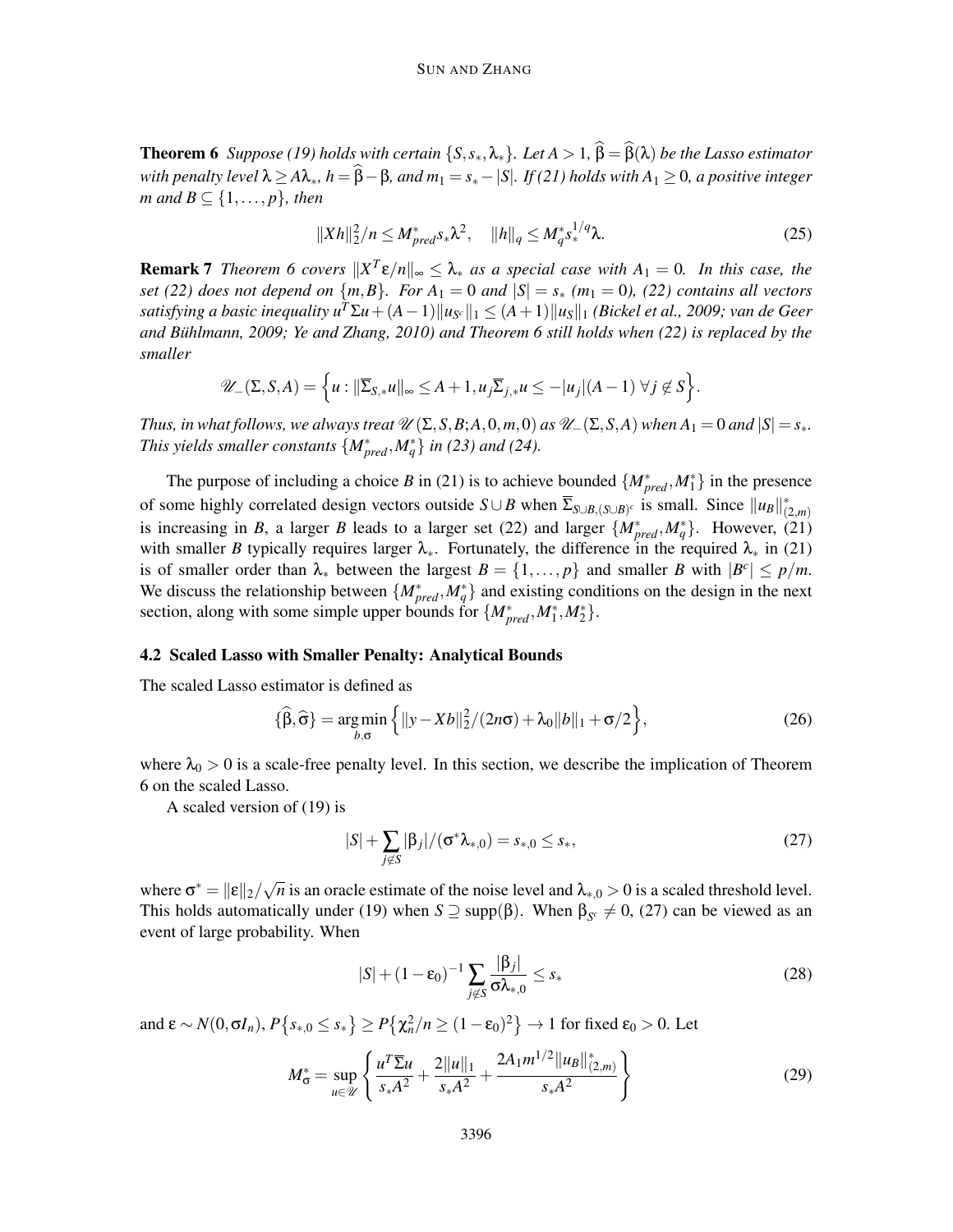with  $\mathcal{U} = \mathcal{U}(\overline{\Sigma}, S, B; A, A_1, m, m_1)$  in (22), as in (23) and (24). Set

$$
\eta_*=M_\sigma^*A^2\lambda_{*,0}^2s_*, \ \lambda_0\geq A\lambda_{*,0}/\sqrt{(1-\eta_*)_+}, \ \eta_0=M_\sigma^*\lambda_0^2s_*.
$$

**Theorem 8** Suppose  $\eta_0 < 1$ . Let  $\{\widehat{\beta}, \widehat{\sigma}\}$  be the scaled Lasso estimator in (26),  $\phi_1 = 1/\sqrt{1+\eta_0}$ ,  $\phi_2 = 1/\sqrt{1-\eta_0}$ , and  $\sigma^* = ||\varepsilon||_2/\sqrt{n}$ . Suppose (21) holds with  $\{z_B, \lambda_*\}$  replaced by  $\{z_B/\sigma^*, \lambda_{*,0}\}$ .  $(i)$  Let  $h^* = (\beta - \beta)/\sigma^*$ . Suppose (27) holds. Then,

$$
\phi_1 < \hat{\sigma}/\sigma^* < \phi_2, \quad \|Xh^*\|_2^2 / n < M_{pred}^* s_*(\phi_2 \lambda_0)^2, \quad \|h^*\|_q < M_q^* s_* \phi_2 \lambda_0. \tag{30}
$$

 $(iii)$  Let  $h = \beta - \beta$ *. Suppose* (28) holds and  $1 - \varepsilon_0 \le \sigma^*/\sigma \le 1 + \varepsilon_0$ *. Then,* 

$$
(1 - \varepsilon_0)\phi_1 < \widehat{\sigma}/\sigma < \phi_2(1 + \varepsilon_0),
$$
  
\n
$$
||Xh||_2^2/n < (1 + \varepsilon_0)^2 M_{pred}^* s_*(\sigma \phi_2 \lambda_0)^2,
$$
  
\n
$$
||h||_q < (1 + \varepsilon_0) M_q^* s_* \sigma \phi_2 \lambda_0.
$$
\n(31)

Compared with Theorem 6, Theorem 8 requires nearly identical conditions on the design *X*, the noise and penalty level under proper scale. It essentially allows the substitution of  $\{y, X, \beta\}$  by  $\{y/\sigma^*, X, \beta/\sigma^*\}$  when  $\eta_0$  is small.

Theorems 6 and 8 require an upper bound (21) for the sparse  $\ell_2$  norm of the excess noise as well as upper bounds for the constant factors  $\{M^*_{pred}, M^*_q, M^*_\sigma\}$  in (23), (24) and (29). Probabilistic upper bounds for the noise and consequences of their combination with Theorems 6 and 8 are discussed in Section 4.3. We use the rest of this subsection to discuss  $\{M_{pred}^*, M_q^*, M_\sigma^*\}.$ 

Existing analyses of the Lasso and Dantzig selector can be to used find upper bounds for  $\{M^*_{pred}, M^*_q, M^*_\sigma\}$  via the sparse eigenvalues (Candès and Tao, 2005, 2007; Zhang and Huang, 2008; Zhang, 2009; Cai et al., 2010; Zhang, 2010; Ye and Zhang, 2010). In the simpler case  $A_1 = m_1 = 0$ , shaper bounds can be obtained using the compatibility factor (van de Geer, 2007; van de Geer and Bühlmann, 2009), the restricted eigenvalue (Bickel et al., 2009; Koltchinskii, 2009), or the cone invertibility factors (Ye and Zhang, 2010; Zhang and Zhang, 2012). Detailed discussions can be found in van de Geer and Bühlmann (2009), Ye and Zhang  $(2010)$  and Zhang and Zhang  $(2012)$  among others. The main difference here is the possibility of excluding some highly correlated vectors from *B* in the case of  $A_1 > 0$ . The following lemma provide some simple bounds used in our analysis of the scaled Lasso estimation of the precision matrix.

**Lemma 9** Let  $\{M_{pred}^*, M_q^*, M_\sigma^*\}$  be as in (23), (24) and (29) with the vector class  $\mathscr{U}(\overline{\Sigma}, S, B; A, A_1, m, m_1)$  *in* (22). Suppose that for a nonnegative-definite matrix Σ, max<sub>*i*</sub> || $\overline{\Sigma}_{j,*}$  − Σ*j*,∗k<sup>∞</sup> ≤ λ <sup>∗</sup> *and c*∗k*uS*∪*B*k 2 <sup>2</sup> ≤ *u <sup>T</sup>*Σ*u for u* <sup>∈</sup> <sup>U</sup> (Σ,*S*,*B*;*A*,*A*1,*m*,*m*1)*. Suppose further that* <sup>λ</sup> <sup>∗</sup>{(*s*<sup>∗</sup> ∨  $(m)/c_*$ }(2*A*+*A*<sub>1</sub>)<sup>2</sup>  $\leq$  (*A*-*A*<sub>1</sub>-1)<sup>2</sup><sub>+</sub>/2*. Then,* 

$$
M_{pred}^{*} + M_{1}^{*} \left( 1 - \frac{A_{1} + 1}{A} \right) \le \max \left\{ \frac{4 \vee (4m/s_{*})}{c_{*}(2 + A_{1}/A)^{-2}}, \frac{c_{*}(1 - |S|/s_{*})}{A^{2}} \right\}
$$
(32)

*and*

$$
M_{\sigma}^* \le \left(1 + \frac{2A_1}{c_*A}\right) M_{pred}^* + 2(1 + A_1) \frac{M_1^*}{A} + \frac{A_1 m}{A s_*} + \frac{2A_1}{A^3} \left(1 - \frac{|S|}{s_*}\right). \tag{33}
$$

*Moreover, if in addition*  $B = \{1, \ldots, p\}$  *then* 

$$
M_2^* \le (2/c_*)M_{pred}^* + 2(1-|S|/s_*)/(A^2). \tag{34}
$$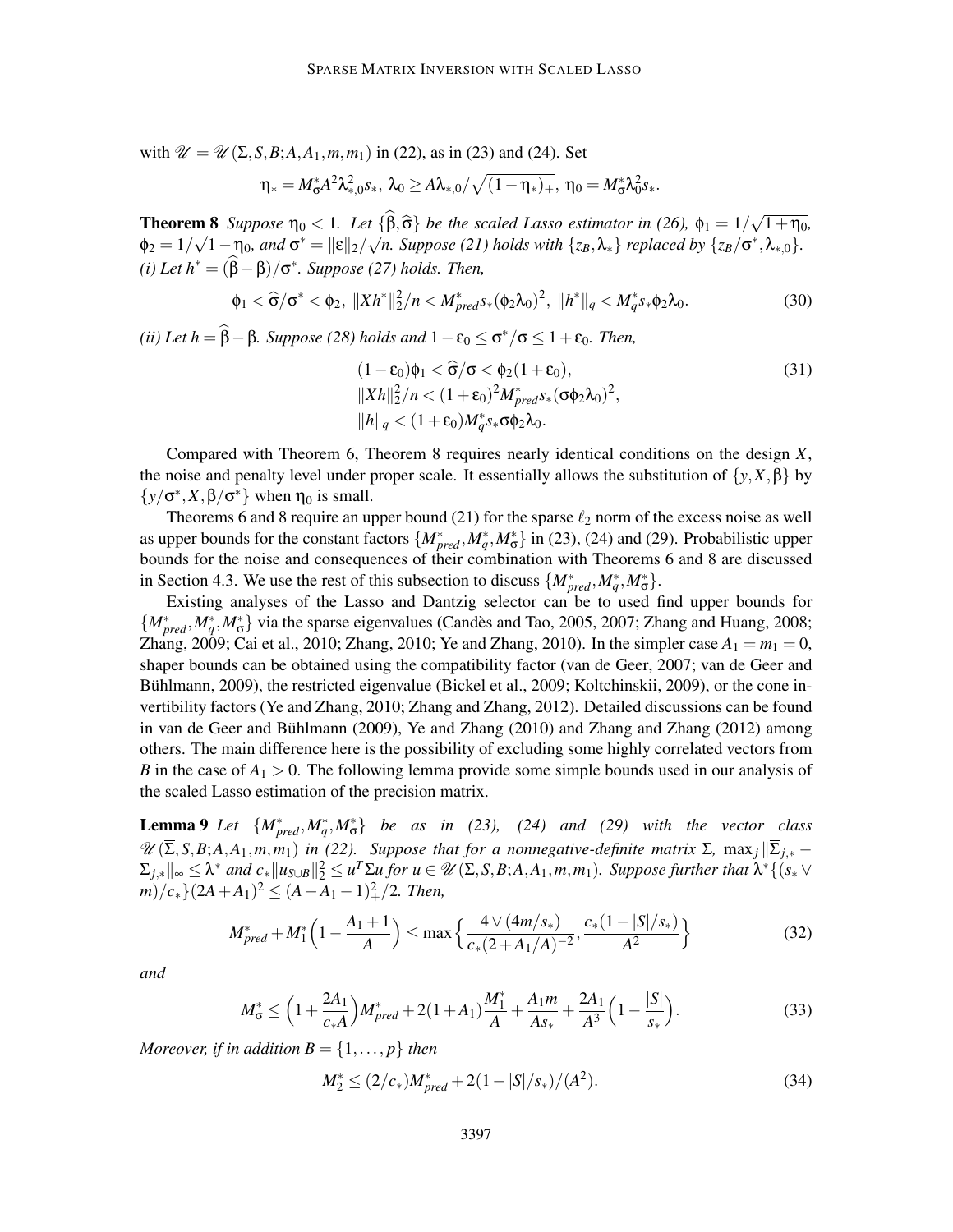The main condition of Lemma 9,

$$
c_* \le \inf \left\{ \frac{u^T \Sigma u}{\|u_{S \cup B}\|_2^2} : u \in \mathcal{U}(\overline{\Sigma}, S, B; A, A_1, m, m_1) \right\},\tag{35}
$$

can be viewed as a restricted eigenvalue condition (Bickel et al., 2009) on a population version of the Gram matrix. However, one may also pick the sample version  $\Sigma = \Sigma$  with  $\lambda^* = 0$ . Let  $\{A, A_1\}$ be fixed constants satisfying  $A_1 < A - 1$ . Lemma 9 asserts that the factors  $\{M^*_{pred}, M^*_1, M^*_0\}$  can be all treated as constants when  $1/c_*$  and  $m/s_*$  are bounded and  $\lambda^*(s_* \vee m)/c_*$  is smaller than a certain constant. Moreover,  $M_2^*$  can be also treated as a constant when (35) holds for  $B = \{1, \ldots, p\}$ .

#### 4.3 Probabilistic Error Bounds

Theorems 6 and 8 provides analytical error bounds based on the size of the excess noise over a given threshold. Here we provide probabilistic upper bounds for the excess noise and describe their implications in combination with Theorems 6 and 8. We use the following notation:

$$
L_n(t) = n^{-1/2} \Phi^{-1}(1-t),
$$
\n(36)

where  $\Phi^{-1}(t)$  is the standard normal quantile function.

**Proposition 10** Let  $\zeta_{(2,m)}(v,\lambda_*)$  be as in (20) and  $\kappa_+(m) = \kappa_+(m;\overline{\Sigma})$  as in (16) with  $\overline{\Sigma} = X^TX/n$ . *Suppose*  $\epsilon \sim N(0, \sigma^2 I_n)$  *and*  $||x_j||_2^2 = n$ *. Let*  $k > 0$ *.* (*i*) Let  $z = X^T \varepsilon / n$  and  $\lambda_* = \sigma L_n(k/p)$ . Then,  $P\{\zeta_{(2,p)}(z,\lambda_*)>0\}\leq 2k$ , and

$$
E\zeta_{(2,p)}^2(z,\lambda_*) \le 4k\lambda_*^2/\{L_1^4(k/p) + 2L_1^2(k/p)\},
$$
  

$$
P\Big\{\zeta_{(2,m)}(z,\lambda_*) > E\zeta_{(2,p)}(z,\lambda_*) + \sigma L_n(\varepsilon)\sqrt{\kappa_+(m)}\Big\} \le \varepsilon.
$$
 (37)

 $\mathcal{L}(\mathbf{i} \mathbf{i})$  Let  $\sigma^* = ||\mathbf{\varepsilon}||_2 / \sqrt{n}, z^* = z/\sigma^*, \lambda_{*,0} = L_{n-3/2}(k/p)$  and  $\mathbf{\varepsilon}_n = e^{1/(4n-6)^2} - 1$ . Then,  $P\{\zeta_{(2,p)}(z^*, \lambda_{*,0}) > 0\}$  $0\} \leq (1+\varepsilon_n)k$ ,  $E\zeta_{(2,p)}^2(z^*,\lambda_{*,0}) \leq (1+\varepsilon_n)4k\lambda_{*,0}^2/\{L_1^4(k/p)+2L_1^2(k/p)\}$ , and

$$
P\left\{\zeta_{(2,m)}(z^*,\lambda_{*,0}) > \mu_{(2,m)} + L_{n-3/2}(\varepsilon)\sqrt{\kappa_{+}(m)}\right\} \le (1+\varepsilon_n)\varepsilon,\tag{38}
$$

where  $\mu_{(2,m)}$  is the median of  $\zeta_{(2,m)}(z^*,\lambda_{*,0})$ *. Moreover,* 

$$
\mu_{(2,m)} \le E\zeta_{(2,p)}(z^*, \lambda_{*,0}) + (1+\varepsilon_n)\{\lambda_{*,0}/L_1(k/p)\}\sqrt{\kappa_{+}(m)/(2\pi)}.
$$
 (39)

We describe consequences of combining Proposition 10 with Theorems 6 and 8 in three theorems, respectively using the probability of no excess noise over the threshold, the Markov inequality with the second moment, and the concentration bound on the excess noise.

**Theorem 11** *Let*  $0 < \varepsilon < p$ *. Suppose*  $\varepsilon \sim N(0, \sigma^2 I_n)$ *.* 

*(i) Let the notation be as in Theorem 6 and (36) with*  $A_1 = 0$  *and*  $\lambda_* = \sigma L_n(\epsilon/p^2)$ *. If (19) holds, then (25) holds with at least probability*  $1-2\varepsilon/p$ *.* 

*(ii) Let the notation be as in Theorem 8 and (36) with*  $A_1 = 0$  *and*  $\lambda_{*,0} = L_{n-3/2}(\epsilon/p^2)$ . If (28) *holds with P*{ $(1 - \varepsilon_0)^2 \le \chi_n^2/n \le (1 + \varepsilon_0)^2$ }  $\le \varepsilon/p$ , then (30) and (31) hold with at least probability 1−3ε/*p.*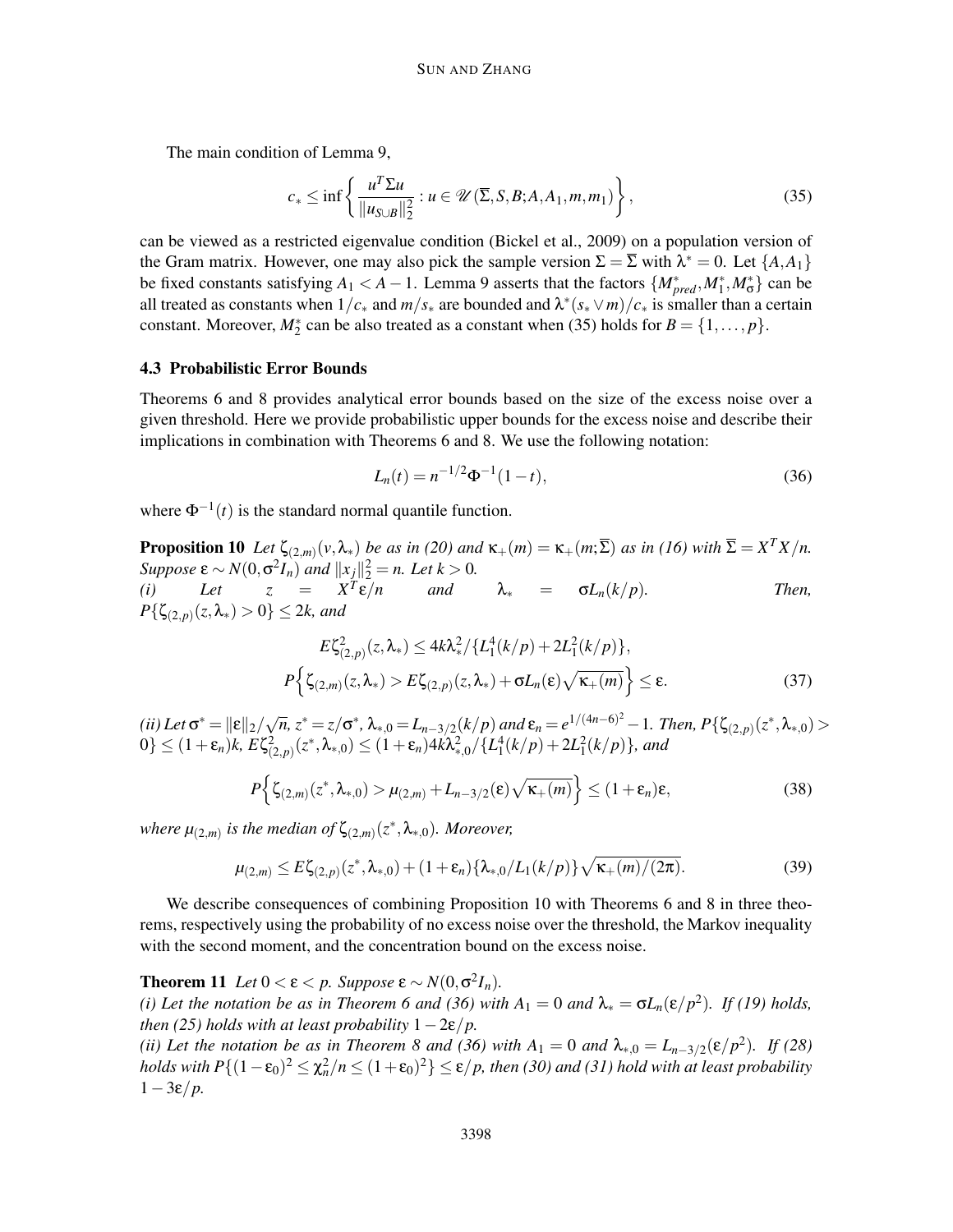For a single application of the Lasso or scaled Lasso,  $\varepsilon/p = o(1)$  guarantees  $||z||_{\infty} \leq \lambda_*$  in Theorem 11 (i) and  $||z^*||_{\infty} \leq \lambda_{*,0}$  in Theorem 11 (ii) with high probability. The threshold levels are  $\lambda_*/\sigma \approx \lambda_{*,0} \approx \lambda_{univ} = \sqrt{(2/n) \log p}$ , as typically considered in the literature. In numerical experiments, this often produces nearly optimal results although the threshold level may still be somewhat higher than optimal for the prediction and estimation of β. However, if we use the union bound to guarantee the simultaneous validity of the oracle inequalities in *p* applications of the scaled Lasso in the estimation of individual columns of a precision matrix, Theorem 11 requires  $\varepsilon = o(1)$ , or equivalently a significantly higher threshold level  $\lambda_{*,0} \approx \sqrt{(4/n) \log p}$ . This higher  $\lambda_{*,0}$ , which does not change the theoretical results by much, may produce clearly suboptimal results in numerical experiments.

# **Theorem 12** *Let*  $k > 0$ *. Suppose*  $\epsilon \sim N(0, \sigma^2 I_n)$ *.*

*(i)* Let the notation be as in Theorem 6 and Proposition 10,  $\lambda_* = \sigma L_n(k/p)$ , and  $A - 1 > A_1 \geq$  $\sqrt{4k/(\epsilon m(L_1^4(k/p)+2L_1^2(k/p)))}$ . If (19) holds, then (25) holds with at least probability 1 –  $\epsilon$  –  $2|B^c|k/p.$ *(ii) Let the notation be as in Theorem 8 and Proposition 10,*  $\lambda_{*,0} = L_{n-3/2}(k/p)$ ,  $\varepsilon_n = e^{1/(4n-6)^2} -$ 1*,* and  $A - 1 > A_1$  ≥  $\sqrt{(1+\varepsilon_n)4k/(\varepsilon_m(L_1^4(k/p) + 2L_1^2(k/p)))}$ *.* If (28) holds with P{(1-ε<sub>0</sub>)<sup>2</sup> ≤  $\chi_n^2/n \leq (1+\epsilon_0)^2$  }  $\leq$   $\epsilon$ *, then (30) and (31) hold with at least probability*  $1-2\epsilon-2|B^c|$ *k/p.* 

Theorem 12 uses the upper bounds for  $E\zeta^2_{(2,p)}(z,\lambda_*)$  and  $E\zeta^2_{(2,p)}(z^*,\lambda_{*,0})$  to verify (21). Since  $L_n(k/p) \approx \sqrt{(2/n) \log(p/k)}$ , it allows smaller threshold levels  $\lambda_*$  and  $\lambda_{*,0}$  as long as  $k/(\varepsilon m(L_1^4(k/p) + 2L_1^2(k/p)))$  is small. However, it does not allow  $\varepsilon \leq 1/p$  for using the union bound in *p* applications of the Lasso in precision matrix estimation.

**Theorem 13** *Let*  $k > 0$ *. Suppose*  $\epsilon \sim N(0, \sigma^2 I_n)$ *. (i) Let the notation be as in Theorem 6 and Proposition 10,*  $\lambda_* = \sigma L_n(k/p)$ *, and* 

$$
A-1 > A_1 \ge \Big(\frac{4k/m}{L_1^4(k/p) + 2L_1^2(k/p)}\Big)^{1/2} + \frac{L_1(\varepsilon/p)}{L_1(k/p)}\Big(\frac{\kappa_+(m)}{m}\Big)^{1/2}.
$$

*If (19) holds, then (25) holds with at least probability*  $1 - \varepsilon/p - 2|B^c|k/p$ . *(ii)* Let the notation be as in Theorem 8 and Proposition 10,  $\lambda_{*,0} = L_{n-3/2}(k/p)$ ,  $\varepsilon_n = e^{1/(4n-6)^2} - 1$ , *and*

$$
A-1 > A_1 \geq \Big(\frac{(1+\varepsilon_n)4k/m}{L_1^4(k/p)+2L_1^2(k/p)}\Big)^{1/2} + \Big(\frac{L_1(\varepsilon/p)}{L_1(k/p)} + \frac{1+\varepsilon_n}{L_1(k/p)\sqrt{2\pi}}\Big)\Big(\frac{\kappa_+(m)}{m}\Big)^{1/2}.
$$

*If* (28) holds with  $P\{(1-\varepsilon_0)^2 \leq \chi_n^2/n \leq (1+\varepsilon_0)^2\} \leq \varepsilon/p$ , then (30) and (31) hold with at least *probability*  $1-2\varepsilon/p-2|B^c|k/p$ .

Theorem 13 uses concentration inequalities (37) and (38) to verify (21). Let  $B = \{1, \ldots, p\}$  and  $L_n(t)$  be as in (36). By guaranteeing the validity of the oracle inequalities with  $1-\epsilon/p$  probability, with a reasonably small  $\varepsilon$ , Theorem 13 justifies the use of a fixed smaller threshold level  $\lambda_{*,0} =$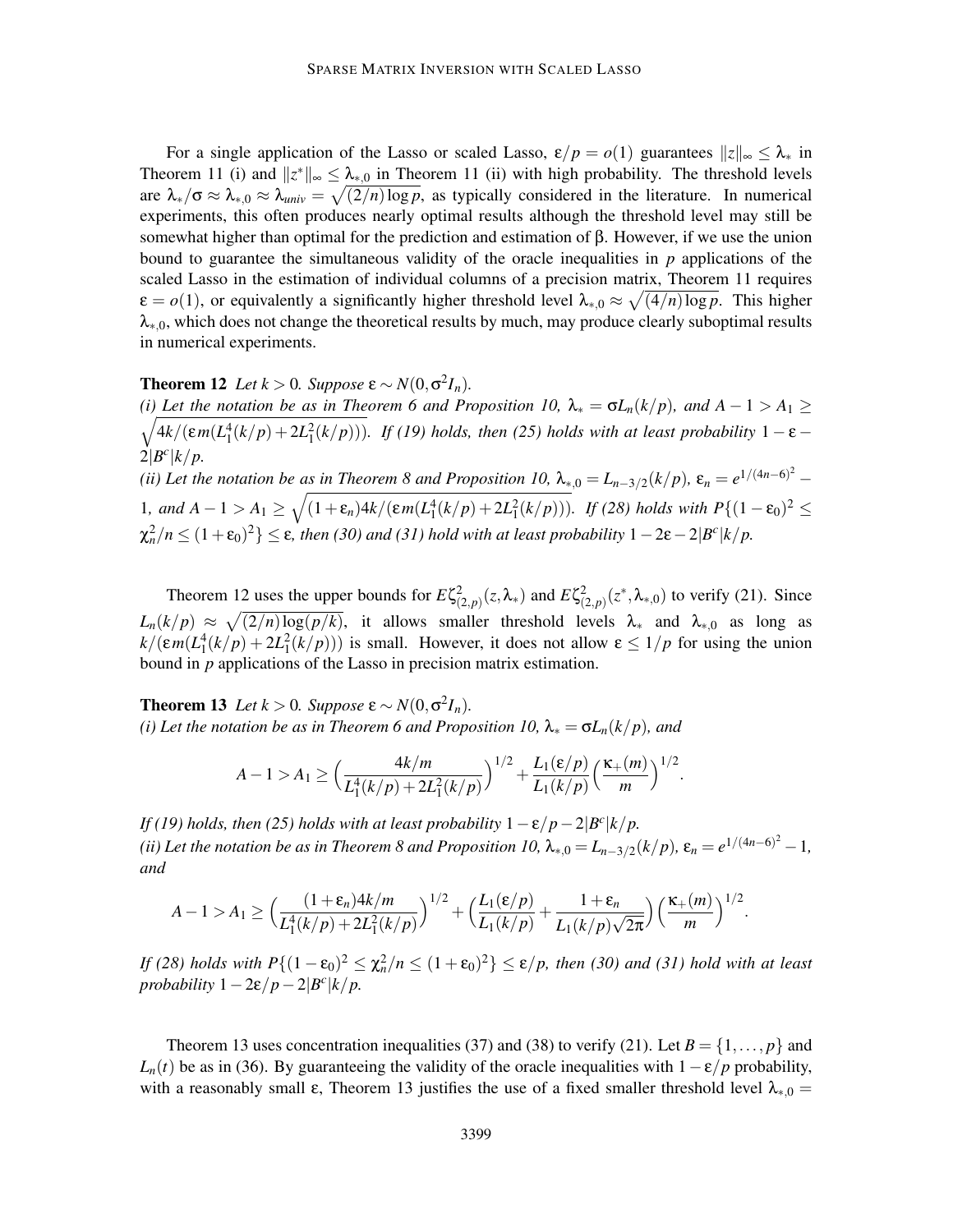$L_{n-3/2}(k/p) \approx \sqrt{(2/n) \log(p/k)}$  in *p* applications of the scaled Lasso to estimate columns of a precision matrix.

Since  $L_1(\varepsilon/p) \approx L_1(k/p)$  typically holds, Theorem 13 only requires  $(k/m)/(L_1^4(k/p) +$  $2L_1^2(k/p)$  and  $\kappa_+(m)/m$  be smaller than a fixed small constant. This condition relies on the upper sparse eigenvalue only in a mild way since  $\kappa_+(m)/m$  is decreasing in *m* and  $\kappa_+(m)/m \leq$  $1/m + (1 - 1/m) \max_{j \neq k} |x_j^T x_k/n|$  (Zhang and Huang, 2008).

For  $k \asymp m$  and  $\log(p/k) \asymp \log(p/(s_{*} \vee 1))$ , Theorem 13 provides prediction and  $\ell_{q}$  error bounds of the orders  $\sigma^2(s_* \vee 1)\lambda_{*,0}^2 \approx \sigma^2((s_* \vee 1)/n)2\log(p/(s_* \vee 1))$  and  $\sigma(s_* \vee 1)^{1/q}\lambda_{*,0}$  respectively.  $\sqrt{(2/n)\log p}$ . For  $\log(p/n) \ll \log n$ , this could be of smaller order than the error bounds with  $\lambda_{*,0} \approx \lambda_{univ}$ 

Theorem 13 suggests the use of a penalty level satisfying  $\lambda/\sigma = \lambda_0 = A L_n(k/p) \approx$  $A\sqrt{(2/n)\log(p/k)}$  with  $1 < A \leq \sqrt{2}$  and a real solution of  $k = L_1^4(k/p) + 2L_1^2(k/p)$ . This is conservative since the constraint on *A* in the theorem is valid with a moderate  $m = O(s_* + 1)$ . For *p* applications of the scaled Lasso in the estimation of precision matrix, this also provides a more practical penalty level compared with  $A'L_n(\varepsilon/p^2) \approx A'\sqrt{(4/n)\log(p/\varepsilon^{1/2})}$ ,  $A' > 1$  and  $\varepsilon \ll 1$ , based on existing results and Theorem 11. In our simulation study, we use  $\lambda_0 = \sqrt{2}L_n(k/p)$  with  $k = L_1^4(k/p) + 2L_1^2(k/p).$ 

#### 4.4 A Lower Performance Bound

It is well understood that in the class of β satisfying the sparsity condition (19),  $s_*\sigma^2 L_n^2(s_*/p)$  and  $s_*^{1/q}$  $\sigma L_n(s_*/p)$  are respectively lower bounds for the rates of minimax prediction and  $\ell_q$  estimation error (Ye and Zhang, 2010; Raskutti et al., 2011). This can be achieved by the Lasso with  $\lambda_* =$  $\sigma L_n(m/p)$ ,  $m \approx s_*$ , or scaled Lasso with  $\lambda_{*,0} = L_{n-3/2}(m/p)$ . The following proposition asserts that for each fixed β, the minimax error rate cannot be achieved by regularizing the gradient with a threshold level of smaller order.

**Proposition 14** *Let*  $y = X\beta + \varepsilon$ ,  $\beta(\lambda)$  *satisfy*  $||X^T(y - X\beta(\lambda))/n||_{\infty} \leq \lambda$ , and  $\widetilde{h}(\lambda) = \beta(\lambda) - \beta$ *. Let*  $\overline{\Sigma} = X^T X/n$  and  $\kappa_+(m;\cdot)$  *be as in (16). (i) If*  $\|X^T \varepsilon/n\|_{(2,k)} \geq k^{1/2}\lambda_* > 0$ , then for all  $A > 1$ 

$$
\inf_{\lambda \leq \lambda_*/A} \min \left\{ \frac{\|Xh(\lambda)\|^2/n}{\kappa_+^{-1}(k;\overline{\Sigma})}, \frac{\|\tilde{h}(\lambda)\|_2^2}{\kappa_+^{-2}(k;\overline{\Sigma})} \right\} \geq (1 - 1/A)^2 k \lambda_*^2. \tag{40}
$$

(ii) Let  $\sigma^* = ||\varepsilon||_2/\sqrt{n}$  and  $N_k = \#\{j : |x_j^T \varepsilon|/(n\sigma^*) \ge \widetilde{L}_n(k/p)\}\$  with  $\widetilde{L}_n(t) = L_n(t) - n^{-1/2}$ . Suppose *X* has iid  $N(0, \Sigma)$  *rows,* diag( $\Sigma$ ) = *I<sub>p</sub>*, and  $2k - 4||\Sigma||_2 \ge (\sqrt{k-1} + \sqrt{2||\Sigma||_2 \log(1/\epsilon)})^2$ . Then,  $P{N_k \ge k} \ge 1 - \varepsilon$  *and* 

$$
P\left\{\|X^T\mathbf{\varepsilon}/n\|_{(q,k)}\geq \sigma^*k^{1/q}\sigma\widetilde{L}_n(k/p)\right\}\geq 1-\varepsilon.
$$
\n(41)

*Consequently, there exist numerical constants c*<sup>1</sup> *and c*<sup>2</sup> *such that*

$$
P\Big\{\inf_{\lambda\leq c_1\sigma L_n(k/p)}\min\Big(\frac{\|X\widetilde{h}(\lambda)\|^2/n}{\kappa_+^{-1}(k;\overline{\Sigma})},\frac{\|\widetilde{h}(\lambda)\|_2^2}{\kappa_+^{-2}(k;\overline{\Sigma})}\Big)\geq c_2\sigma^2kL_n^2(k/p)\Big\}\geq 1-\epsilon-e^{-n/9}.
$$

It follows from Proposition 14 (ii) that the prediction and  $\ell_2$  estimation error is of no smaller order than  $k\sigma^2 L_n^2(k/p)$  for all  $\lambda \le c_1 \sigma L_n(k/p)$ . This rate is suboptimal when  $k \log(p/k) \gg s_* \log(p/s_*)$ .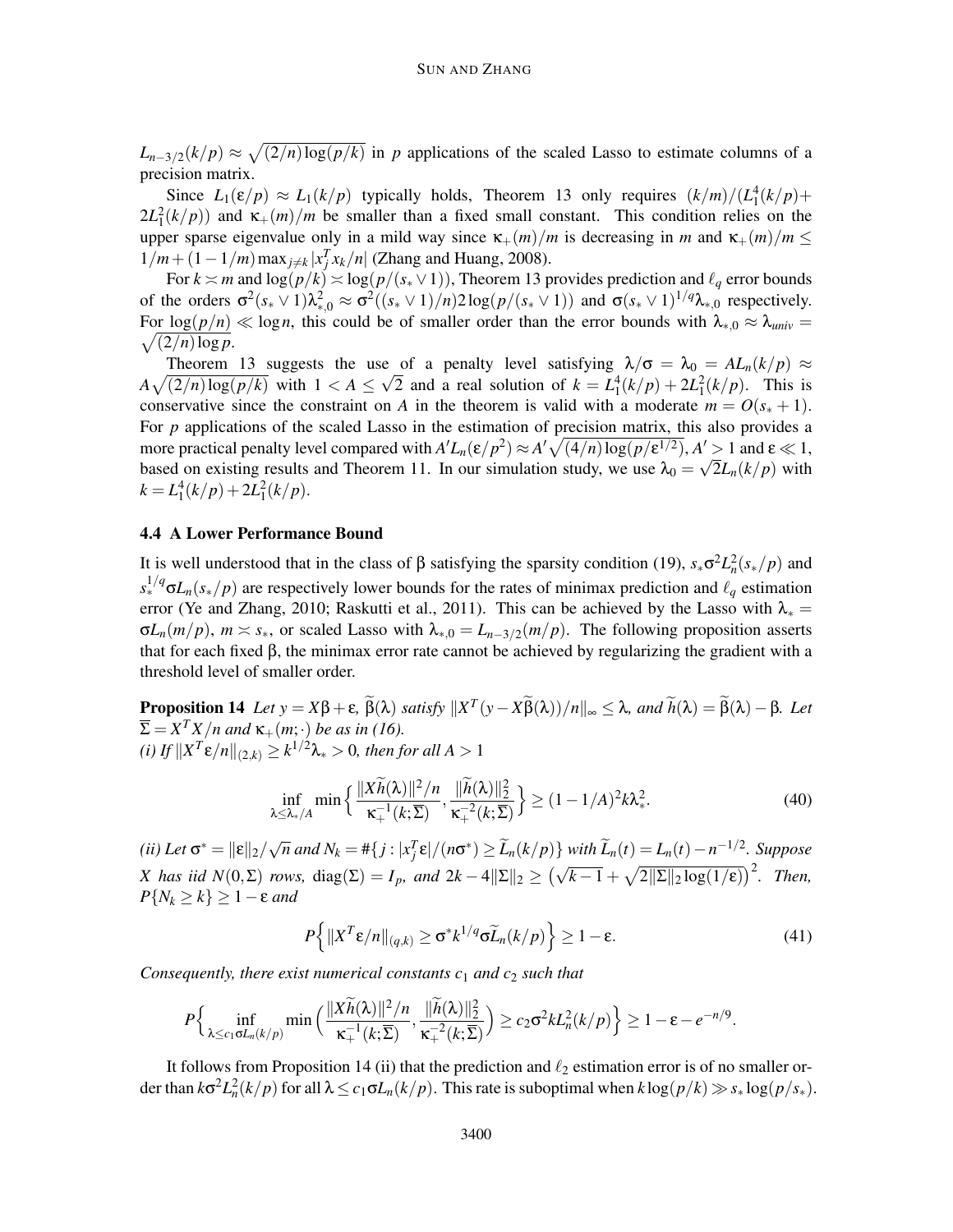# 5. Estimation after Model Selection

We have presented theoretical properties of the scaled Lasso for linear regression and precision matrix estimation. After model selection, the least squares estimator is often used to remove bias of regularized estimators. The usefulness of this technique after the scaled Lasso was demonstrated in Sun and Zhang (2012), along with its theoretical justification. In this section, we extend the theory to smaller threshold level and to the estimation of precision matrix.

In linear regression, the least squares estimator  $\beta$  and the corresponding estimate of σ in the model selected by a regularized estimator  $\hat{\beta}$  are given by

$$
\overline{\beta} = \underset{b}{\text{arg min}} \left\{ ||y - Xb||_2^2 : \text{supp}(b) \subseteq \widehat{S} \right\}, \quad \overline{\sigma} = ||y - X\overline{\beta}||_2 / \sqrt{n}, \tag{42}
$$

where  $S = \text{supp}(\beta)$ . To study the performance of (42), we define sparse eigenvalues relative to a support set *S* as follows:

$$
\kappa_{-}^{*}(m^{*}, S; \Sigma) = \min_{J \supseteq S, |J \setminus S| \le m^{*}} \min_{\|u_{J}\|_{2}=1} u_{J}^{T} \Sigma_{J, J} u_{J},
$$
  

$$
\kappa_{+}^{*}(m^{*}, S; \Sigma) = \min_{J \cap S = \emptyset, |J| \le m^{*}} \max_{\|u_{J}\|_{2}=1} u_{J}^{T} \Sigma_{J, J} u_{J}.
$$

It is proved in Sun and Zhang (2012) that  $\{\overline{\beta}, \overline{\sigma}\}$  satisfies prediction and estimation error bounds of the same order as those for the scaled Lasso (26) under some extra conditions on  $\kappa^*_{\pm}(m^*, \mathcal{S}; \Sigma)$ . The extra condition on  $\kappa^*_+(m^*, S; \Sigma)$  is used to derive an upper bound for the false positive  $|S \setminus S|$ , and then the extra condition on  $\kappa^*(m^*, S; \Sigma)$  is used to invert  $X_{S \cup \widehat{S}}$ . The following theorem extends the result to the smaller threshold level  $\lambda_{*,0} = L_{n-3/2}(k/p)$  in Theorem 13 (ii). Let

$$
M_{lse}^* = \frac{\left[ \left\{ |S| + \left( \sqrt{m^*} + \sqrt{2m^* \log(ep/m^*)} \right)^2 \right\}^{1/2} + L_1(\varepsilon/p) \right]^2}{s_* \log(p/s_*)}.
$$

**Theorem 15** *Let*  $(\beta, \widehat{\sigma})$  *be the scaled lasso estimator in* (26) *and*  $(\beta, \overline{\sigma})$  *be the least squares estimator* (42) in the selected model  $S = \text{supp}(\beta)$ . Let the notation be as in Theorem 13 (ii) and  $m^* > m$ *be an integer satisfying s*∗ $M_{pred}^* / {(1 - \xi_1)(1 - 1/A)}^2 ≤ m^* / \kappa^*_{+}(m^*, S)$ *. Suppose* β<sub>*S<sup>c</sup>* = 0 *and* (21)</sub> *holds with*  $\{z_B, \lambda_*\}$  *replaced by*  $\{z_B^*, \lambda_{*,0}\}$ *. Then,* 

$$
|\widehat{S} \setminus S| \le m^* \tag{43}
$$

*with at least probability* 1−2ε/*p*−2|*B c* |*k*/*p. Moreover,*

$$
\begin{array}{lcl}\n& (\sigma^*)^2 - \sigma^2 M_{lse}^*(s_*/n) \log(p/s_*) \\
&\leq& \overline{\sigma}^2 \\
&\leq& \widehat{\sigma}^2, \\
&\kappa_-^*(m^*-1,S) \|\overline{h}\|_2^2 \\
&\leq& \|\overline{X} \overline{h}\|_2^2/n \\
&\leq& (1+\epsilon_0)^2 M_{pred}^* s_*(\sigma \phi_2 \lambda_0)^2 + \sigma^2 M_{lse}^*(s_*/n) \log(p/s_*),\n\end{array}
$$
\n(44)

*with at least probability*  $1-3\varepsilon/p-2|B^c|k/p$ *, where*  $\overline{h} = \overline{\beta} - \beta$ *.*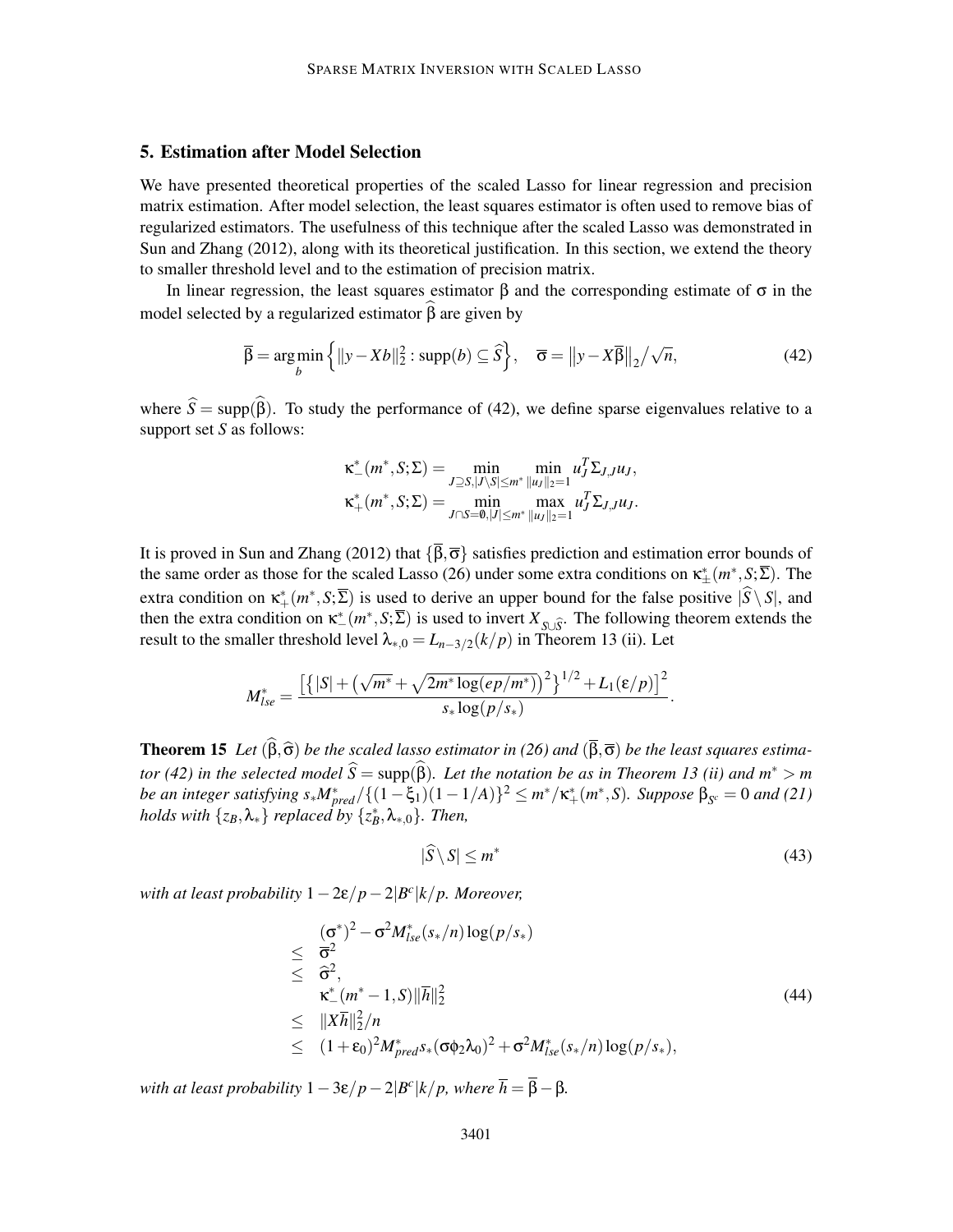Theorem 15 asserts that when  $k \vee m^* \leq s_*$ , the least squares estimator  $\{\beta, \overline{\sigma}\}\$  after the scaled Lasso selection enjoys estimation and prediction properties comparable to that of the scaled Lasso:

$$
\lambda_0^{-2}\left\{\left|\overline{\sigma}/\sigma^*-1\right|+\left\|\overline{\beta}-\beta\right\|_2^2+\left\|X\overline{\beta}-X\beta\right\|_2^2/n\right\}+\|\overline{\beta}\|_0=O_P(1)s_*.
$$

Now we apply this method for precision matrix estimation. Let  $\widehat{\beta}$  be as in (4) and define  $\overline{\beta}$  and  $\bar{\sigma}$  as follows:

$$
\overline{\beta}_{*,j} = \underset{b}{\arg\min} \left\{ ||Xb||_2^2 : b_j = -1, \text{supp}(b) \subseteq \text{supp}(\widehat{\beta}_{*,j}) \right\},\
$$
  

$$
\overline{\sigma}_j = ||X\overline{\beta}_{*,j}||_2 / \sqrt{n}.
$$
 (45)

We define  $\tilde{\Theta}^{LSE}$  and  $\hat{\Theta}^{LSE}$  as in (7) and (9) with  $\bar{\beta}$  and  $\bar{\sigma}$  in place of  $\hat{\beta}$  and  $\hat{\sigma}$ .

Under an additional condition on the upper sparse eigenvalue, Theorem 15 is parallel to Theorem 8 (ii), and the theoretical results in Sun and Zhang (2012) are parallel to Theorem 6 (ii). These results can be used to verify the condition (17), so that Proposition 4 also applies to (45) with the extra upper sparse eigenvalue condition on the population correlation matrix *R* ∗ . We formally state this result as a corollary.

**Corollary 16** Under the additional condition  $\|R^*\|_2 = O(1)$  on the population correlation matrix *R*<sup>\*</sup>, Theorems 2 and 3 are applicable to the estimator  $\widehat{\Theta}^{LSE}$  and the corresponding estimator for  $\Omega^* = (R^*)^{-1}$  *with possibly different numerical constants.* 

# 6. Numerical Study

In this section, we present some numerical comparison between the proposed and existing methods. In addition to the proposed estimator (7) and (9) based on the scaled Lasso (4) and the least squares estimation after the scale Lasso (45), the graphical Lasso and CLIME are considered. The following three models are considered. Models 1 and 2 have been considered in Cai et al. (2011), while Model 2 in Rothman et al. (2008).

- Model 1:  $\Theta_{ij} = 0.6^{|i-j|}$ .
- Model 2: Let  $\Theta = B + \delta I$ , where each off-diagonal entry in *B* is generated independently and equals to 0.5 with probability 0.1 or 0 with probability 0.9. The constant  $\delta$  is chosen such that the condition number of  $\Theta^*$  is p. Finally, we rescale the matrix  $\Theta^*$  to the unit in diagonal.
- Model 3: The diagonal of the target matrix has unequal values.  $\Theta = D^{1/2} \Omega D^{1/2}$ , where  $\Omega_{ij} = 0.6^{|i-j|}$  and *D* is a diagonal matrix with diagonal elements  $d_{ii} = (4i + p - 5)/\{5(p-1)\}.$

Among the three models, Model 2 is the densest. For  $p = 1000$ , the capped  $\ell_1$  sparsity  $s_*$  is 8.84, 24.63, and 8.80 for three models respectively.

In each model, we generate a training sample of size 100 from a multivariate normal distribution with mean zero and covariance matrix  $\Sigma = \Theta^{-1}$  and an independent sample of size 100 from the same distribution for validating the tuning parameter  $\lambda$  for the graphical Lasso and CLIME. The GLasso and CLIME estimators are computed based on training data with various  $\lambda$ 's and we choose λ by minimizing likelihood loss {trace( $\overline{\Sigma}$ Θ) – log det(Θ)} on the validation sample. The scaled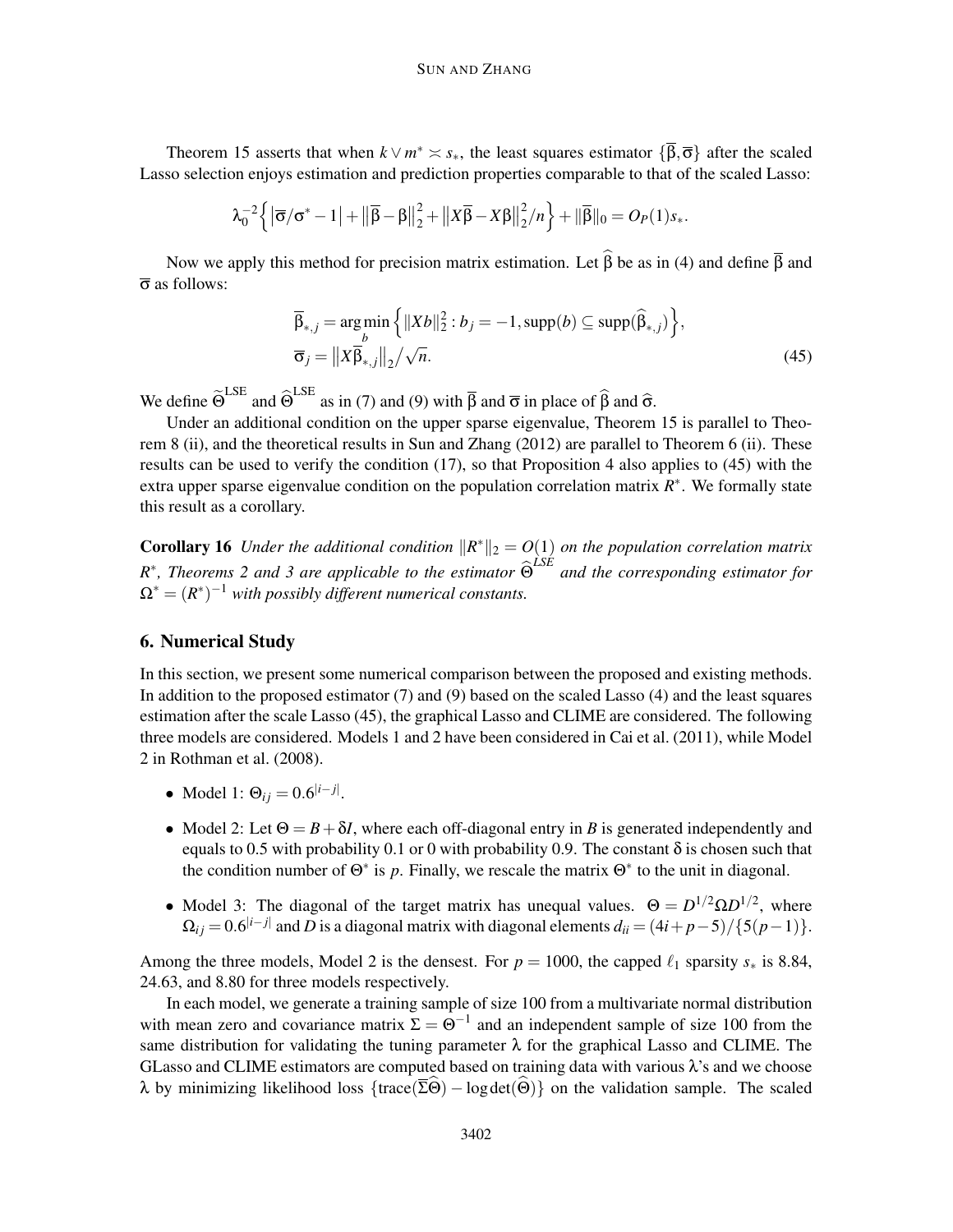Lasso estimators are computed based on the training sample alone with penalty level  $\lambda_0 = AL_n(k/p)$ , where  $A = \sqrt{2}$  and *k* is the solution of  $k = L_1^4(k/p) + 2L_1^2(k/p)$ . The symmetrization step in Cai et al. (2011) is applied. We consider six different dimensions  $p = 30,60,90,150,300,1000$  and replicate 100 times in each setting. The CLIME estimators for *p* = 300 and *p* = 1000 are not computed due to computational costs.

Table 1 presents the mean and standard deviation of estimation errors based on 100 replications. The estimation error is measured by three matrix norms: the spectrum norm, the matrix  $\ell_1$  norm and the Frobenius norm. The scaled Lasso estimator, labeled as SLasso, outperforms the graphical Lasso (GLasso) in all cases except for the smaller  $p \in \{30,60,90\}$  in the Frobenius loss in the denser Model 2. It also outperforms the CLIME in most cases, except for smaller *p* in sparser models ( $p = 30$  in Model 1 and  $p \in \{30, 60\}$  in Model 3). The least squares estimator after the scaled Lasso selection outperforms all estimators by large margin in the spectrum and Frobenius losses in Models 1 and 3, but in general underperforms in the  $\ell_1$  operator norm and in Model 2. It seems that post processing by the least squares method is a somewhat aggressive procedure for bias correction. It performs well in sparse models, where variable selection is easier, but may not perform very well in denser models.

Both the scaled Lasso and the CLIME are resulting from sparse linear regression solutions. A main advantage of the scaled Lasso over the CLIME is adaptive choice of the penalty level for the estimation of each column of the precision matrix. The CLIME uses cross-validation to choose a common penalty level for all *p* columns. When *p* is large, it is computationally difficult. In fact, this prevented us from completing the simulation experiment for the CLIME for the larger  $p \in \{300, 1000\}.$ 

#### 7. Discussion

Since the scaled Lasso choose penalty levels adaptively in the estimation of each column of the precision matrix, it is expected to outperform methods using a fixed penalty level for all columns in the presence of heterogeneity of the diagonal of the precision matrix. Let  $\Theta(\lambda)$  be an estimator with columns

$$
\widetilde{\Theta}_{*j}(\lambda) = \underset{\nu \in \mathbb{R}^p}{\arg \min} \left\{ ||\nu||_1 : ||\overline{\Sigma}\nu - e_j||_{\infty} \le \lambda \right\}, \ j = 1, \dots, p. \tag{46}
$$

The CLIME is a symmetrization of this estimator  $\widetilde{\Theta}(\lambda)$  with fixed penalty level for all columns. In the following example, the scaled Lasso estimator has a faster convergence rate than (46). The example also demonstrates the possibility of achieving the rate  $d\lambda_0$  in Theorem 2 with unbounded  $\|\Theta^*\|_2 \geq d^2$ , when Theorem 1 is not applicable.

**Example 1** Let  $p > n^2 + 3 + m$  with  $(m, m^4(\log p)/n) \rightarrow (\infty, 0)$  and  $4m^2 \le \log p$ . Let  $L_n(t) \approx$  $\sqrt{(2/n)\log(1/t)}$  *be as in (36). Let*  $\{J_1, J_2, J_3\}$  *be a partition of*  $\{1, \ldots, p\}$  *with*  $J_1 = \{1, 2\}$  *and*  $J_2 =$  $\{3,\ldots,3+m\}$ . Let  $\rho_1 = \sqrt{1-1/m^2}$ ,  $v = (v_1,\ldots,v_m)^T \in \mathbb{R}^m$  with  $v_j^2 = 1/m$ ,  $\rho_2 = c_0 m^{3/2} L_n(m/p) =$ *o*(1)*, and*

$$
\Sigma^* \hspace{2mm} = \hspace{2mm} \begin{pmatrix} \Sigma_{J_1,J_1}^* & 0 & 0 \\ 0 & \Sigma_{J_2,J_2}^* & 0 \\ 0 & 0 & I_{p-m-3} \end{pmatrix}, \ \Sigma_{J_1,J_1}^* = \begin{pmatrix} 1 & \rho_1 \\ \rho_1 & 1 \end{pmatrix}, \ \Sigma_{J_2,J_2}^* = \begin{pmatrix} 1 & \rho_2 v^T \\ \rho_2 v & I_m \end{pmatrix}.
$$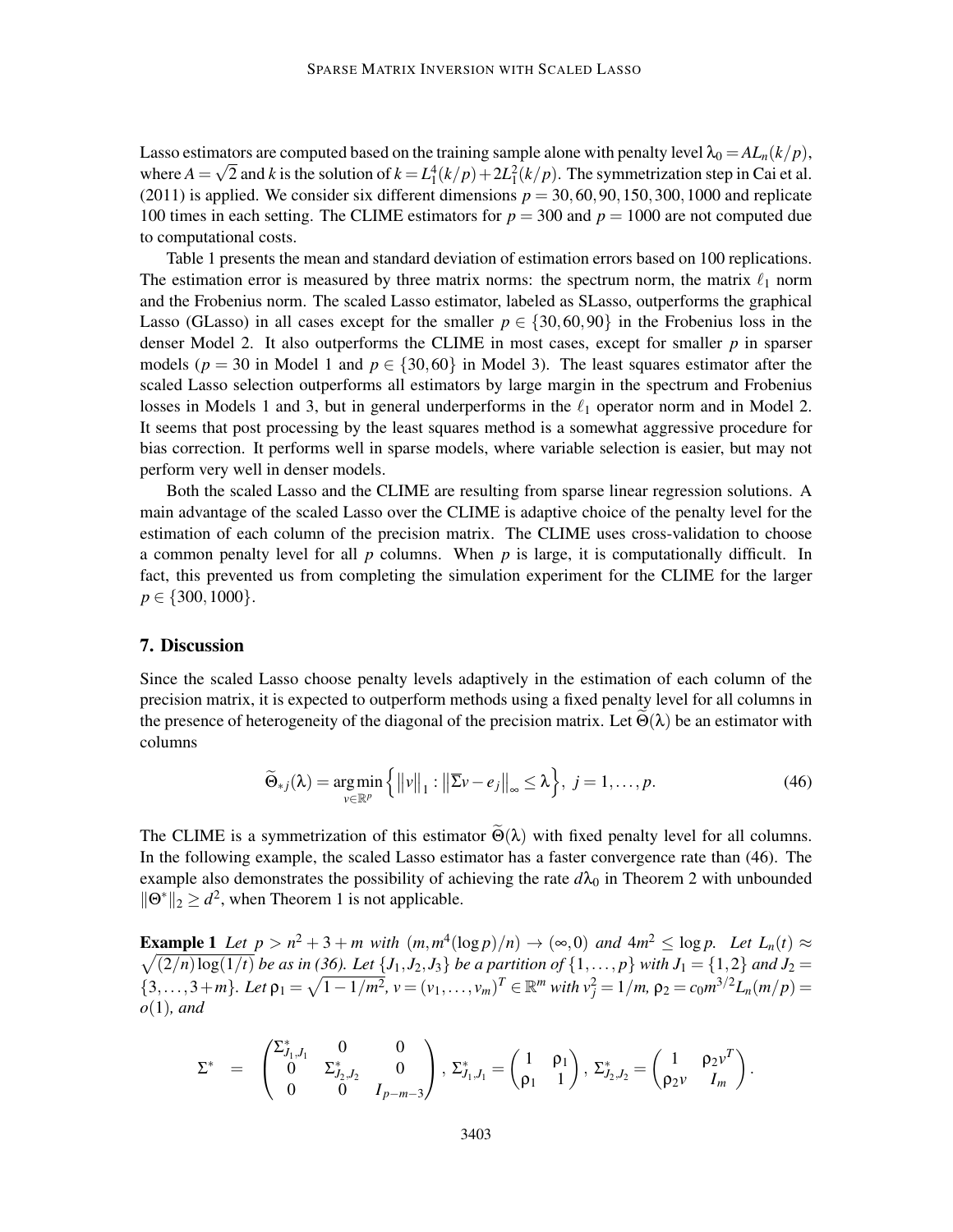| j                                                                                                                                                                                                                                                                                                                                                   |
|-----------------------------------------------------------------------------------------------------------------------------------------------------------------------------------------------------------------------------------------------------------------------------------------------------------------------------------------------------|
|                                                                                                                                                                                                                                                                                                                                                     |
| ;                                                                                                                                                                                                                                                                                                                                                   |
| $\frac{1}{2}$                                                                                                                                                                                                                                                                                                                                       |
| $\frac{1}{2}$                                                                                                                                                                                                                                                                                                                                       |
|                                                                                                                                                                                                                                                                                                                                                     |
|                                                                                                                                                                                                                                                                                                                                                     |
|                                                                                                                                                                                                                                                                                                                                                     |
|                                                                                                                                                                                                                                                                                                                                                     |
|                                                                                                                                                                                                                                                                                                                                                     |
|                                                                                                                                                                                                                                                                                                                                                     |
|                                                                                                                                                                                                                                                                                                                                                     |
|                                                                                                                                                                                                                                                                                                                                                     |
|                                                                                                                                                                                                                                                                                                                                                     |
|                                                                                                                                                                                                                                                                                                                                                     |
|                                                                                                                                                                                                                                                                                                                                                     |
|                                                                                                                                                                                                                                                                                                                                                     |
|                                                                                                                                                                                                                                                                                                                                                     |
|                                                                                                                                                                                                                                                                                                                                                     |
|                                                                                                                                                                                                                                                                                                                                                     |
|                                                                                                                                                                                                                                                                                                                                                     |
|                                                                                                                                                                                                                                                                                                                                                     |
|                                                                                                                                                                                                                                                                                                                                                     |
| j                                                                                                                                                                                                                                                                                                                                                   |
|                                                                                                                                                                                                                                                                                                                                                     |
|                                                                                                                                                                                                                                                                                                                                                     |
| $\alpha$ of $\alpha$ and $\alpha$ and $\alpha$ and $\alpha$ and $\alpha$ and $\alpha$ and $\alpha$ and $\alpha$ and $\alpha$ and $\alpha$ and $\alpha$ and $\alpha$ and $\alpha$ and $\alpha$ and $\alpha$ and $\alpha$ and $\alpha$ and $\alpha$ and $\alpha$ and $\alpha$ and $\alpha$ and $\alpha$ and $\alpha$ and $\alpha$ a<br>$\overline{a}$ |

| 85888<br>$\overline{0001}$                                                                | Д                                         |         | 0001<br>sassa                                                                      | þ                                         |         | $\overline{0001}$<br>sasss                                                                          | P                                  |         |
|-------------------------------------------------------------------------------------------|-------------------------------------------|---------|------------------------------------------------------------------------------------|-------------------------------------------|---------|-----------------------------------------------------------------------------------------------------|------------------------------------|---------|
| 2.51(0.05)<br>2.94(0.03)<br>2.70(0.05)<br>2.34(0.06)<br>2.18(0.07)<br>1.84(0.09)          | <b>SLasso</b>                             |         | 5.46(0.01)<br>2.88(0.02)<br>0.72(0.08<br>1.06(0.05)<br>.960.03)<br>.48(0.04)       | <b>SLasso</b>                             |         | 2.93(0.02)<br>2.84(0.03)<br>2.75(0.04)<br>2.46(0.07)<br>2.68(0.05)<br>3.08(0.02)                    | <b>SLasso</b>                      |         |
| 2.16(0.07)<br>1.84(0.09)<br>1.99(0.08)<br>1.71(0.11)<br>1.28(0.15)<br>1.58(0.13)          | SLasso/LSE<br>Spectrum norm               |         | 4.88(0.03)<br>2.04(0.28)<br>2.34(0.19)<br>1.73(0.23)<br>1.41(0.19)<br>1.080.17     | <b>SLasso/LSE</b><br>Spectrum norn        |         | 2.38(0.08)<br>2.18(0.06)<br>2.25(0.05)<br>2.09(0.08)<br>1.77(0.15)<br>2.04(0.11)                    | SLasso/LSE<br>Spectrum norm        |         |
| 2.84(0.03)<br>3.47(0.01)<br>3.26(0.01)<br>3.06(0.02)<br>2.63(0.04)<br>2.08(0.10)          | <b>GLassc</b>                             |         | 5.52(0.01)<br>2.89(0.02)<br>2.02(0.05)<br>0.82(0.07)<br>1.54(0.05)<br>1.15(0.06)   | GLasso                                    |         | 3.39(0.00)<br>3.2900.01)<br>3.19(0.02)<br>3.07(0.03)<br>2.94(0.05)<br>2.49(0.14                     | GLasso                             |         |
| 2.76(0.05)<br>2.38(0.18)<br>2.10(0.10)<br>1.63(0.19)<br>ξŠ                                | <b>CLIME</b>                              |         | 2.06(0.03)<br>0.81(0.09<br>1.61(0.04)<br>1.19(0.08)<br>ξŠ                          | <b>CLIME</b>                              |         | $\begin{array}{ll} \tt W \\ \tt W0000303 \end{array}$<br>2.68(0.10)<br>2.87(0.09)<br>2.29(0.21<br>ξ | <b>CLIME</b>                       |         |
| $3.10(0.07)$<br>3.32(0.06)<br>2.93(0.09)<br>2.77(0.10)<br>2.63(0.10)<br>2.30(0.12)        | <b>SLasso</b>                             |         | 3.25(0.17)<br>2.58(0.15)<br>7.09(0.09)<br>4.45(0.13)<br>1.93(0.15)<br>1.27(0.15)   | SLasso                                    |         | 3.29(0.07)<br>3.21(0.07)<br>3.51(0.03)<br>3.39(0.05)<br>2.95(0.10)<br>3.12(0.08)                    | <b>SLasso</b>                      |         |
| 3.39(0.27)<br>3.04(0.28)<br>2.73(0.20)<br>2.46(0.18)<br>2.00(0.19)<br>4.07(0.32)          | <b>SLasso/LSE</b><br>Matrix $\ell_1$ norm | Model 3 | 10.26(0.53)<br>6.75(0.52)<br>5.21(0.63)<br>3.81(0.46)<br>2.68(0.35)<br>1.86(0.33)  | <b>SLasso/LSE</b><br>Matrix $\ell_1$ norm | Model 2 | 5.13(0.37)<br>4.36(0.38)<br>3.81(0.31)<br>3.49(0.31)<br>2.73(0.21)<br>3.17(0.25)                    | SLasso/LSE<br>Matrix $\ell_1$ norn | Model 1 |
| 3.58(0.03)<br>3.45(0.04)<br>3.30(0.06)<br>3.10(0.05)<br>3.73(0.03)<br>2.59(0.10)          | GLasso                                    |         | 4.92(0.17)<br>2.89(0.16)<br>7.98(0.15)<br>3.60(0.15)<br>2.21(0.12)<br>1.49(0.15)   | GLassc                                    |         | 4.06(0.05)<br>4.44(0.07)<br>3.88(0.06)<br>3.72(0.06)<br>3.55(0.07)<br>3.09(0.11)                    | GLassc                             |         |
| 3.18(0.09)<br>2.91(0.12)<br>2.65(0.14)<br>2.17(0.20)<br>ξŠ                                | <b>CLIME</b>                              |         | 2.90(0.17)<br>3.65(0.19)<br>2.20(0.23)<br>1.45(0.18)<br>ξŠ                         | CLIME                                     |         | <b>VN</b><br>(90'0)SS'E<br>3.42(0.07)<br>3.27(0.09)<br>2.92(0.17)<br>X                              | CLIME                              |         |
| 19.63(0.07)<br>10.18(0.08)<br>6.93(0.08)<br>5.19(0.08)<br>4.10(0.08)<br>2.69(0.09)        | <b>SLasso</b>                             |         | 18.85(0.06)<br>9.26(0.05)<br>5.95(0.06)<br>4.42(0.07)<br>3.27(0.08)<br>1.860.10)   | <b>SLasso</b>                             |         | 30.55(0.09)<br>15.83(0.09)<br>10.79(0.11)<br>8.09(0.10)<br>6.41(0.09)<br>4.20(0.11)                 | <b>SLasso</b>                      |         |
| 17.04(0.15)<br>8.89(0.10)<br>5.96(0.10)<br>4.40(0.10)<br>3.41(0.10)<br>2.15(0.13)         | SLasso/LSE                                |         | 26.08(0.30)<br>13.99(0.37)<br>9.17(0.33)<br>6.18(0.29)<br>4.19(0.26)<br>2.40(0.24) | SLasso/LSE                                |         | 26.68(0.19)<br>13.89(0.16)<br>9.32(0.14)<br>6.87(0.15)<br>5.35(0.15)<br>3.37(0.14)                  | SLasso/LSE<br>Frobenius norm       |         |
| 23.55(0.02)<br>12.41(0.04)<br>$\frac{6.25(0.08)}{8.43(0.07)}$<br>4.84(0.08)<br>2.91(0.16) | Frobenius norm<br>GLasso                  |         | 20.81(0.02)<br>6.19(0.16)<br>9.79(0.05)<br>4.40(0.11)<br>3.18(0.13)<br>1.84(0.09)  | <b>Frobenius</b> norn<br>GLasso           |         | 35.11(0.06)<br>18.44(0.09)<br>12.55(0.09)<br>9.25(0.12)<br>4.24(0.26)<br>7.15(0.15)                 | GLasso                             |         |
| 7.75(0.08)<br>NA<br>NA<br>5.37(0.37)<br>3.98(0.13)<br>2.37(0.25)                          | CLIME                                     |         | 6.33(0.08)<br>4.65(0.08)<br>3.42(0.09)<br>1.87(0.11)<br>ξŠ                         | CLIME                                     |         | $11.68(0.20)$ NA<br>8.42(0.31)<br>3.80(0.36)<br>6.32(0.28)<br>Š                                     | CLIME                              |         |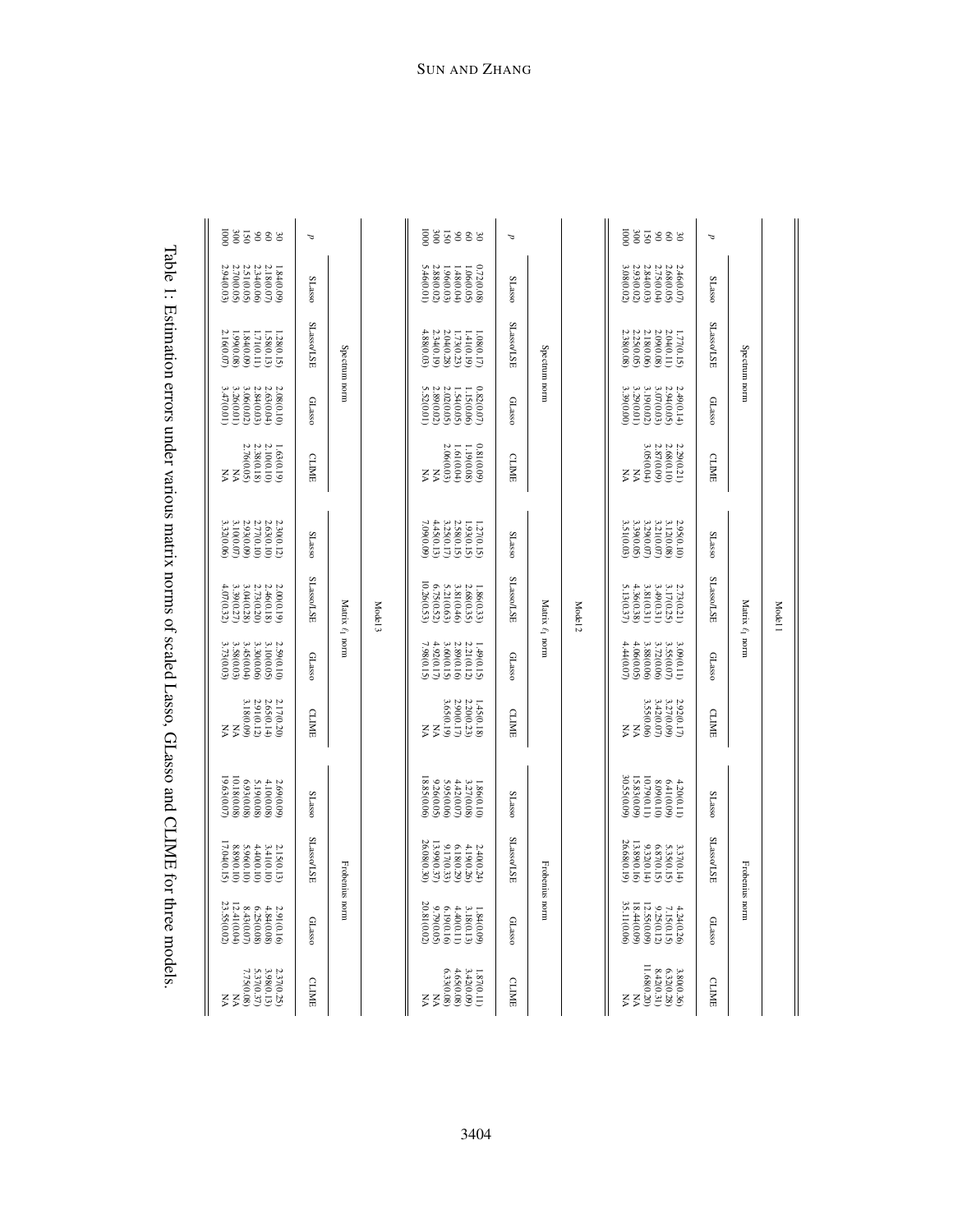*The eigenvalues of*  $\Sigma^*_{J_1,J_1}$  *are*  $1 \pm \rho_1$ *, those of*  $\Sigma^*_{J_2,J_2}$  *are*  $1 \pm \rho_2,1,\ldots,1$ *, and* 

$$
(\Sigma_{J_1,J_1}^*)^{-1} = m^2 \begin{pmatrix} 1 & -\rho_1 \\ -\rho_1 & 1 \end{pmatrix}, \ (\Sigma_{J_2,J_2}^*)^{-1} = \frac{1}{1-\rho_2^2} \begin{pmatrix} 1 & -\rho_2 v^T \\ -\rho_2 v & (1-\rho_2^2)I_m + \rho_2^2 v v^T \end{pmatrix}.
$$

*We note that*  $diag(\Sigma^*) = I_p$ ,  $d = m + 1$  *is the maximum degree*,  $\|\Theta^*\|_2 = 1/(1 - \rho_1) \approx 2d^2$ , and  $\|\Theta^*\|_1 \approx 2d^2$ . The following statements are proved in the Appendix. (*i*) Let  $\widehat{\Theta}$  be the scaled Lasso estimator of  $\Theta^* = (\Sigma^*)^{-1}$  with penalty level  $\lambda_0 = A\sqrt{(4/n)\log p}$ ,

*A* > 1*, as in Theorem 2. Then, there exists a constant M*∗ 1 *such that*

$$
P\Big\{\|\widehat{\Theta}-\Theta^*\|_2\leq \|\widehat{\Theta}-\Theta^*\|_1\leq M_1^*mL_n(m/p)\Big\}\to 1.
$$

*(ii)* If  $\rho_2 = c_0 m^{3/2} L_n(m/p)$  with a sufficiently small constant  $c_0 > 0$ , then

$$
P\Big\{\inf_{\lambda>0} \|\widetilde{\Theta}(\lambda)-\Theta^*\|_2\geq c_0m^{3/2}L_n(m/p)/\sqrt{1+1/m}\Big\}\to 1.
$$

*Thus, the order of the*  $\ell_1$  *and spectrum norms of the error of (46) for the best data dependent penalty level* λ *is larger than that of the scaled Lasso by a factor* √ *m.*

# Acknowledgments

This research is partially supported by National Science Foundation Grants DMS-11-06753 and DMS-12-09014.

# Appendix A.

We provide all proofs in this appendix. We first prove the results in Section 4 since they are used to prove the results in Section 3.

#### A.1 Proof of Proposition 5

Lemma 20 in Ye and Zhang (2010) gives  $||v||_q^q \le ||v||_{(q,m)}^q + (a_q/m)^{q-1}||v||_1^q$  $\frac{q}{1}$ . The rest of part (i) follows directly from definition. Lemma 20 in Ye and Zhang (2010) also gives  $||v||^*_{(q,m)} \le$  $\|v\|_{(q',m/a_q)} + m^{-1/q} \|v\|_1$ . The rest of part (ii) is dual to the corresponding parts of part (i). Since  $\|\overline{\Sigma}v\|_{(2,m)} = \max_{\|u\|_0 = m, \|u\|_2=1} u^T \overline{\Sigma} v$  and  $\|u^T \overline{\Sigma}^q\|_2 \le \kappa_+^q(m; \overline{\Sigma})$  for  $q \in \{1/2, 1\}$ , part (iii) follows.  $\square$ 

# A.2 Proof of Theorem 6

By the Karush-Kuhn-Tucker conditions,

$$
(X^T X/n)h = z - \lambda g, \ \text{sgn}(\widehat{\beta}_j)g_j \in \{0, 1\}, \ \|g\|_{\infty} \le 1. \tag{47}
$$

Since  $\zeta_{(2,m)}(z_B,\lambda_*)$  is the  $\|\cdot\|_{(2,m)}$  norm of  $(|z_B| - \lambda_*)_+$ , (21) implies

$$
|h^T z| \leq \lambda_* \|h\|_1 + \sum_{j \in B} |h_j|(|z_j| - \lambda_*)_+
$$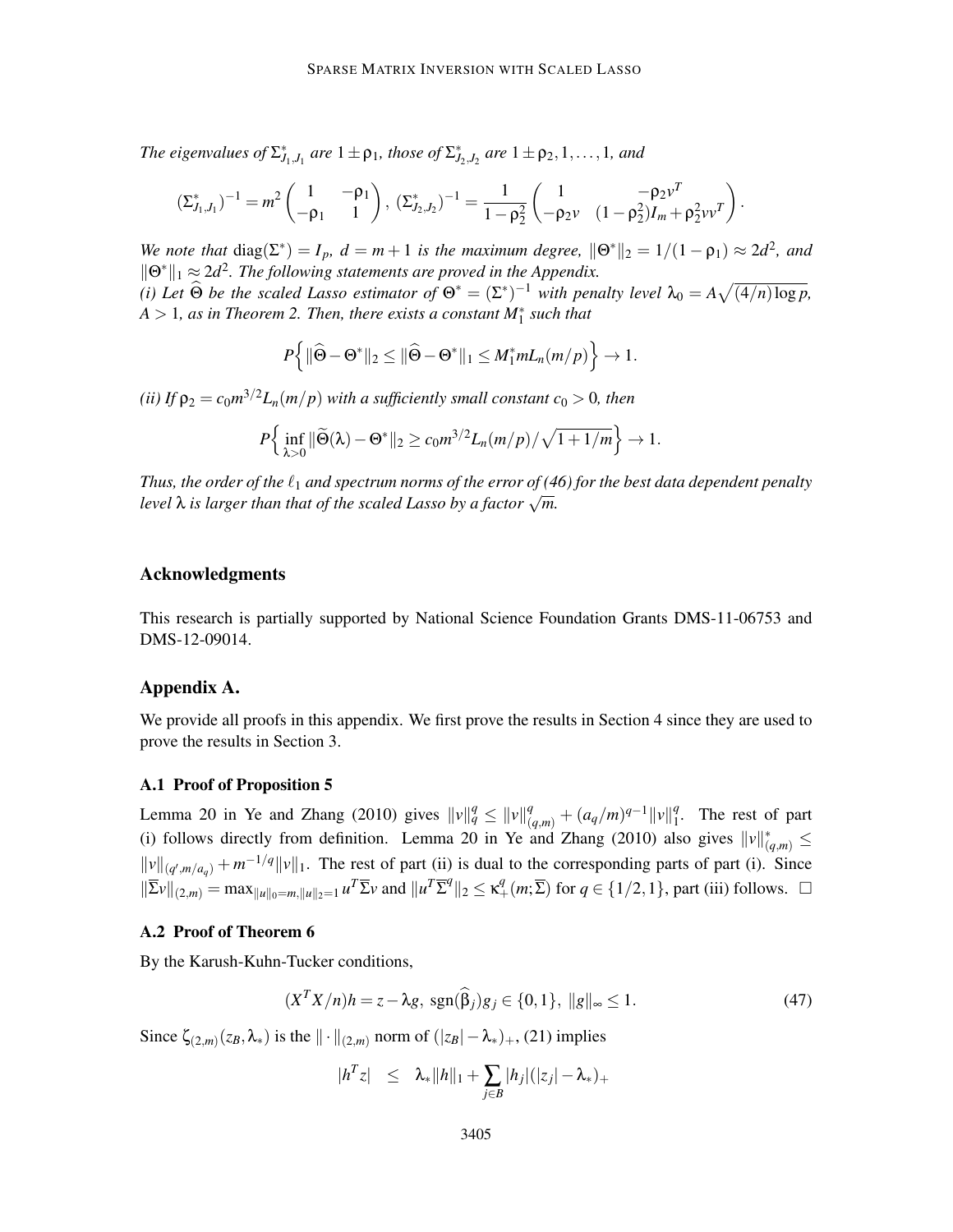$$
\leq \quad \lambda_* \|h\|_1 + A_1 \lambda_* m^{1/2} \|h_B\|_{(2,m)}^*.
$$
\n(48)

Since  $-h_j$ sgn( $\hat{\beta}_j$ ) ≤ |β<sub>*j*</sub>| − | $\hat{\beta}_j$ | ≤ min(|*h<sub>j</sub>*|,−|*h<sub>j</sub>*|+2|β*j*|) ∀ *j* ∈ *S<sup>c</sup>*, (19) and (47) yield

$$
-\lambda h^T g \leq \lambda \|h_S\|_1 - \lambda \|h_{S^c}\|_1 + 2\lambda \|\beta_{S^c}\|_1 \leq \lambda \|h_S\|_1 - \lambda \|h_{S^c}\|_1 + 2\lambda \lambda_*(s_* - |S|).
$$

By applying the above bounds to the inner product of *h* and (47), we find

$$
||Xh||_2^2/n \leq A_1 \lambda_* m^{1/2} ||h_B||_{(2,m)}^* + (\lambda_* - \lambda) ||h_{S^c}||_1 + (\lambda + \lambda_*) ||h_S||_1 + 2\lambda \lambda_* (s_* - |S|).
$$

Let *u* =  $(A/\lambda)h$ . It follows that when  $A\lambda_* \leq \lambda$ ,

$$
\frac{\|Xu\|_2^2}{n} \leq A_1 m^{1/2} \|u_B\|_{(2,m)}^* - (A-1)\|u_{S^c}\|_1 + (A+1)\|u_S\|_1 + 2A(s_*-|S|).
$$

Since  $X^TX/n = \overline{\Sigma}$ ,  $u \in \mathcal{U}(\overline{\Sigma}, S, B; A, A_1, m, m_1)$  with  $m_1 = s_* - |S|$ . Since  $h = \lambda u/A$  and  $s_* = m_1 + |S|$ , the conclusion follows from (23) and (24).  $\Box$ 

# A.3 Proof of Theorem 8

It follows from the scale equivariance of (26) that

$$
\{\widehat{\beta}/\sigma^*, \widehat{\sigma}/\sigma^*\} = \{\widehat{b}, \widehat{\phi}\} = \underset{b, \phi}{\arg\min} \left\{ ||y^* - Xb||_2^2 / (2n\phi) + \lambda_0 ||b||_1 + \phi/2 \right\},\tag{49}
$$

where  $y^* = y/\sigma^* = Xb^* + \varepsilon^*$  with  $b^* = \beta/\sigma^*$  and  $\varepsilon^* = \varepsilon/\sigma^*$ . Our objective is to bound  $||X(b - \sigma^*)||$  $(b^*)$   $\frac{1}{2}$ /*n* and  $\frac{1}{b} - b^*$   $\frac{1}{q}$  from the above and  $\hat{\sigma}/\sigma^*$  from both sides. To this end, we apply Theorem 6 to the Lasso estimator

$$
\widehat{b}(\lambda) = \underset{b}{\arg\min} \left\{ ||y^* - Xb||_2^2 / (2n) + \lambda ||b||_1 \right\}.
$$

Let 
$$
z^* = z/\sigma^*
$$
 and  $h^*(\lambda) = \widehat{b}(\lambda) - b^*$ . Since  $||y^* - Xb^*||_2^2/n = ||\varepsilon^*||_2^2/n = 1$ ,  
\n
$$
1 - ||y^* - X\widehat{b}(\lambda)||_2^2/n = h^*(\lambda)^T X^T (y^* - X\widehat{b}(\lambda))/n + h^*(\lambda)^T z^*
$$

$$
= 2h^*(\lambda)^T z^* - \|Xh^*(\lambda)\|_2^2/n.
$$
  
Consider  $\lambda > A\lambda_*$  o. Since (21) holds with  $\{z, \lambda_*\}$  replaced by  $\{z^*, \lambda_*\}$ , we find as in the pr

Consider  $\lambda \geq A\lambda_{*,0}$ . Since (21) holds with  $\{z, \lambda_*\}$  replaced by  $\{z^*\}$ proof of Theorem 6 that

$$
u(\lambda) = h^*(\lambda)A/\lambda \in \mathscr{U}(\overline{\Sigma}, S, B; A, A_1, m, m_1).
$$

In particular, (48) gives

$$
|h^*(\lambda)^T z^*| \leq \lambda_{*,0} ||h^*(\lambda)||_1 + A_1 \lambda_{*,0} m^{1/2} ||h_B^*(\lambda)||_{(2,m)}^* \leq (\lambda^2/A^2) \Big\{ ||u(\lambda)||_1 + A_1 m^{1/2} ||u_B(\lambda)||_{(2,m)}^* \Big\}.
$$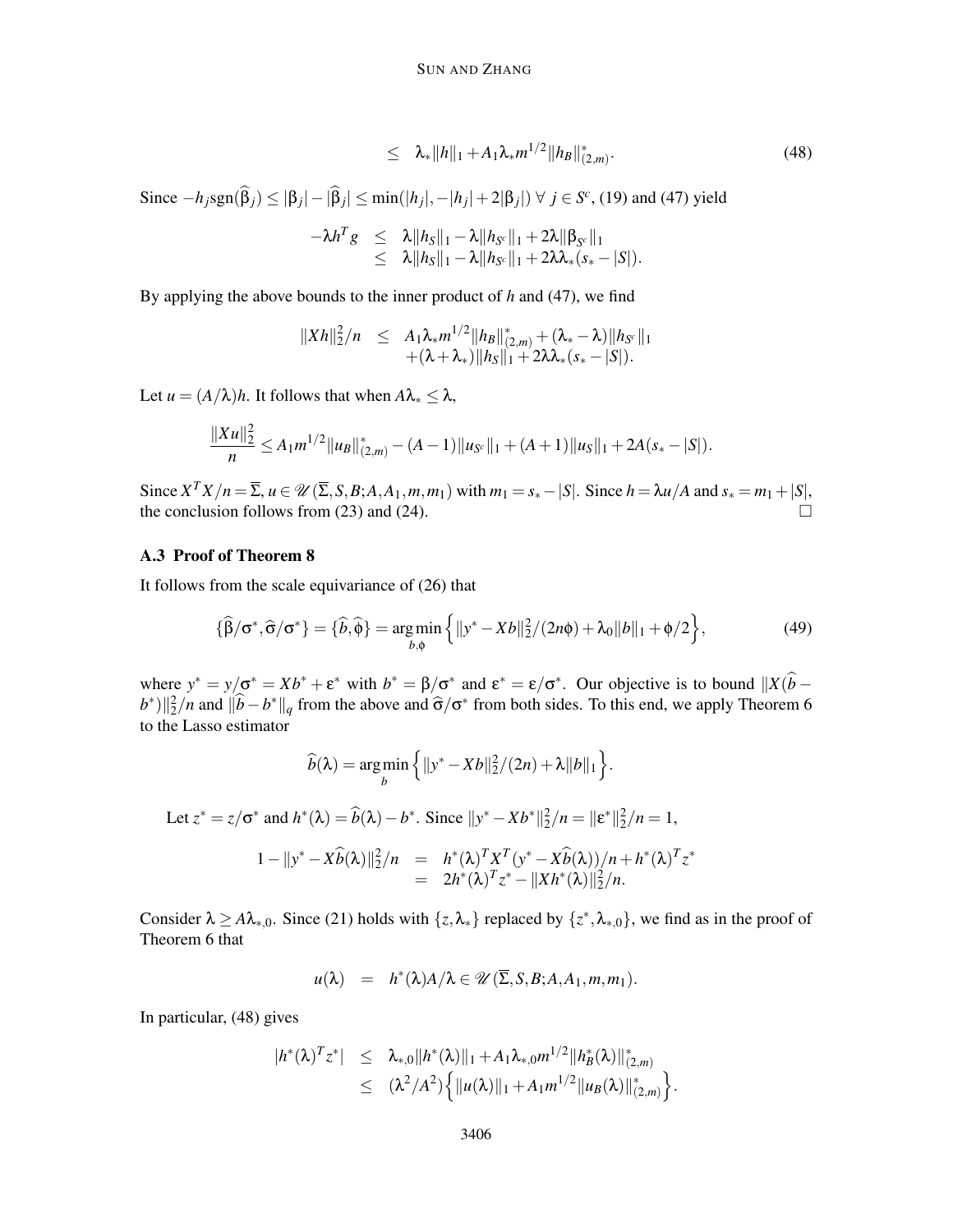Thus, the definition of  $M^*_{\sigma}$  in (29) gives

$$
|2h^*(\lambda)^T z^* - ||Xh^*(\lambda)||_2^2/n| < M^*_{\sigma} s_* \lambda^2.
$$

We summarize the calculation in this paragraph with the following statement:

$$
\lambda \ge A\lambda_{*,0} \Rightarrow |1 - ||y - X\widehat{b}(\lambda)||_2^2/n| < M_{\sigma}^* s_* \lambda^2. \tag{50}
$$

As in Sun and Zhang (2012), the convexity of the joint loss function in (49) implies

$$
(\phi - \widehat{\phi})(\phi^2 - ||y - X\widehat{b}(\phi\lambda_0)||_2^2/n) \ge 0,
$$

so that  $\hat{\phi}$  can be bounded by testing the sign of  $\phi^2 - ||y - X\hat{b}(\phi\lambda_0)||_2^2/n$ . For  $(\phi, \lambda) = (\phi_1, \phi_1\lambda_0)$ , we have

$$
\lambda^2 = \frac{\lambda_0^2}{1 + \lambda_0^2 M_{\sigma}^* s_*} \ge \frac{A^2 \lambda_{*,0}^2}{1 - \eta_* + A^2 \lambda_{*,0}^2 M_{\sigma}^* s_*} = A^2 \lambda_{*,0}^2,
$$

which implies  $||y - \hat{\chi}(\phi_1 \lambda_0)||_2^2/n > 1 - \phi_1^2 \eta_0 = \phi_1^2$  by (50) and the definition of  $\phi_1$ . This yields  $\phi > \phi_1$ . Similarly,  $\phi < \phi_2$ . The error bounds for the prediction and the estimation  $\beta$  follow from Theorem 6 due to  $A\lambda_{*,0} \leq \phi_1\lambda_0 < \widehat{\phi}\lambda_0 < \phi_2\lambda_0$ .

# A.4 Proof of Lemma 9

 $\|B$ y Proposition 5,  $m^{1/2} \|u_B\|_{(2,m)}^* \le \|u_B\|_1 + m^{1/2} \|u_B\|_{(2,4m)}$ , so that for  $u \in \mathscr{U}(\overline{\Sigma}, S, B; A, A_1, m, m_1)$ ,

$$
u^T \overline{\Sigma} u + (A - A_1 - 1) \|u\|_1 \le 2A \|u_S\|_1 + A_1 m^{1/2} \|u_B\|_2 + 2Am_1.
$$

Let  $\xi = A/(A - A_1 - 1)$  and  $\xi_1 = A_1/(A - A_1 - 1)$ . It follows that

$$
\begin{array}{lcl}\n(\xi/A)u^T \overline{\Sigma} u + \|u\|_1 \\
\leq & 2\xi \|u_S\|_1 + \xi_1 m^{1/2} \|u_B\|_2 + 2\xi m_1 \\
\leq & (2\xi |S| + \xi_1 m + 2\xi m_1)^{1/2} \{ (2\xi + \xi_1) \|u_{S \cup B}\|_2^2 + 2\xi m_1 \}^{1/2} \\
\leq & \{ (2\xi s_* + \xi_1 m) / c_* \}^{1/2} \{ (2\xi + \xi_1) u^T \Sigma u + 2\xi c_* m_1 \}^{1/2} \\
\leq & \{ (s_* \vee m) / c_* \}^{1/2} (2\xi + \xi_1) (u^T \Sigma u + c_* m_1)^{1/2}\n\end{array} \tag{51}
$$

due to  $s_* = |S| + m_1$  and  $c_* ||u_{S \cup B}||_2^2 \leq u^T \Sigma u$ . In terms of  $\{\xi, \xi_1\}$ , the condition of the Lemma can be stated as  $\lambda^* \{ (s_* \vee m) / c_* \} (2\xi + \xi_1)^2 \leq 1/2$ . Thus,

$$
u^T \Sigma u - u^T \overline{\Sigma} u \le \lambda^* ||u||_1^2 \le u^T \Sigma u / 2 + c_* m_1 / 2. \tag{52}
$$

Inserting this inequality back into  $(51)$ , we find that

$$
(\xi/A)u^T\overline{\Sigma}u + ||u||_1 \leq \{ (s_* \vee m)/c_* \}^{1/2} (2\xi + \xi_1) (2u^T\overline{\Sigma}u + 2c_*m_1)^{1/2}.
$$

If  $(\xi/A)u^T\overline{\Sigma}u + ||u||_1 \ge (\xi/A)(2u^T\overline{\Sigma}u + 2c_*m_1)/4$ , we have

$$
(\xi/A)u^T\overline{\Sigma}u + \|u\|_1 \leq \{(s_* \vee m)/c_*\}(2\xi + \xi_1)^2(4A/\xi).
$$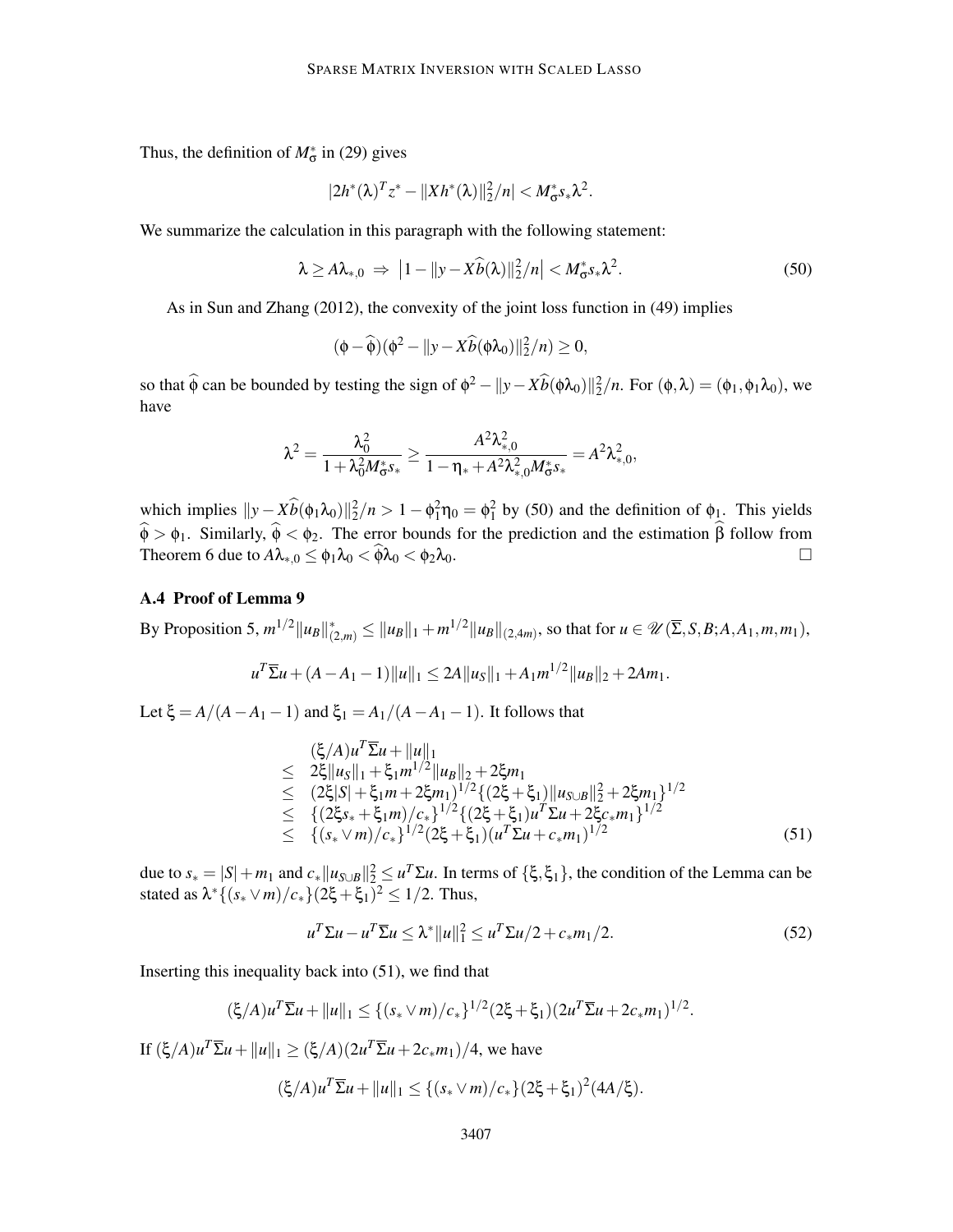Otherwise, we have  $(\xi/A)u^T\overline{\Sigma}u + 2||u||_1 \leq (\xi/A)c_*m_1$ . Consequently,

$$
(\xi/A)u^T\overline{\Sigma}u + \|u\|_1 \leq \max\left\{\{(s_* \vee m)/c_*\}(2\xi + \xi_1)^2(4A/\xi), (\xi/A)c_*(s_* - |S|)\right\}.
$$

This and the definition of  $\{M^*_{pred}, M^*_1\}$  yield (32) via

$$
\xi M_{pred}^* + M_1^* \le \max \left\{ (1 \vee (m/s_*) (2\xi + \xi_1)^2 \frac{4}{\xi c_*}, \xi c_*(1-|S|/s_*)/A^2 \right\}.
$$

Moreover, (52) gives  $c_*||u_{S\cup B}||_2^2 \leq u^T \Sigma u \leq 2u^T \Sigma u + 2c_* m_1$ , so that  $M^*_{\sigma}$  can be bounded via

$$
u^T \overline{\Sigma} u/(s_* A^2) + 2(||u||_1 + A_1 m^{1/2} ||u_B||_{(2,m)}^*)/(s_* A^2)
$$
  
\n
$$
\leq M_{pred}^* + 2(1 + A_1) ||u||_1/(s_* A^2) + (A_1/A) \Big\{ m/s_* + ||u_B||_2^2/(s_* A^2) \Big\}
$$
  
\n
$$
\leq M_{pred}^* + 2(1 + A_1) M_1^* / A + (A_1/A) \Big( m/s_* + (2/c_*) M_{pred}^* + 2(1 - |S|/s_*) / A^2 \Big).
$$

This gives (33). If in addition  $B = \{1, \ldots, p\}$ , then it yields (34)

$$
M_2^* = \sup_{u \in \mathcal{U}} ||u||_2^2 / (s_* A^2) \le (2/c_*) M_{pred}^* + 2(1 - |S|/s_*) / A^2.
$$

This completes the proof.  $\Box$ 

The tail probability bound for  $\zeta^*(z^*, \lambda_*, m) / \sigma^*$  in part (ii) of Proposition 10 uses the following version of the Lévy concentration inequality in the sphere.

**Lemma 17** *Let*  $\widetilde{\epsilon}_m = \sqrt{\frac{2}{(m-1/2)}}\Gamma(m/2+1/2)/\Gamma(m/2)-1$ ,  $U = (U_1, \ldots, U_{m+1})^T$  be a uniform *random vector in*  $S^m = \{u \in \mathbb{R}^{m+1} : ||u||_2 = 1\}$ ,  $f(u)$  *a unit Lipschitz function in*  $S^m$ *, and*  $m_f$  *the median of f*(*U*)*. Then,*

$$
P\{U_1 > x\} \le (1 + \widetilde{\varepsilon}_m) P\{N(0, 1/(m - 1/2)) > \sqrt{-\log(1 - x^2)}\},\tag{53}
$$

 $1 < 1 + \widetilde{\varepsilon}_m < \exp\left(1/(4m-2)^2\right)$ , and

$$
P\{f(U) > m_f + x\} \le P\Big\{U_1 > x\sqrt{1 - (x/2)^2}\Big\} \le (1 + \widetilde{\epsilon}_m)P\{N(0, 1/(m - 1/2)) > x\}.
$$
 (54)

PROOF. Since  $U_1^2$  follows the beta $(1/2, m/2)$  distribution,

$$
P\{U_1 > x\} = \frac{\Gamma(m/2 + 1/2)/2}{\Gamma(m/2)\Gamma(1/2)} \int_{x^2}^1 t^{-1/2} (1-t)^{m/2-1} dt.
$$

Let  $y = \sqrt{- (m - 1/2) \log(1 - t)}$ . We observe that  $-t^{-1} \log(1 - t) \le (1 - t)^{-1/2}$  by inspecting the infinite series expansions of the two functions. This gives

$$
\frac{e^{-y^2/2}dy}{t^{-1/2}(1-t)^{m/2-1}dt}=\frac{t^{1/2}e^{-y^2/2}(m-1/2)^{1/2}}{2(-\log(1-t))^{1/2}(1-t)^{m/2}}\geq 2^{-1}\sqrt{m-1/2}.
$$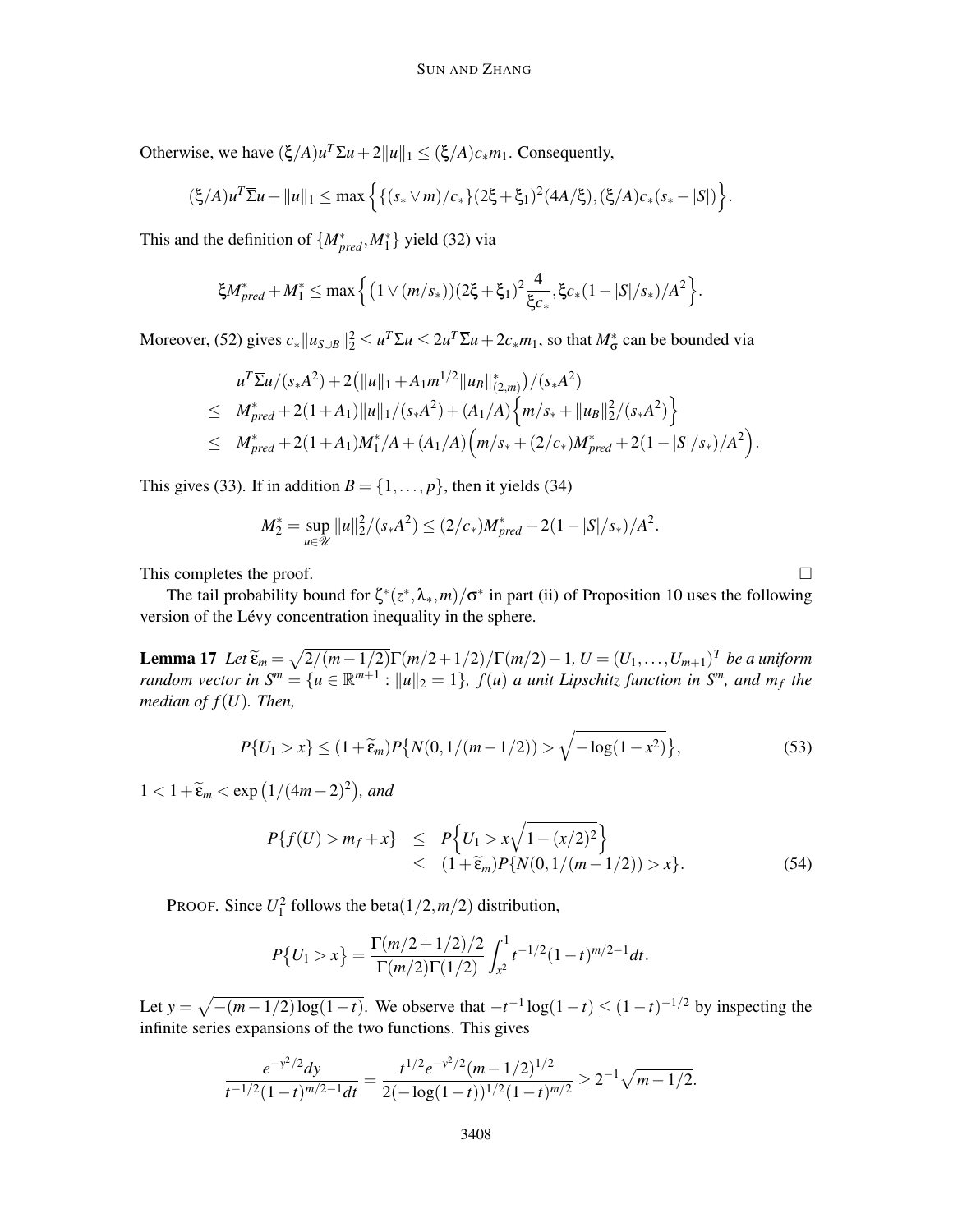Since  $y = \sqrt{- (m - 1/2) \log(1 - x^2)}$  when  $t = x^2$ , it follows that  $P\{U_1 > x\} \leq (1+\widetilde{\varepsilon}_m)$  $\int^{\infty}$  $\int_{\sqrt{-(m-1/2)\log(1-x^2)}}^{\infty} (2\pi)^{-1/2} e^{-y^2/2} dt$ .

Let  $\widetilde{A} = \{u \in S^m : f(u) \le m_f\}$ ,  $H = \{u : u_1 \le 0\}$ , and  $A_x = \bigcup_{v \in A} \{u \in S^m : ||u - v||_2 \le x\}$  for all *A* ⊂ *S*<sup>*m*</sup>. Since *u* ∈  $\widetilde{A}_x$  implies  $f(u) \le m_f + x$  and  $P\{U \in \widetilde{A}\} \ge P\{U \in H\}$ , the Lévy concentration inequality gives

$$
P\{f(U) > m_f + x\} \le P\{U \notin H_x\} = P\Big\{U_1 > x\sqrt{1 - (x/2)^2}\Big\}.
$$

The second inequality of (54) then follows from  $(d/dx){-log{1-(x^2-x^4/4)}}-x^2\ge 0$  for  $x^2 \le 2$ and  $||U_1||_{\infty} \leq 1$ .

It remains to bound  $1+\tilde{\epsilon}_m$ . Let  $x = m + 1/2$ . Since

$$
\frac{1+\widetilde{\varepsilon}_m}{1+\widetilde{\varepsilon}_{m+2}}=\frac{(m/2)\sqrt{m+3/2}}{(m/2+1/2)\sqrt{m-1/2}}=\frac{(x-1/2)\sqrt{x+1}}{(x+1/2)\sqrt{x-1}},
$$

the infinite series expansion of its logarithm is bounded by

$$
\log\left(\frac{1+\widetilde{\epsilon}_m}{1+\widetilde{\epsilon}_{m+2}}\right)=\frac{1}{2}\log\left(\frac{1+1/x}{1-1/x}\right)+\log\left(\frac{1-1/(2x)}{1+1/(2x)}\right)\leq \frac{x^{-3}}{4}+\frac{x^{-5}}{5}+\cdots
$$

Since  $\{(x-1)^{-2} - (x+1)^{-2}\}/2 = 2x^{-3} + 4x^{-5} + \cdots$  by Newton's binomial formula,

$$
\log\left(\frac{1+\widetilde{\varepsilon}_m}{1+\widetilde{\varepsilon}_{m+2}}\right) \le \{(x-1)^{-2}-(x+1)^{-2}\}/16.
$$

This gives  $\log(1+\widetilde{\epsilon}_m) \leq 1/\{16(x-1)^2\}$ .  $2\}.$ 

A.5 Proof of Proposition 10

(i) Let  $L = L_1(k/p)$ . Since  $P\{N(0, \sigma^2/n) > \lambda_*\} = k/p$ ,  $\lambda_* = \sigma L/\sqrt{n}$ . Since  $z_j = x_j^T \varepsilon/n \sim N(0, \sigma^2/n)$ , *P*{ζ<sub>(2,*p*)</sub>(*z*,λ<sub>\*</sub>) > 0} ≤ 2*k* and

$$
E\zeta_{(2,p)}^2(z,\lambda_*) = p(\sigma^2/n)E(|N(0,1)|-L)_+^2
$$
  
=  $2p(\sigma^2/n)\int_L^\infty (x-L)^2\varphi(x)dx$ .

Let  $J_k(t) = \int_0^\infty x^k e^{-x - x^2/(2t^2)} dx$ . By definition

$$
\frac{t^2\int_t^{\infty}(x-t)^2\varphi(x)dx}{\Phi(-t)}=\frac{t^2\int_0^{\infty}x^2e^{-tx-x^2/2}dx}{\int_0^{\infty}e^{-tx-x^2/2}dx}=\frac{\int_0^{\infty}u^2e^{-u-u^2/(2t^2)}du}{\int_0^{\infty}e^{-u-u^2/(2t^2)}du}=\frac{J_2(t)}{J_0(t)}.
$$

Since  $J_{k+1} + J_{k+2}/t^2 = -\int_0^\infty x^{k+1}de^{-x-x^2/(2t^2)} = (k+1)J_k(t)$ , we find

$$
\frac{J_2(t)}{J_0(t)} = \frac{J_2(t)}{\{J_2(t) + J_3(t)/t^2\}/2 + J_2(t)/t^2} \le \frac{1}{1/2 + 1/t^2}.
$$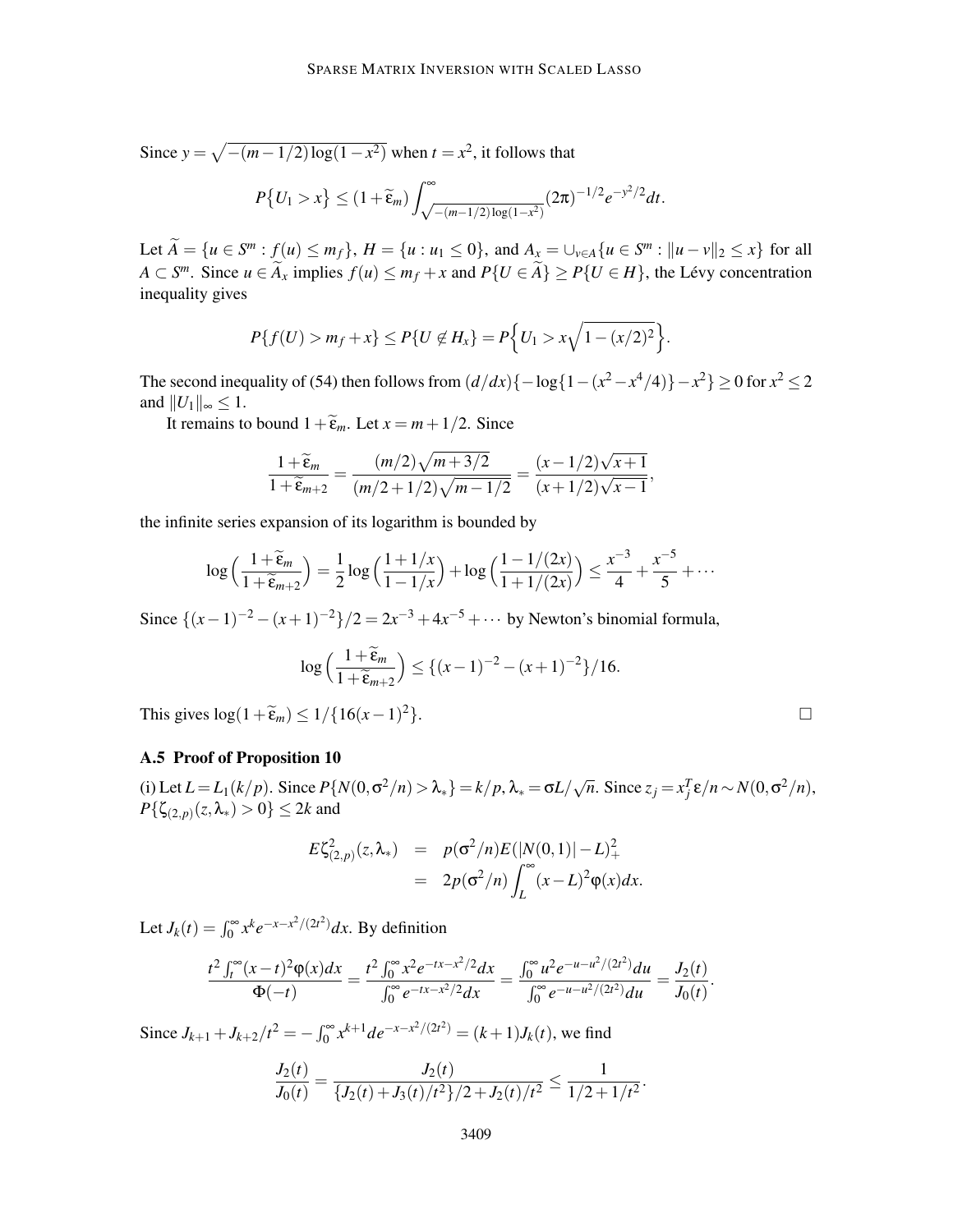Thus,  $E\zeta_{(2,p)}^2(z,\lambda_*)=2p(\sigma^2/n)(k/p)L^{-2}J_2(L)/J_0(L)\leq 2k\lambda_*^2L^{-4}/(1/2+1/L^2)$ .

Since  $z_j = x_j^T \varepsilon/n$ ,  $\left(\sum_{j \in B} (|z_j| - \lambda_*)_+^2\right)^{1/2}$  is a function of  $\varepsilon$  with the Lipschitz norm  $||X_B/n||_2$ . Thus,  $\zeta_{(2,m)}(z,\lambda_*)$  is a function of  $\varepsilon$  with the Lipschitz norm  $\max_{|B|=m} ||X_B/n||_2 = \sqrt{\kappa_+(m)/n}$ . In addition, since  $\zeta_{(2,m)}(z,\lambda_*)$  is an increasing convex function of  $(|z_j| - \lambda_*)$  and  $(|z_j| - \lambda_*)$  are convex in  $\varepsilon$ ,  $\zeta_{(2,m)}(z,\lambda_*)$  is a convex function of  $\varepsilon$ . The mean of  $\zeta_{(2,m)}(z,\lambda_*)$  is no smaller than its median. This gives (37) by the Gaussian concentration inequality (Borell, 1975).

(ii) The scaled version of the proof uses Lemma 17 with  $m = n - 1$  there. Let  $U = \varepsilon / ||\varepsilon||_2$ ,  $z_j^* =$  $x_j^T \varepsilon/(n\sigma^*) = (x_j/\sqrt{n})^T U$  and  $z^* = X^T \varepsilon/(n\sigma^*)$ . Since  $z_j^* \sim U_1$ , (53) yields the bound  $P(\zeta_{(2,p)}(z^*, \lambda_{*,0}) >$  $0$ <sup> $\leq$ </sup>  $(1+\varepsilon_n)2k$  and

$$
E\zeta_{(2,p)}^2(z^*,\lambda_{*,0})=pE(|U_1|-\lambda_*)^2+\leq (1+\varepsilon_n)pE(|N(0,1)|-L)^2+(n-3/2).
$$

The bound for  $E\zeta_{(2,p)}^2(z^*,\lambda_{*,0})$  is then derived as in (i). Lemma 17 also gives

$$
P\{\pm (\zeta_{(2,m)}(z^*,\lambda_{*,0}) - \mu_{(2,m)}) > x\sqrt{\kappa_+(m)}\}
$$
  
\n
$$
\leq (1+\varepsilon_n)P\{|N(0,1/(n-3/2))| > x\}
$$

and

$$
|E\zeta_{(2,m)}(z^*,\lambda_{*,0}) - \mu_{(2,m)}| \le (1+\epsilon_n)\sqrt{\kappa_+(m)/(n-3/2)}E\big(N(0,1)\big)_+\\ = (1+\epsilon_n)\sqrt{\kappa_+(m)/\{2\pi(n-3/2)\}}.
$$

The above two inequalities yield (38) and (39).  $\Box$ 

#### A.6 Proof of Theorems 11, 12 and 13

The conclusions follow from Theorems 6 and 8 once (21) is proved to hold with the given probability. In Theorem 11, the tail probability bounds for  $\zeta_{(0,p)}$  in Proposition 10 yield (21) with  $A_1 = 0$ . In Theorem 12, the moment bounds for  $\zeta_{(0,p)}$  in Proposition 10 controls the excess noise in (21). In Theorem 13 (i), we need  $A_1 \lambda_* m^{1/2} \ge E \zeta_{(0,p)}(z,\lambda_*) + \sigma L_n(\varepsilon/p) \sqrt{\kappa_+(m)}$  by (37), so that the given lower bound of  $A_1$  suffices due to  $L_n(\varepsilon)/L_n(k/p) = L_1(\varepsilon/p)/L_1(k/p)$ . The proof of Theorem 13 (ii) is nearly identical, with (38) and (39) in place of (38). We omit the details.

#### A.7 Proof of Proposition 14

(i) By the  $\ell_{\infty}$  constraint,

$$
||XT(\varepsilon - X\widetilde{h}(\lambda))/n||_{(2,k)} = ||XT(y - X\widetilde{\beta}(\lambda))/n||_{(2,k)} \leq \lambda \sqrt{k}.
$$

Thus, when  $\lambda \sqrt{k} \leq ||X^T \varepsilon / n||_{(2,k)}/A$ ,

$$
||X^T \varepsilon/n||_{(2,k)}(1-1/A) \leq ||X^T \varepsilon/n||_{(2,k)} - \lambda \sqrt{k} \leq ||X^T X \widetilde{h}(\lambda)/n||_{(2,k)}.
$$

Thus, Proposition 5 (iii) gives (40).

(ii) Let  $f(x) = (x - \widetilde{L}_1(k/p))_+ \wedge 1$  and  $z^* = X^T \varepsilon / ||\varepsilon||_2$ . Since  $z^* \sim N(0, \Sigma)$  and  $||f(z^*)||_2$  has unit Lipschitz norm, the Gaussian concentration theorem gives

$$
P\Big\{Ef(z^*) - f(z^*) \ge \sqrt{2\|\Sigma\|_2\log(1/\epsilon)}\Big\} \le \epsilon.
$$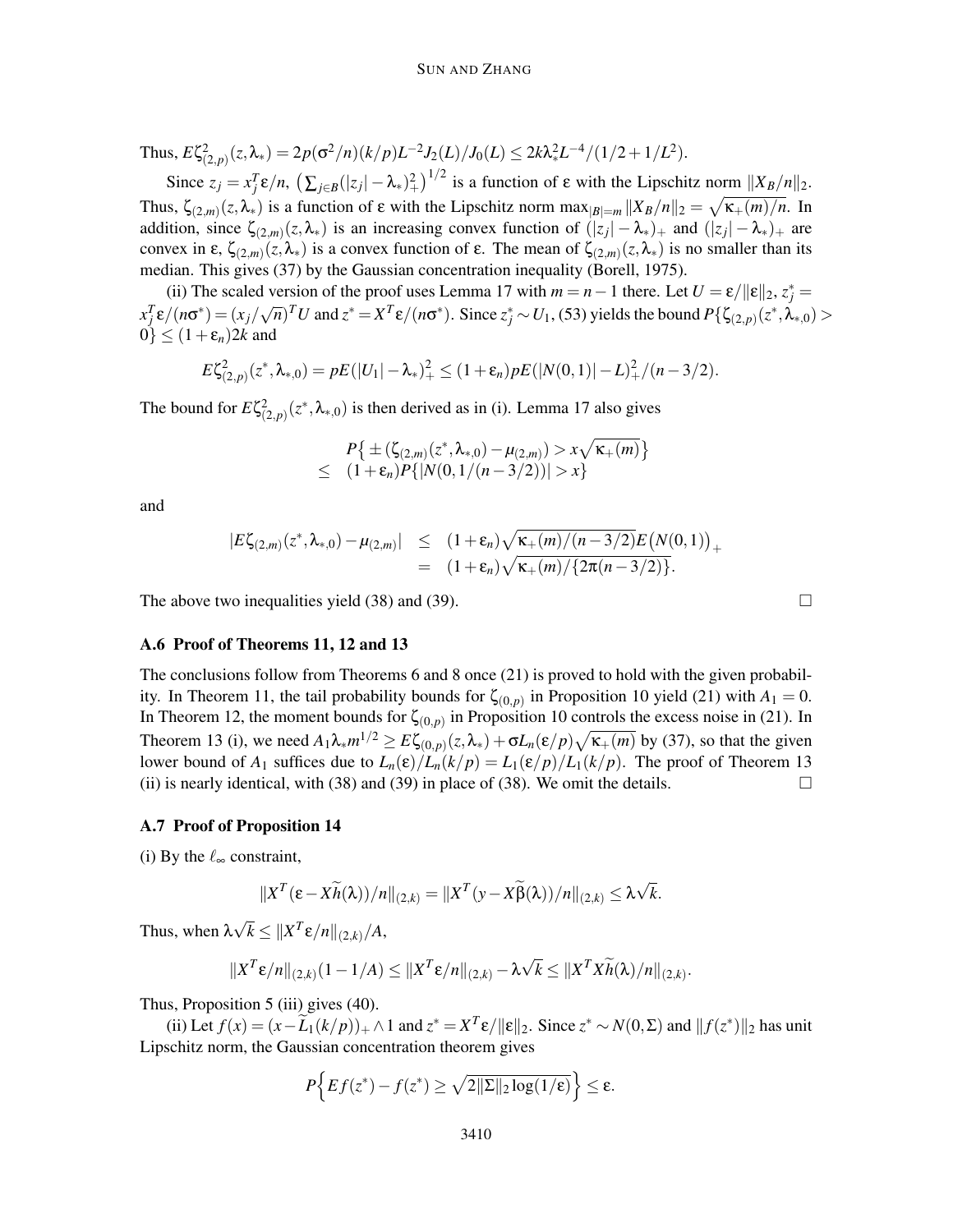This implies  $\text{Var}(f(z^*)) \le 4||\Sigma||_2$ . Since  $Ef^2(z^*) \ge pP\{|N(0,1)| \ge L_1(k/p)\} = 2k$ ,

$$
Ef(z^*) - \sqrt{2||\Sigma||_2\log(1/\epsilon)} \ge \sqrt{2k-4||\Sigma||_2} - \sqrt{2||\Sigma||_2\log(1/\epsilon)} \ge \sqrt{k-1}.
$$

This gives  $P\{N_k \ge k\} \ge P\{f(z^*) > \sqrt{k-1}\} \ge 1 - \varepsilon$  due to  $N_k \ge f^2(z^*)$ . Thus, (41) follows from  $||X^T \varepsilon/n||_{(q,k)} \ge \sigma^* k^{1/q} \widetilde{L}_n(k/p)$  when  $N_k \ge k$ . The final conclusion follows from part (i) and large deviation for  $(\sigma^*/\sigma)^2 \sim \chi_n^2$  $n^2/n$ .

**Lemma 18** Let  $\chi^2_{m,j}$  be  $\chi^2$  distributed variables with m degrees of freedom. Then,

$$
E \max_{1 \leq j \leq t} \chi_{m,j}^2 \leq \left(\sqrt{m} + \sqrt{2 \log t}\right)^2, \quad t \geq 1.
$$

PROOF. Let  $f(t) = 2\log t - \int_0^\infty \min\left(1, tP\{N(0,1) > x\}\right)dx^2$ . We first proof  $f(t) \ge 0$  for  $t \ge 2$ . Let  $L_1(x) = -\Phi^{-1}(x)$ . We have  $f(2) \ge 2\log 2 - 1 > 0$  and

$$
f'(t) = 2/t - 2 \int_{L_1(1/t)}^{\infty} P\{N(0,1) > x\} x dx \ge 2/t - 2 \int_{L_1(1/t)}^{\infty} \varphi(x) dx = 0.
$$

The conclusion follows from  $P\{\chi_{m,j} > \sqrt{m} + x\} \le P\{N(0,1) > x\}$  for  $x > 0$ .

# A.8 Proof of Theorem 15

Let  $h = \beta - \beta$  and  $\lambda = \widehat{\sigma} \lambda_0$ . Consider  $J \subseteq S \setminus S$  with  $m \le |J| \le m^*$ . For any  $j \in S$ , it follows from the KKT conditions that  $|x_j^T X h/n| = |x_j^T (y - X\hat{\beta} - \epsilon)| \ge \hat{\lambda} - |z_j|$ . By the definition of  $\kappa^*_{+}(m^*, S)$  and (25),

$$
\sum_{j\in J}(\widehat{\lambda}-|z_j|)^2_+ \leq \sum_{j\in J} |x_j^T X h/n|^2
$$
  
=  $(X_j^T X h/n)^T (X_j^T X h/n)$   
 $\leq \kappa_+^* (m^*, S) ||X h||_2^2/n$   
 $\leq \kappa_+^* (m^*, S) M_{pred}^* s_* \widehat{\lambda}^2.$  (55)

Since  $\zeta_{(2,k)}(z_B^*, \lambda_{*,0})/k^{1/2} \downarrow k$  by Proposition 5 (i), the  $\{z^*, \lambda_{0,*}\}$  version of (21) gives  $\zeta_{(2,|J|)}(z^*, \lambda_{*,0})/|J|^{1/2} \leq$  $\zeta_{(2,m)}(z_B^*, \lambda_{*,0})/m^{1/2} \le \xi_1(A-1)\lambda_{*,0}$ . Thus, with  $z_j^* = z_j/\sigma^*$ ,

$$
\sum_{j\in J}(\hat{\lambda}-|z_j|)^2_{+} \geq \sum_{j\in J} \left\{ \hat{\lambda}-\sigma^*\lambda_{*,0}-\sigma^*(|z_j^*|-\lambda_{*,0})_{+} \right\}_{+}^2
$$
\n
$$
\geq \left\{ |J|^{1/2}(\hat{\lambda}-\sigma^*\lambda_{*,0})-\sigma^*\zeta_{(2,|J|)}(z_B^*,\lambda_{*,0}) \right\}_{+}^2
$$
\n
$$
\geq |J| \left\{ \hat{\lambda}-\sigma^*\lambda_{*,0}-\sigma^*\xi_1(A-1)\lambda_{*,0} \right\}_{+}^2
$$

Since  $\lambda_{*,0}^2/(\lambda_0\phi_1)^2 = (\lambda_{*,0}/\lambda_0)^2(1+\eta_0) \le (1-\eta_*)/A^2 + \eta_*/A^2 = 1/A^2$ , we have  $\lambda_{*,0}\sigma^* < \lambda_{*,0}\hat{\sigma}/\phi_1 \le$  $\widehat{\lambda}/A$ . The above inequalities and (55) yield

$$
|J| \leq \frac{\kappa_+^*(m^*, S)M_{pred}^* \hat{\lambda}^2}{\left\{\widehat{\lambda} - \sigma^* \lambda_{*,0} - \sigma^* \xi_1 (A-1) \lambda_{*,0}\right\}_+^2} < \frac{\kappa_+^*(m^*, S)M_{pred}^* S_*}{\left\{1 - 1/A - \xi_1 (1 - 1/A)\right\}_+^2} \leq m^*.
$$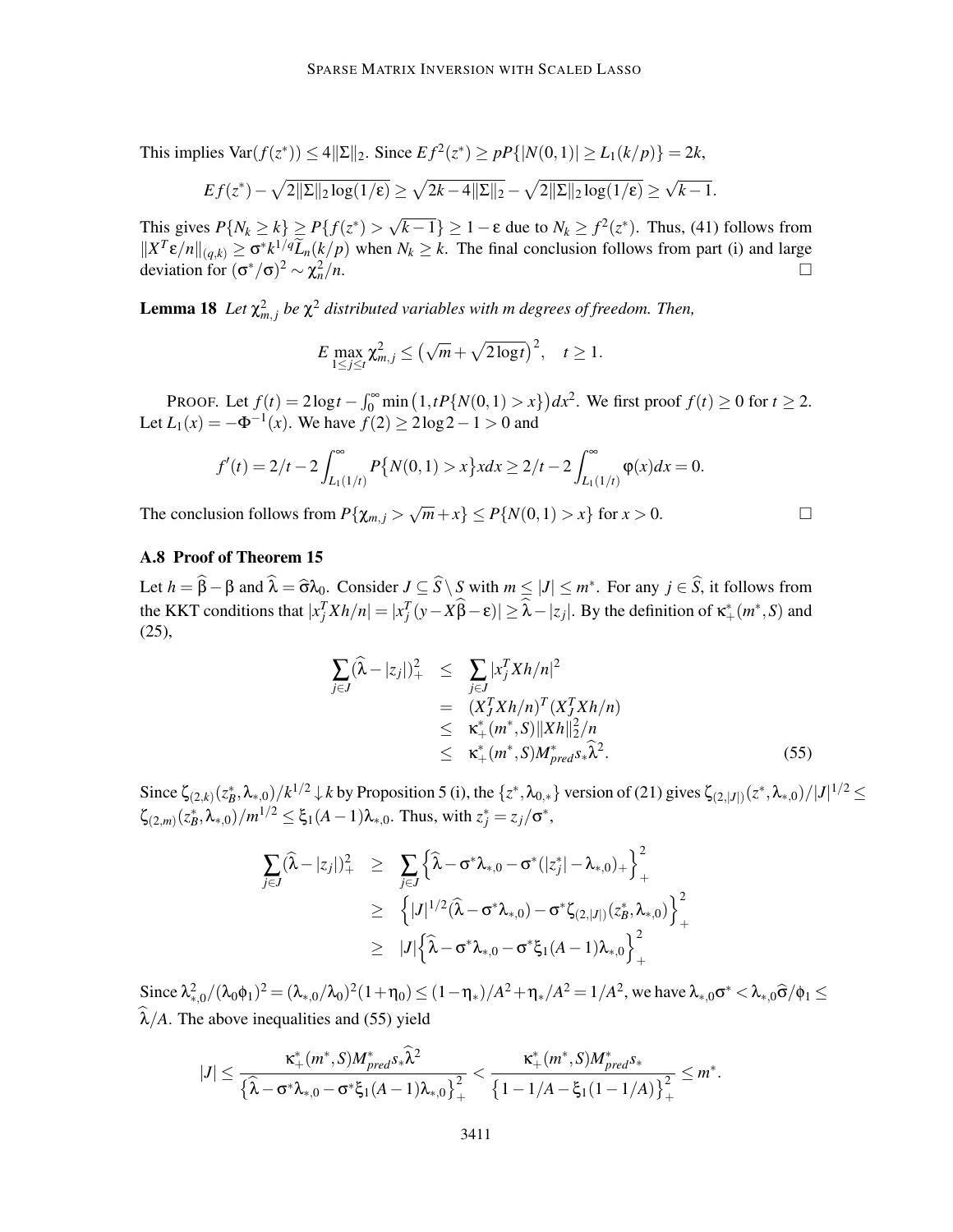Since  $S \ S$  does not have a subset of size  $m^*$ , we have  $|S \ S| < m^*$  as stated in (43). Let  $P_B$  be the projection to the linear span of  $\{x_j, j \in B\}$ . We have

$$
\begin{aligned}\n\widehat{\sigma}^2 &\geq \|P_{\widehat{S}}^{\perp} y\|_2^2 / n = \overline{\sigma}^2 \geq \|P_{S \cup \widehat{S}}^{\perp} y\|_2^2 / n = (\sigma^*)^2 - \|P_{S \cup \widehat{S}} \varepsilon\|_2^2 / n, \\
\|X \overline{h}\|_2^2 / n &= \|P_{\widehat{S}} y - X \beta\|_2^2 / n = \|P_{\widehat{S}} \varepsilon\|_2^2 / n + \|P_{\widehat{S}}^{\perp} X \beta\|_2^2 / n.\n\end{aligned} \tag{56}
$$

Let  $N = \binom{p}{m}$  $\binom{p}{m*}$ . We have log *N* ≤ *m*<sup>∗</sup> log(*ep*/*m*<sup>\*</sup>) by Stirling. By Lemma 18,

$$
E||P_{S \cup \widehat{S}} \varepsilon||_2^2 / \sigma^2 \le E \max_{|B| = m^*} ||P_{S \cup B} \varepsilon||_2^2 / \sigma^2 \le |S| + (\sqrt{m^*} + \sqrt{2 \log N})^2.
$$

Since max $|B|=m$   $||P_{S\cup B}E||_2$  is a unit Lipschitz function,

$$
||P_{S \cup \hat{S}} \varepsilon||_2 / \sigma \leq {[S] + (\sqrt{m^*} + \sqrt{2m^* \log(ep/m^*)})^2}^{1/2} + L_1(\varepsilon/p)
$$
  
\$\leq \sqrt{M\_{lse}^\* s\_\* \log(p/s\_\*)}\$

with probability  $\varepsilon/p$ . In addition, Theorem 8 gives  $||P_{\overline{S}}^{\perp}X\beta||_2^2 \le ||X\beta - X\beta||_2^2 \le$  $(1+\epsilon_0)^2 M_{pred}^* s_*(\sigma \phi_2 \lambda_0)^2$ . Inserting these bounds into (56) yields (44).

**Lemma 19** *Suppose that the rows of*  $X \in \mathbb{R}^{n \times p}$  *are iid*  $N(0, \Sigma)$  *random vectors.* (*i*) Let  $Y = \text{trace}(AX'X/n)$  and  $\sigma^2 = \text{trace}\{(A + A')\Sigma(A + A')\Sigma\}/2$  *with a deterministic matrix A. Then,*  $EY = \mu = \text{trace}(A\Sigma)$ ,  $\text{Var}(Y) = \sigma^2/n$  and

$$
E \exp\left\{t(Y-\mu)\right\} \leq \exp\left\{-\frac{t\sigma}{\sqrt{2}} - \frac{n}{2}\log(1-\sqrt{2}t\sigma/n)\right\}.
$$

*Consequently, for*  $0 < x \leq 1$ *,* 

$$
P\Big\{(Y-\mu)/\sigma>x\Big\}\leq \exp\Big\{-\frac{n}{2}\Big(\sqrt{2}x-\log(1+\sqrt{2}x)\Big)\Big\}\leq e^{-nx^2/4}.
$$

*(ii)* Let  $R^*$  and  $\overline{R}$  be the population and sample correlation matrices of X. Then,

$$
P\left\{|\overline{R}_{jk} - R_{jk}^*| > x\sqrt{1 - (R_{jk}^*)^2}\right\} \le 2P\{|t_n| > n^{1/2}x\}
$$

*where*  $t_n$  *has the t-distribution with n degrees of freedom. In particular, for n*  $\geq$  4*,* 

$$
P\left\{|\overline{R}_{jk}-R^*_{jk}|>\sqrt{2}x\right\}\leq 2e^{1/(4n-2)^2}P\{|N(0,1/n)|>x\},\ 0\leq x\leq 1.
$$

PROOF. (i) This part can be proved by computing the moment generating function with  $t\sigma/n =$  $x/(1+\sqrt{2}x)$ . We omit details. For  $0 < x < 1$ ,

$$
f(x) = \frac{\sqrt{2}x - \log(1 + \sqrt{2}x)}{x^2} = \int_0^{\sqrt{2}x} \frac{udu}{x^2(1+u)} = \int_0^{\sqrt{2}} \frac{udu}{1+uu} \ge f(1) > 1/2.
$$

(ii) Conditionally on  $\overline{\Sigma}_{kk}$ ,  $\overline{\Sigma}_{jk}/\overline{\Sigma}_{kk} \sim N(\Sigma_{jk}/\Sigma_{kk},(1-(R_{jk}^*)^2)\Sigma_{jj}/(n\overline{\Sigma}_{kk}))$ . Thus,

$$
z_{jk} = \left(\frac{n\overline{\Sigma}_{kk}}{(1-(R_{jk}^*)^2)\Sigma_{jj}}\right)^{1/2} \left(\frac{\overline{\Sigma}_{jk}}{\overline{\Sigma}_{kk}} - \frac{\Sigma_{jk}}{\Sigma_{kk}}\right)
$$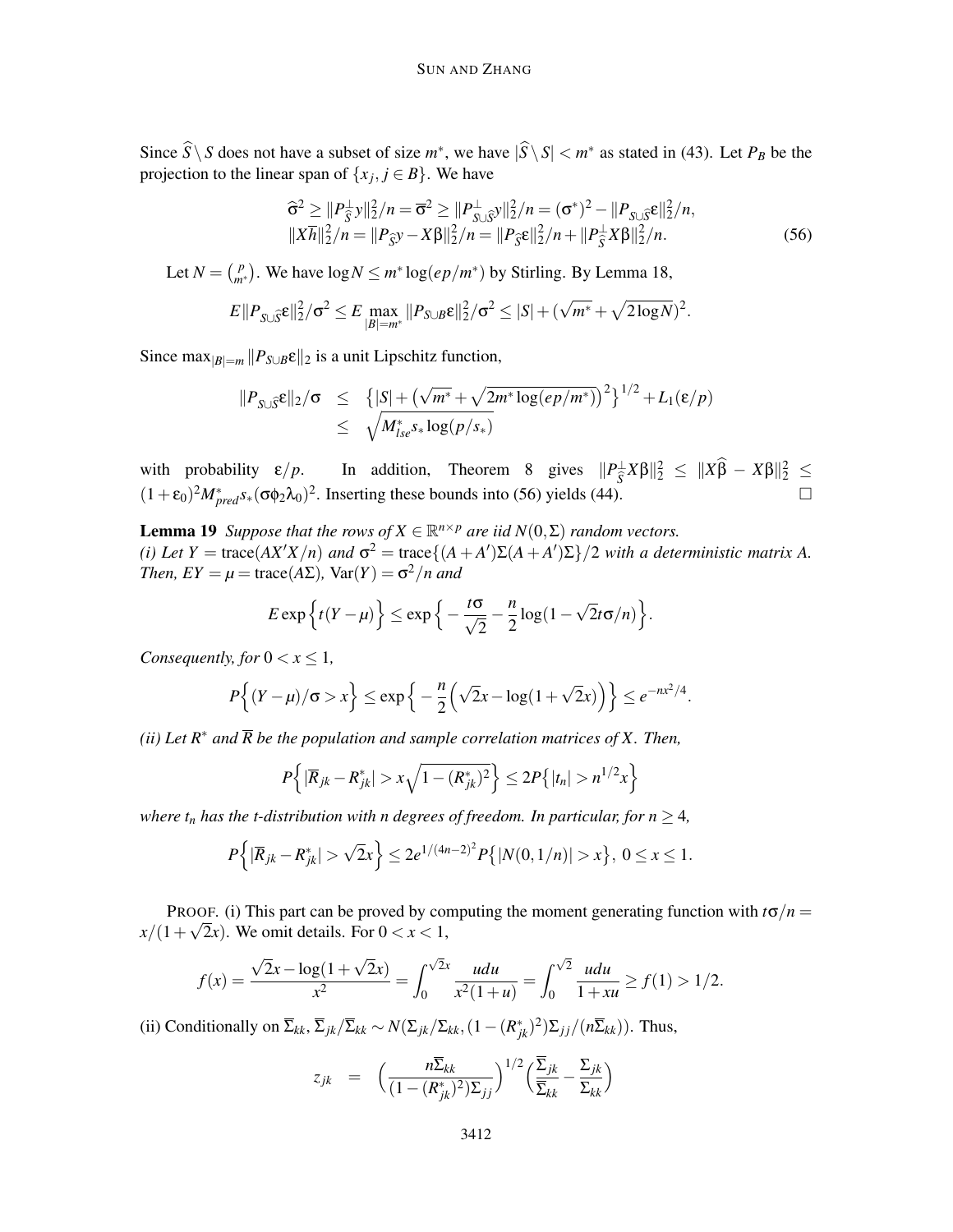$$
= \left(\frac{n}{1-(R_{jk}^*)^2}\right)^{1/2} \left(\overline{R}_{jk} \frac{\overline{\Sigma}_{jj}^{1/2}}{\Sigma_{jj}^{1/2}} - R_{jk} \frac{\overline{\Sigma}_{kk}^{1/2}}{\Sigma_{kk}^{1/2}}\right)
$$

is a  $N(0,1)$  variable independent of  $\overline{\Sigma}_{kk}$ . Consequently,

$$
\frac{n^{1/2}|\overline{R}_{jk} - R_{jk}|}{(1 - (R_{jk}^*)^2)^{1/2}} = \frac{|z_{jk} + z_{kj}|}{\sum_{jj}^{1/2} / \sum_{jj}^{1/2} + \sum_{kk}^{1/2} / \sum_{kk}^{1/2}} \le |t_{jk}| \vee |t_{kj}|
$$

with  $t_{jk} = z_{jk} \sum_{kk}^{1/2} \sum_{kk}^{1/2} \sim t_n$ . Let  $U_1$  be a uniformly distributed variable in the unit sphere of  $\mathbb{R}^{n+1}$ . Since  $t_n^2/n \sim U_1^2/(1-U_1^2)$ , Lemma 17 provides

$$
P\left\{t_n^2/n > e^{x^2} - 1\right\} = P\left\{U_1^2 > 1 - e^{-x^2}\right\} \le 2e^{1/(4n-2)^2} P\left\{N(0, 1/(n-1/2)) > x\right\}.
$$

The conclusion follows from  $e^{x^2n/(n-1/2)} - 1 \le 2x^2$  for  $0 < x \le 1$ .

# A.9 Proof of Proposition 4

Since  $\widetilde{\Theta}_{jj} = 1/\widehat{\sigma}_j^2$  and  $\max\{C_0\lambda_0, C_1s_{*,j}\lambda_0^2\} \le 1/4$ , (17) and the condition on  $\sigma_j^*$  implies

$$
|\widetilde{\Theta}_{jj}/\Theta_{jj}^*| \le (5/4)^3 \le 2, \ |\widetilde{\Theta}_{jj}/\Theta_{jj}^* - 1| \le \{ (5/4)^2 C_0 + 5/4 + 1 \} \lambda_0.
$$

It follows from (7), (17) and the condition on  $\overline{D} = \text{diag}(\overline{\Sigma}_{ij}, j \leq p)$  that

$$
\begin{aligned} \|\widetilde{\Theta}_{*,j}-\Theta_{*,j}^*\|_1 &= \|-\widehat{\beta}_{*,j}\widetilde{\Theta}_{jj}-\Theta_{*,j}^*\|_1\\ &\leq \|(\widehat{\beta}_{-j,j}-\beta_{-j,j})\widetilde{\Theta}_{jj}\|_1 + \|\Theta_{*,j}^*(\widetilde{\Theta}_{jj}/\Theta_{jj}^*-1)\|_1\\ &\leq \|\widehat{D}_{-j}^{-1/2}\|_\infty \|\widehat{D}_{-j}^{1/2}(\widehat{\beta}_{-j,j}-\beta_{-j,j})\|_1\widetilde{\Theta}_{jj} + \|\Theta_{*,j}^*\|_1 |\widetilde{\Theta}_{jj}/\Theta_{jj}^*-1|\\ &\leq (5/2)\Theta_{jj}^*\|D_{-j}^{-1/2}\|_\infty (\Theta_{jj}^*)^{-1/2}C_2s_{*,j}\lambda_0 + \|\Theta_{*,j}\|_1\{(3/2)C_0+5/2\}\lambda_0\\ &\leq C\Big\{(\|D_{-j}^{-1}\|_\infty \Theta_{jj}^*)^{1/2}s_{*,j}\lambda_0 + \|\Theta_{*,j}\|_1\lambda_0\Big\} \end{aligned}
$$

with  $C = \max(5C_2/2, 3C_0/2 + 5/2)$ . This gives (12) due to  $\|\Theta - \Theta^*\|_1 \le 2\|\Theta - \Theta^*\|_1$  by (9). Similarly,

$$
\begin{array}{rcl} \|\widetilde{\Omega}_{*,j} - \Omega_{*,j}^*\|_1 & = & \left\| - \widehat{D}_{-j}^{1/2} \widehat{\beta}_{*,j} \widetilde{\Theta}_{jj} \widehat{D}_{jj}^{1/2} - \Omega_{*,j}^*\right\|_1 \\ & \leq & \left\| \widehat{D}_{-j}^{1/2} (\widehat{\beta}_{-j,j} - \beta_{-j,j}) \right\|_1 \widetilde{\Theta}_{jj} \widehat{D}_{jj}^{1/2} \\ & & \left. + \left\| \widehat{D}_{-j}^{1/2} D_{-j}^{-1/2} \Omega_{*,j}^*( \widetilde{\Theta}_{jj}/\Theta_{jj}^*) (\widehat{D}_{jj}/D_j)^{1/2} - \Omega_{*,j}^*\right\|_1 \right. \\ & \leq & \left. C \big\{ (\Theta_{jj}^*)^{-1/2} s_{*,j} \lambda_0 \Theta_{jj}^* D_{jj}^{1/2} + \left\| \Omega_{*,j} \right\|_1 \lambda_0 \big\} \end{array}
$$

This gives (13) due to  $D_{jj} \Theta_{jj}^* = \Omega_{jj}^*$ . We omit an explicit calculation of *C*. Let  $\chi^2_{n,j} = n\Theta^*_{jj}(\sigma^*_j)^2$ . When  $\chi^2_{n,j} \sim \chi^2_n$ , we have

$$
|\widetilde{\Theta}_{jj}/\Theta_{jj}^* - 1| \leq \{ (5/4)^2 + 5/4 \} C_1 s_{*,j} \lambda_0^2 + (4/3) |\chi_{n,j}^2 / n - 1|
$$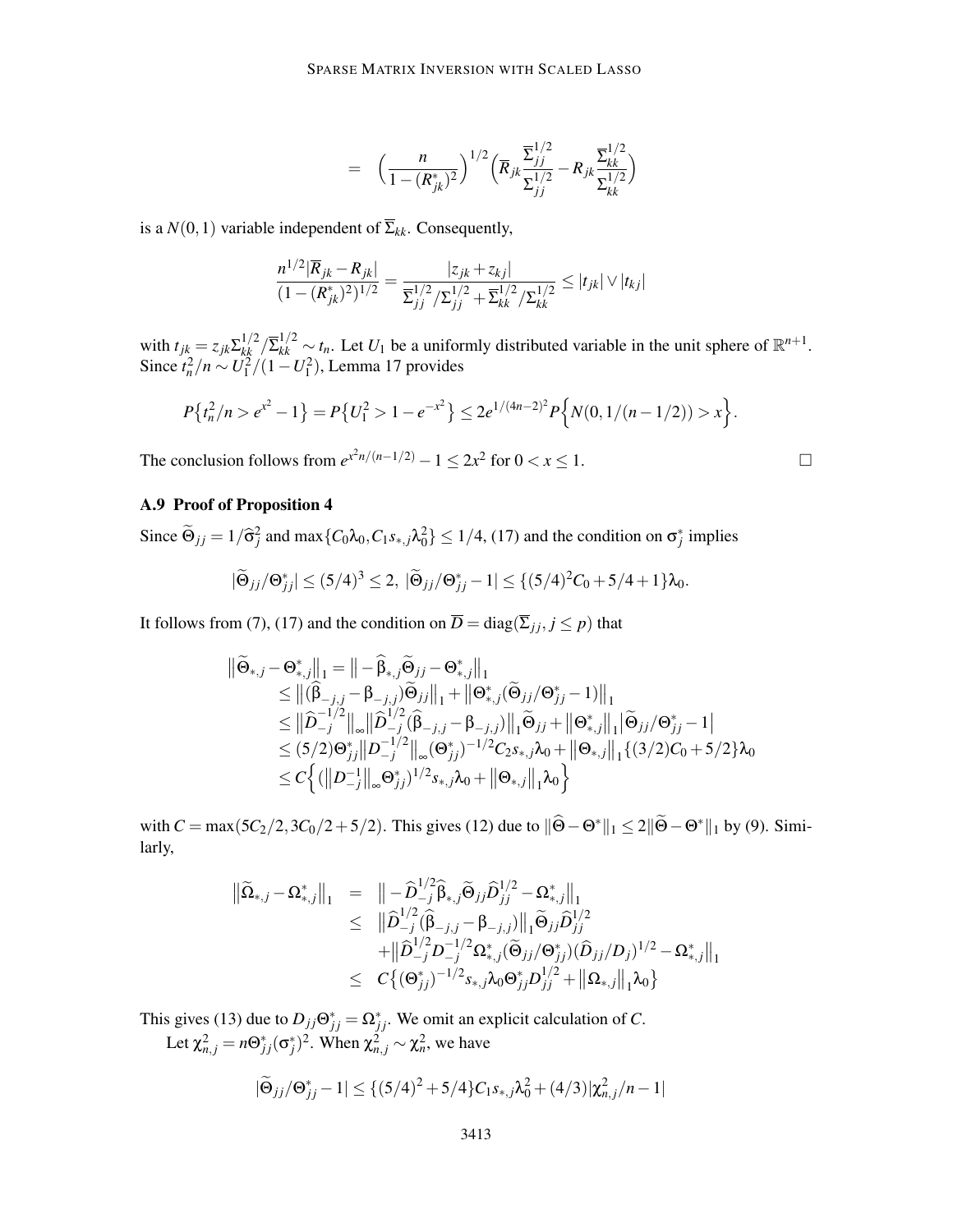It follows from Lemma 19 that  $P\{|\chi^2_{n,j}/n-1| > \sqrt{2}x\} \le 2e^{-nx^2/4}$  for  $x \le 1$ . Let  $a_j = ||\Theta_{*,j}||_1$ ,  $t =$  $\max\{M \max_j a_j/\sqrt{n}, \tau_n(\Theta^*)\}$  and  $B_0 = \{j : a_j \leq \sqrt{8}t\}$ . By definition  $t \leq M\tau_n(\Theta^*)$  and  $n^2/a_j^2 \geq M^2$ . It follows that

$$
P\Big\{\max_{j} |\chi_{n,j}^2/n - 1|a_j > 4t\Big\} \leq |B_0|e^{-n/4} + \sum_{\substack{j \notin B_0 \\ j \notin B_0}} \exp(-2nt^2/a_j^2)
$$
  

$$
\leq pe^{-n/4} + e^{-M^2} \sum_{\substack{j \notin B_0 \\ j \notin B_0}} \exp(-n\tau^2(\Theta^*)/a_j^2).
$$

Thus,  $\max_j |\widetilde{\Theta}_{jj}/\Theta_{jj}^* - 1|a_j = O_P(\tau_n(\Theta^*) + \max_j s_{*,j} a_j \lambda_0^2)$ 

### A.10 Proof of Theorem 2

We need to verify conditions (17) and (18) in order to apply Proposition 4. Since  $\Theta_{jj}^*(\sigma_j^*)^2 \sim$  $\sum_j j / \sum_{j}^* \sim \chi_n^2/n$ , (18) follows from Lemma 19 (i) with  $\lambda_0 \asymp \sqrt{(\log p)/n}$ . Moreover, the condition  $P\{(1-\epsilon_0)^2 \leq \chi_n^2/n \leq (1+\epsilon_0)^2\} \leq \epsilon/p$  holds with small  $\epsilon_0$  and  $\epsilon$  since  $\sqrt{(\log p)/n} = \lambda_0/(2A)$  is assumed to be sufficiently small. We take  $\varepsilon_0 = 0$  in (10) since its value does not change the order of *s*∗, *j* .

If we treat  $\sum_{kk}^{1/2} \beta_k$  as the regression coefficient in (4) for the standardized design vector  $\sum_{kk}^{-1/2} x_k$ ,  $k \neq j$ , Theorem 11 (ii) asserts that the conclusions of Theorem 8 hold with probability  $1-3\varepsilon/p$  for each *j*, with  $\lambda_0 = A \sqrt{4(\log p)/n}$ ,  $A_1 = 0$  and  $\varepsilon \approx 1/\sqrt{\log p}$ . By the union bound, the conclusions of Theorem 8 holds simultaneously for all *j* with probability  $1-3\varepsilon$ . Moreover, (17) is included in the conclusions of Theorem 8 when  $M^*_{\sigma}$  and  $M^*_{\perp}$  are uniformly bounded in the *p* regression problems with large probability. Thus, it suffices to verify the uniform boundedness of these quantities.

We use Lemma 9 to verify the uniform boundedness of  $M^*_{\sigma}$  and  $M^*_{\sigma}$  with  $A_1 = 0$ ,  $B_j = S_j$ ,  $m_j = 0$ and  $\{\sum_{i} \sum_{i}^{*}\}$  replaced by  $\{\overline{R}_{-j,-j}, R_{-j,-j}^*\}$ . Note that the Gram matrix for the regression problem in (4) is  $\overline{R}_{-j,-j}$ , which is random and dependent on *j*, so that  $M^*_{\sigma}$  and  $M^*_{1}$  are random and dependent on *j* with the random design. It follows from Lemma 19 (ii) that

$$
\max_{k \neq j} \|\overline{R}_{k, -j} - R^*_{k, -j}\|_{\infty} \le \max_{j, k} |\overline{R}_{k, j} - R_{k, j}| \le L_n (5\varepsilon/p^2)
$$

with probability  $1 - \varepsilon$ . We may take  $L_n(5\varepsilon/p^2) = 2\sqrt{(\log p)/n}$  with  $\varepsilon \approx 1/\sqrt{\log p}$ . This yields the first condition of Lemma 9 with  $\lambda^* = 2\sqrt{(\log p)/n} \times \lambda_0$ . The second condition  $c_* ||u_s||_2^2 \leq$  $u^T R_{-j,-j}^* u$  follows from (11). The third condition translates to max  ${}_{j\leq p} \lambda_0 s_{*,j} \leq c_0$ , which is imposed in Theorem 2. Thus, all conditions of Lemma 9 hold simultaneously for all *j* with large probability. The proof is complete since the conclusions of Lemma 9 with  $m = m<sub>j</sub> = 0$  guarantee the uniform boundedness of  $M^*_{\sigma}$  and  $M^*_{1}$ .

#### A.11 Proof of Theorem 3

The proof is parallel to that of Theorem 2. Since the smaller  $\lambda_{*,0} = L_{n-3/2}(k/p)$  is used, we need to apply Theorem 13 (ii) with  $A_1 > 0$ ,  $m = m_j > 0$  and typically much larger  $B_j$  than  $S_j$ . Since the condition  $m_j \leq C_0 s_{*,j}$  is impose in (15), the conclusions of Lemma 9 still guarantee the uniform boundedness of  $M^*_{\sigma}$  and  $M^*_{1}$ . The verification of the conditions of Lemma 9 is identical to the case of larger  $\lambda_{*,0}$  in Theorem 2. The only difference is the need to verify that condition (15) uniformly guarantees

).  $\qquad \qquad \Box$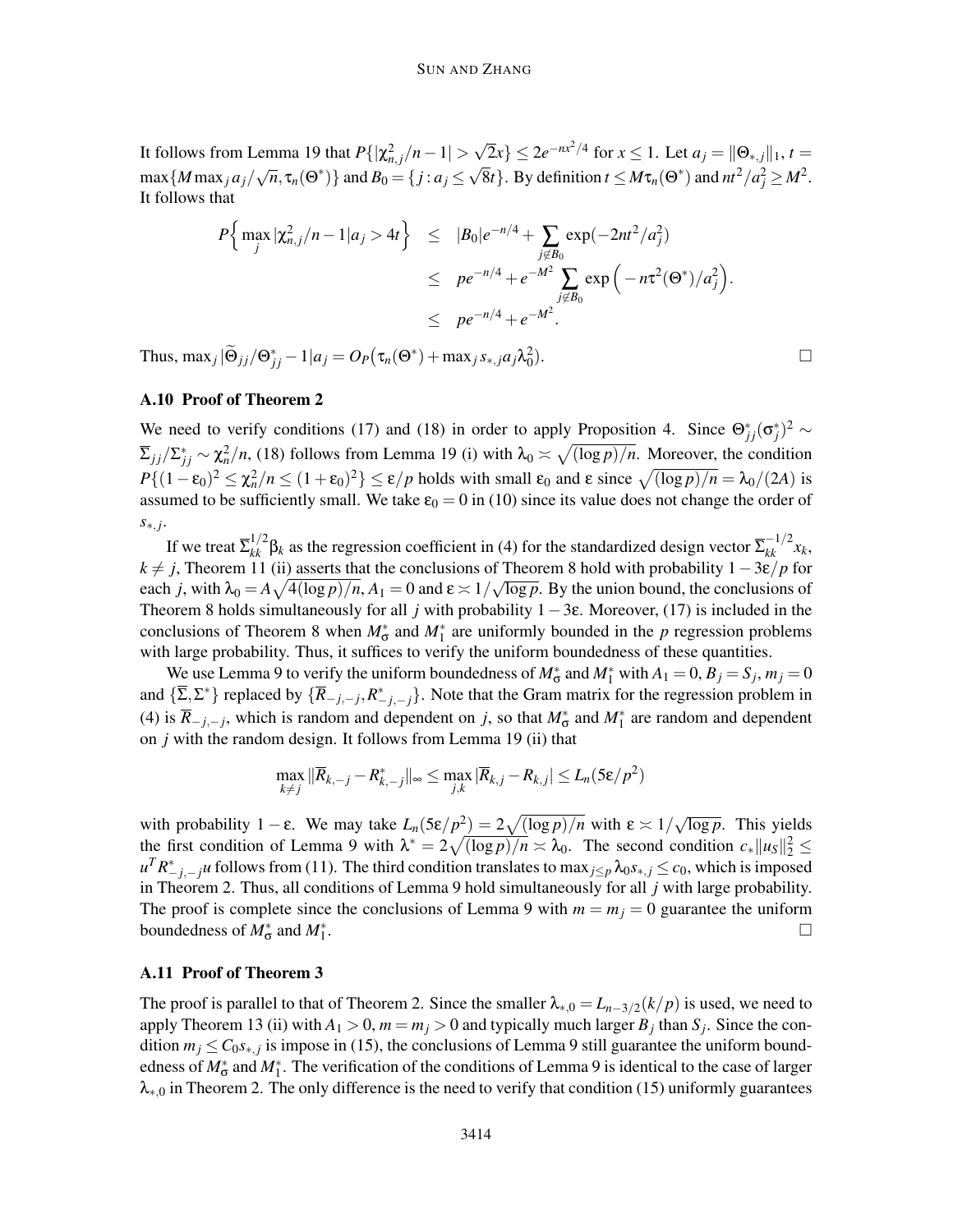the condition on  $A_1$  in Theorem 13 (ii), where  $\kappa_+/m$  has the interpretation of  $\kappa_+(m_j;\overline{R}_{-j,-j})/m_j$ , which depends on *j* and random  $\overline{R}$ . Anyway, it suffices to verify  $\kappa_+(m_j;\overline{R}_{-j,-j})/m_j \leq \psi_j$  simultaneously for all *j* with large probability.

We verify  $\kappa_+(m_j;\overline{R}_{-j,-j})/m_j \leq \psi_j$  with the same argument as in Lemma 9. For any vector *u* with  $||u||_0 = m_j$  and  $||u||_2 = 1$ , it holds with probability  $1 - \varepsilon$  that

$$
\left|u^T(\overline{R}_{-j,-j}-R_{-j,-j})u\right|\leq \max_{j,k}|\overline{R}_{k,j}-R_{k,j}|\sum_{j,k}|u_ju_k|\leq L_n(5\epsilon/p^2)m_j.
$$

Thus, it follows from the definition of  $\kappa_+(m;\Sigma)$  in (16) that  $\kappa_+(m_j;\overline{R}_{-j,-j})/m_j \leq$  $\kappa_+(m_j; R_{-j,-j})/m_j + L_n(5\varepsilon/p^2) = \psi_j$  for all *j*. This completes the proof.

#### A.12 Proof of Example 1

(i) Let  $s_{*,j} = d_j = #\{k : \Theta_{jk}^* \neq 0\} \leq m+1$ . We have  $\max_j(1 + s_{*,j})\lambda_0 \leq (m+2)\lambda_0 \to 0$ . Let  $B_j = \{k \neq j : \Theta_{kj}^* \neq 0\}$ . Since  $B_j = J_1 \setminus \{j\}$  for  $j \in J_1$ , (11) holds with

$$
\inf \left\{ u^T (R_{-j,-j}^*) u / \|u_{B_j}\|_2^2 : u_{B_j} \neq 0 \right\} \geq 1 - \rho_2 \to 1.
$$

Thus, Theorem 2 is directly applicable to this example.

Next, we calculate the error bound in (12) and (14). Since  $d_j(\Theta_{jj}^*)^{1/2} = 2/(1 - \rho_1^2)^{1/2} = 2m$  for  $j \in J_1$  and  $d_j(\Theta_{jj}^*)^{1/2} \le (m+1)/(1-\rho_2^2)^{1/2} \le 2m$  for  $j \in J_2$ ,

$$
(\|D_{-j}^{-1}\|_{\infty} \Theta_{jj}^*)^{1/2} s_{*,j} \lambda_0 = (\Theta_{jj}^*)^{1/2} s_{*,j} \lambda_0 \leq 2m \lambda_0.
$$

In addition,  $\|\Theta_{*,j}\|_1 \leq 2m^2$  for  $j \in J_1$  and  $\|\Theta_{*,j}\|_1 \leq (1+\rho_2\|v\|_1)/(1-\rho_2^2) \leq 3/2+o(1)$  for  $j \in J_2$ , so that for  $t = \sqrt{\frac{2}{n} \log p}$ ,

$$
\sum_{j} \exp(-nt^2/\|\Theta_{*,j}\|_1^2) \le 2 \exp\left(-\frac{2\log p}{4m^2}\right) + p \exp\left(-\frac{2\log p}{3/2 + o(1)}\right) \to 0.
$$

It follows that the quantities in (14) are bounded by

$$
\max_{j\leq p} s_{*,j} ||\Theta^*_{*,j}||_1 \lambda_0^2 \leq 2(m\lambda_0)^2, \ \tau_n(\Theta^*) \leq \sqrt{(2/n)\log p} \leq \lambda_0/(A\sqrt{2}).
$$

Since  $m\lambda_0 \to 0$ , the error for the scaled Lasso is of the order  $m\lambda_0$  by Theorem 2. The conclusion follows since  $L_n(m/p) = (1 + o(1))\sqrt{(2/n)\log p}$  when  $4m^2 \le \log p$ . √

(ii)Let 
$$
\lambda = \max_j \|\overline{\Sigma}_{*,j} - \Sigma_{*,j}^*\|_{\infty}
$$
 and  $\lambda^* = \rho_2/\sqrt{m} + \lambda$ . Since diag( $\Sigma^*$ ) =  $I_n$ ,

$$
\widetilde{\lambda} \lesssim L_n(1/p) \ll \rho_2/\sqrt{m}, \quad \widetilde{\lambda}^* = (1+o(1))\rho_2/\sqrt{m} = (1+o(1))c_0mL_n(m/p).
$$

For  $\lambda \geq \lambda^*$ ,  $e_3$  is feasible for (46) with  $j = 3 \in J_2$ , so that  $\|\Theta_{*j}(\lambda)\|_1 \leq 1$ . Since  $\|\Theta_{J_2,3}^*\|_1 \geq 1 +$ *m* <sup>1</sup>/2ρ2,

$$
m^{1/2}\rho_2\leq \inf_{\lambda\geq \widetilde{\lambda}^*}\|\widetilde{\Theta}_{J_2,3}(\lambda)-\Theta^*_{J_2,3}(\lambda)\|_1\leq (m+1)^{1/2}\inf_{\lambda\geq \widetilde{\lambda}^*}\|\widetilde{\Theta}_{J_2,3}(\lambda)-\Theta^*_{J_2,3}(\lambda)\|_2.
$$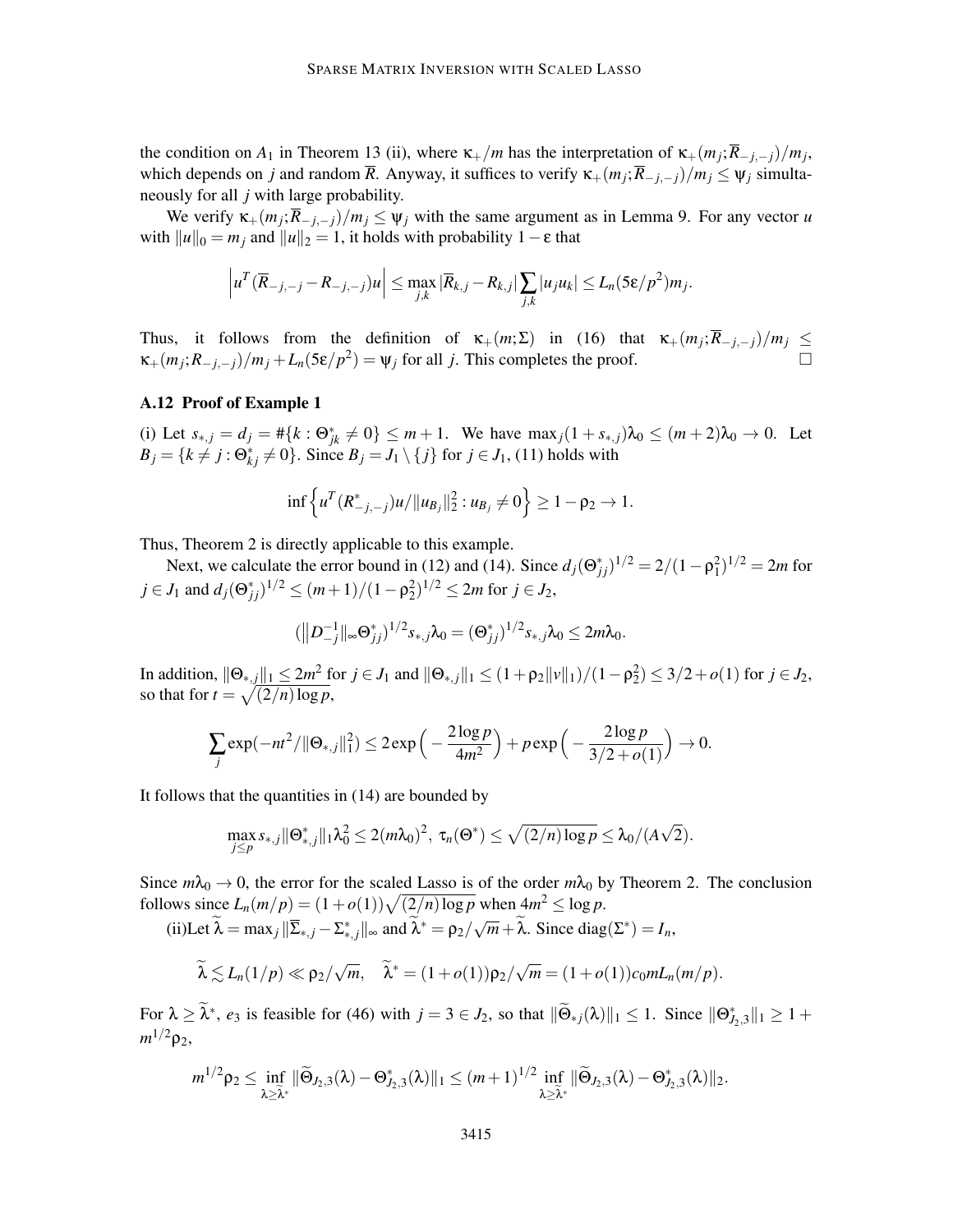It follows that for  $\lambda \geq \lambda^*$ ,  $\Theta(\lambda)$  is suboptimal in the sense of

$$
\inf_{\lambda \geq \widetilde{\lambda}^*} \|\widetilde{\Theta}(\lambda) - \Theta^*(\lambda)\|_2 \geq \sqrt{m/(1+m)} \rho_2 = c_0 m^{3/2} L_n(m/p)/\sqrt{1+1/m}.
$$

 $\overline{\text{Consider}} \ \lambda \leq \overline{\lambda^*}.$  Let  $\beta_{-j,j} = -\Theta^*_{-j,j}/\Theta^*_{jj}, \overline{\beta}_{-j,j}(\lambda) = -\widetilde{\Theta}_{-j,j}(\lambda)/\widetilde{\Theta}_{jj}(\lambda), \sigma_j = (\Theta^*_{j,j})^{-1/2},$  and  $\widetilde{h}_j(\lambda) = \beta_{-j,j}(\lambda) - \beta_{-j,j}$ . By (46),  $||X^T_{-j}(x_j - X_{-j}\beta(\lambda))/n||_{\infty} \le \lambda/\widetilde{\Theta}_{jj}(\lambda)$ . Since  $m(\log p)/n \to 0$ and  $||\Sigma^*||_2 \le 2$ ,  $P\{\kappa_+(m;\overline{\Sigma}) \le 3\} \to 1$ . Thus, by Proposition 14, there exist positive constants  ${c_1, c_2}$  such that

$$
\min_{j} P\Big\{\inf_{\lambda/\widetilde{\Theta}_{jj}(\lambda)\leq c_1 \sigma_j L_n(m/p)} \|\widetilde{h}_j(\lambda)\|_2 \geq c_2 \sigma_j \sqrt{m} L_n(m/p)\Big\} \to 1.
$$

For  $\Theta_{jj}(\lambda) \geq \Theta_{jj}^*/2$ ,

$$
\begin{array}{rcl}\n\|\widetilde{h}_j(\lambda)\|_2 &=& \|\widetilde{\Theta}_{-j,j}(\widetilde{\lambda})/\widetilde{\Theta}_{jj}(\lambda)-\Theta_{-j,j}^*/\Theta_{jj}^* \|_2 \\
&\leq& \|\widetilde{\Theta}_{-j,j}(\widetilde{\lambda})-\Theta_{-j,j}^* \|_2/\widetilde{\Theta}_{jj}(\lambda)+\|\beta_{-j,j}\|_2|\widetilde{\Theta}_{jj}(\lambda)-\Theta_{jj}^*|/\widetilde{\Theta}_{jj}(\lambda) \\
&\leq& \|\widetilde{\Theta}_{*,j}(\widetilde{\lambda})-\Theta_{*,j}^*\|_2(1+\|\beta_{-j,j}\|_2)/(\Theta_{jj}^*/2).\n\end{array}
$$

 $\text{For } j = 1, \Theta^*_{jj} = m^2 \text{ and } ||\beta_{-j,j}||_2 = \rho_1 \text{, so that } ||\Theta_{*,j}(\lambda) - \Theta^*_{*,j}||_2 \geq m^2 ||\tilde{h}_j(\lambda)||_2/4 \text{ when } \Theta_{jj}(\lambda) \geq 0$  $\Theta_{jj}^*/2$ . Since  $\|\widetilde{\Theta}_{*,j}(\lambda) - \Theta_{*,j}^*\|_2 \ge m^2/2$  when  $\widetilde{\Theta}_{jj}(\lambda) \le \Theta_{jj}^*/2$ ,

$$
\inf_{\lambda \leq \tilde{\lambda}^*} \|\widetilde{\Theta}(\lambda) - \Theta^*\|_2 \geq \min\left(m^2 \|\widetilde{h}_1(\lambda)\|_2 / 4, m^2 / 2\right).
$$

Pick  $0 < c_0 < \min(c_1/2, c_2/4)$ . Since  $\sigma_1 = (\Theta_{11}^*)^{-1/2} = 1/m$ ,

$$
P\left\{\inf_{\lambda \leq \tilde{\lambda}^*} \|\widetilde{\Theta}(\lambda) - \Theta^*\|_2 \leq \min\left(m^2/2, (c_2/4)m^{3/2}L_n(m/p)\right)\right\}
$$
  

$$
\leq P\left\{\widetilde{\lambda}^* > (m^2/2)(c_1/m)L_n(m/p)\right\} + o(1) = o(1).
$$

Since  $L_n(m/p) \to 0$  implies min  $(m^2/2, (c_2/4)m^{3/2}L_n(m/p)) \ge c_0 m^{3/2}L_n(m/p)$ , the conclusion fol- $\Box$ 

# **References**

- F. Abramovich and V. Grinshtein. Map model selection in gaussian regression. *Electr. J. Statist.*, 4: 932–949, 2010.
- A. Antoniadis. Comments on: ℓ1-penalization for mixture regression models. *Test*, 19(2):257–258, 2010.
- O. Banerjee, L. El Ghaoui, and A. d'Aspremont. Model selection through sparse maximum likelihood estimation for multivariate gaussian or binary data. *Journal of Machine Learning Research*, 9:485–516, 2008.
- P. Bickel, Y. Ritov, and A. Tsybakov. Simultaneous analysis of Lasso and Dantzig selector. *Annals of Statistics*, 37(4):1705–1732, 2009.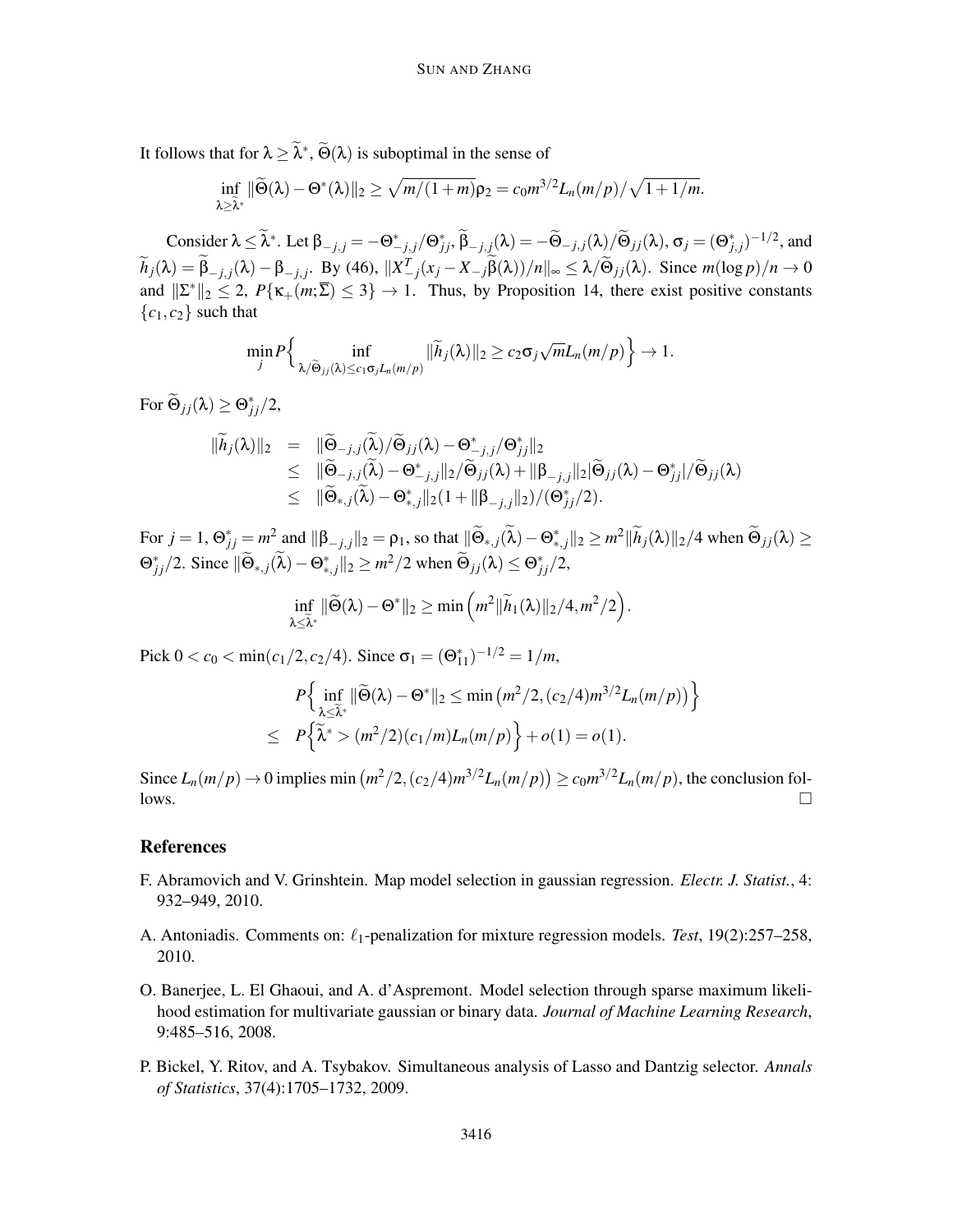- L. Birge and P. Massart. Gaussian model selection. *J. Eur. Math. Soc.*, 3:203–268, 2001.
- L. Birge and P. Massart. Minimal penalties for gaussian model selection. *Probability Theory Related Fields*, 138:33–73, 2007.
- C. Borell. The brunn-minkowski inequality in gaussian space. *Invent. Math.*, 30:207–216, 1975.
- F. Bunea, A. Tsybakov, and M.H. Wegkamp. Aggregation for gaussian regression. *Ann. Statist.*, 35: 1674–1697, 2007.
- T. Cai, L. Wang, and G. Xu. Shifting inequality and recovery of sparse signals. *IEEE Transactions on Signal Processing*, 58:1300–1308, 2010.
- T. Cai, W. Liu, and X. Luo. A constrained  $\ell_1$  minimization approach to sparse precision matrix estimation. *Journal of the American Statistical Association*, 106:594–607, 2011.
- E. J. Candes and T. Tao. Decoding by linear programming. ` *IEEE Trans. on Information Theory*, 51:4203–4215, 2005.
- E. J. Candès and T. Tao. The dantzig selector: statistical estimation when  $p$  is much larger than  $n$ (with discussion). *Annals of Statistics*, 35:2313–2404, 2007.
- D. L. Donoho and I. Johnstone. Minimax risk over ℓ*p*–balls for ℓ*q*–error. *Probability Theory and Related Fields*, 99:277–303, 1994.
- J. Friedman, T. Hastie, and R. Tibshirani. Sparse inverse covariance estimation with the graphical Lasso. *Biostatistics*, 9:432–441, 2008.
- P. J. Huber and E. M. Ronchetti. *Robust Statistics*, pages 172–175. Wiley, second edition, 2009.
- V. Koltchinskii. The dantzig selector and sparsity oracle inequalities. *Bernoulli*, 15:799–828, 2009.
- C. Lam and J. Fan. Sparsistency and rates of convergence in large covariance matrices estimation. *Annals of Statistics*, 37:4254–4278, 2009.
- N. Meinshausen and P. Buhlmann. High-dimensional graphs and variable selection with the Lasso. ¨ *Annals of Statistics*, 34:1436–1462, 2006.
- S. Negahban, P. Ravikumar, M. J. Wainwright, and B. Yu. A unified framework for highdimensional analysis of M-estimators with decomposable regularizers. *Statistical Science*, 27: 538–557, 2012.
- G. Raskutti, M. J. Wainwright, and B. Yu. Minimax rates of estimation for high–dimensional linear regression over ℓ*q*–balls. *IEEE Trans. Info. Theory*, 57:6976–6994, 2011.
- P. Ravikumar, M. J. Wainwright, G. Raskutti, and B. Yu. Model selection in gaussian graphical models: High-dimensional consistency of ℓ1-regularized MLE. *In Advances in Neural Information Processing Systems (NIPS)*, 21, 2008.
- G. Rocha, P. Zhao, and B. Yu. A path following algorithm for sparse pseudo-likelihood inverse covariance estimation (splice). Technical report, University of California, Berkeley, 2008.